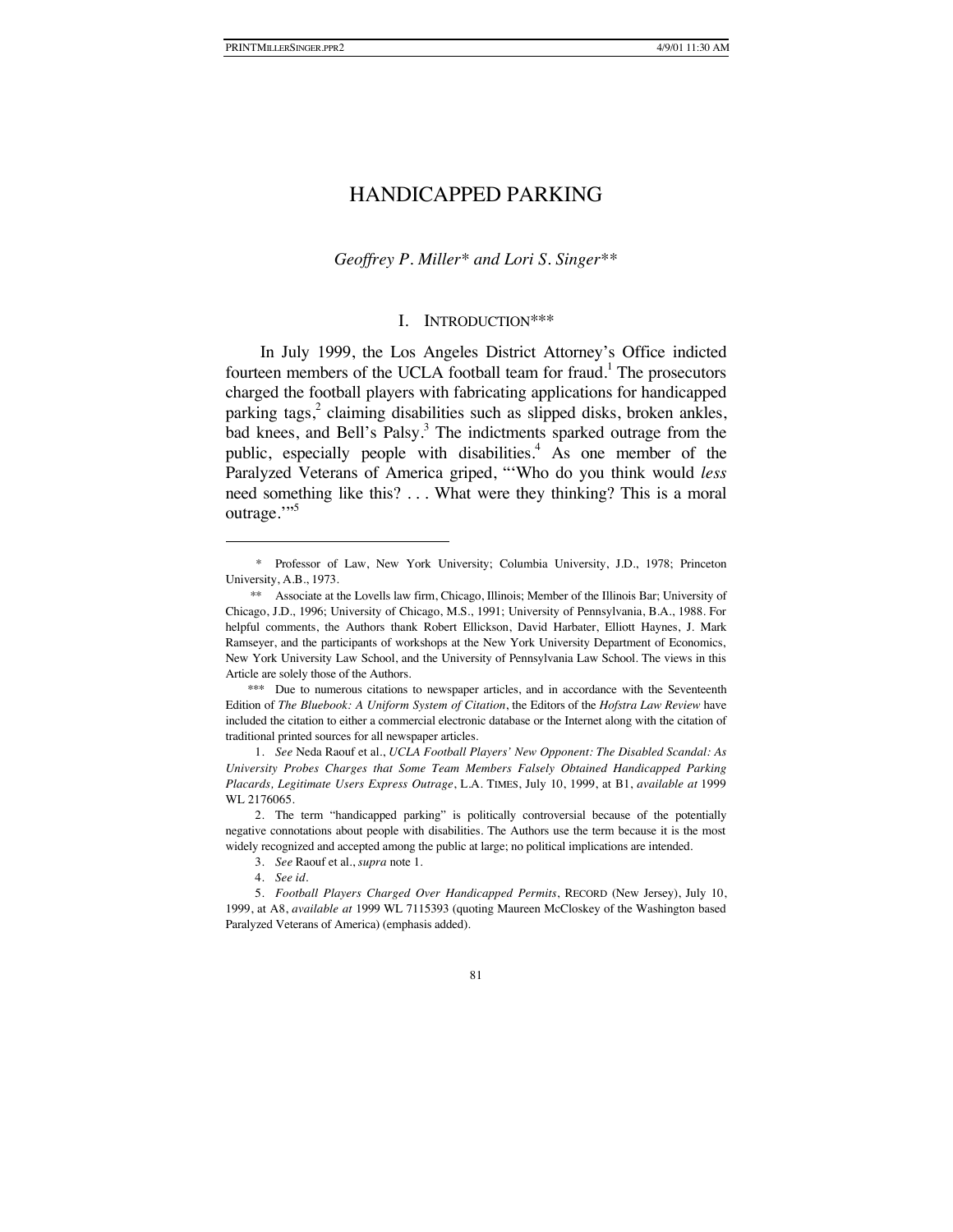The misconduct of the UCLA athletes focused public attention and concern on a larger social issue. Like many well-intentioned government programs, the regulatory regime for handicapped parking—one of the cornerstones of public policy towards people with disabilities- is sparking public discontent. Indeed, in certain respects, the parking system threatens to harm the interests of the very people—individuals with severe mobility impairments—whom it originally was designed to serve.<sup>6</sup> Although there are millions of handicapped spots in shopping malls, city streets, and employee parking lots across the country, people with severe mobility impairment sometimes find it just as difficult to get a convenient parking space today as they did in years past.

This Article is the first critical analysis of handicapped parking regulation in the legal literature.<sup>7</sup> It provides an efficiency-based justification for handicapped parking regulation. The argument is straightforward: Handicapped parking spot set-asides can reduce transaction costs that otherwise would prevent parties from engaging in mutually beneficial trades. However, the fact that regulation may be efficient in theory does not imply that a regulated program actually will realize its promise. If overall public satisfaction is any measure of success, the program as currently implemented does not get particularly

<sup>6.</sup> For other examples of programs that fail to meet their own objectives, see generally BRUCE A. ACKERMAN & WILLIAM T. HASSLER, CLEAN COAL/DIRTY AIR: OR HOW THE CLEAN AIR ACT BECAME A MULTIBILLION-DOLLAR BAIL-OUT FOR HIGH-SULFUR COAL PRODUCERS AND WHAT SHOULD BE DONE ABOUT IT (1981) (describing how eastern soft coal interests joined with environmental groups from the West to secure air quality regulations that actually reduced air quality) and Jon D. Hanson & Kyle D. Logue, *The Costs of Cigarettes: The Economic Case for Ex Post Incentive-Based Regulation*, 107 YALE L.J. 1163 (1998) (discussing how the proposed tobacco liability settlement would actually harm public health). For a general discussion on regulatory programs failing to meet their objectives, see Cass R. Sunstein, *Paradoxes of the Regulatory State*, 57 U. CHI. L. REV. 407 (1990).

<sup>7.</sup> Studies of automobile driving, in general, are exceedingly rare, even though, arguably, the legal control of driving is one of the most important areas in which the power of the state interacts with the lives of ordinary citizens. A notable exception is the early work of Underhill Moore, who researched the interaction between law and driving in New Haven, Connecticut during the 1930s. *See generally* Underhill Moore & Charles C. Callahan, *Law and Learning Theory: A Study in Legal Control*, 53 YALE L.J. 1 (1943). For historical context, see LAURA KALMAN, LEGAL REALISM AT YALE, 1927-1960, at 18, 33-34 (1986) and John Henry Schlegel, *American Legal Realism and Empirical Social Science: The Singular Case of Underhill Moore*, 29 BUFF. L. REV. 195 (1980). In the economic literature, Thomas McQuade prepared a graduate student paper discussing handicapped parking as an example of a regulated institution that can be modeled such that the difficulties in the institutional design can be pinpointed. *See* Thomas J. McQuade, Modeling Institutions as Procedures (1996) (unpublished Ph.D. thesis) (on file with authors).

The Authors also wish to acknowledge a debt to Kenneth Davis, another legal scholar whose work is often overlooked in contemporary legal theory. The work of the Authors is, in a sense, in the spirit of Davis' focus on fleeting, day-to-day interactions between state officers and ordinary citizens. *See, e.g.*, KENNETH CULP DAVIS, DISCRETIONARY JUSTICE: A PRELIMINARY INQUIRY 107 (1969).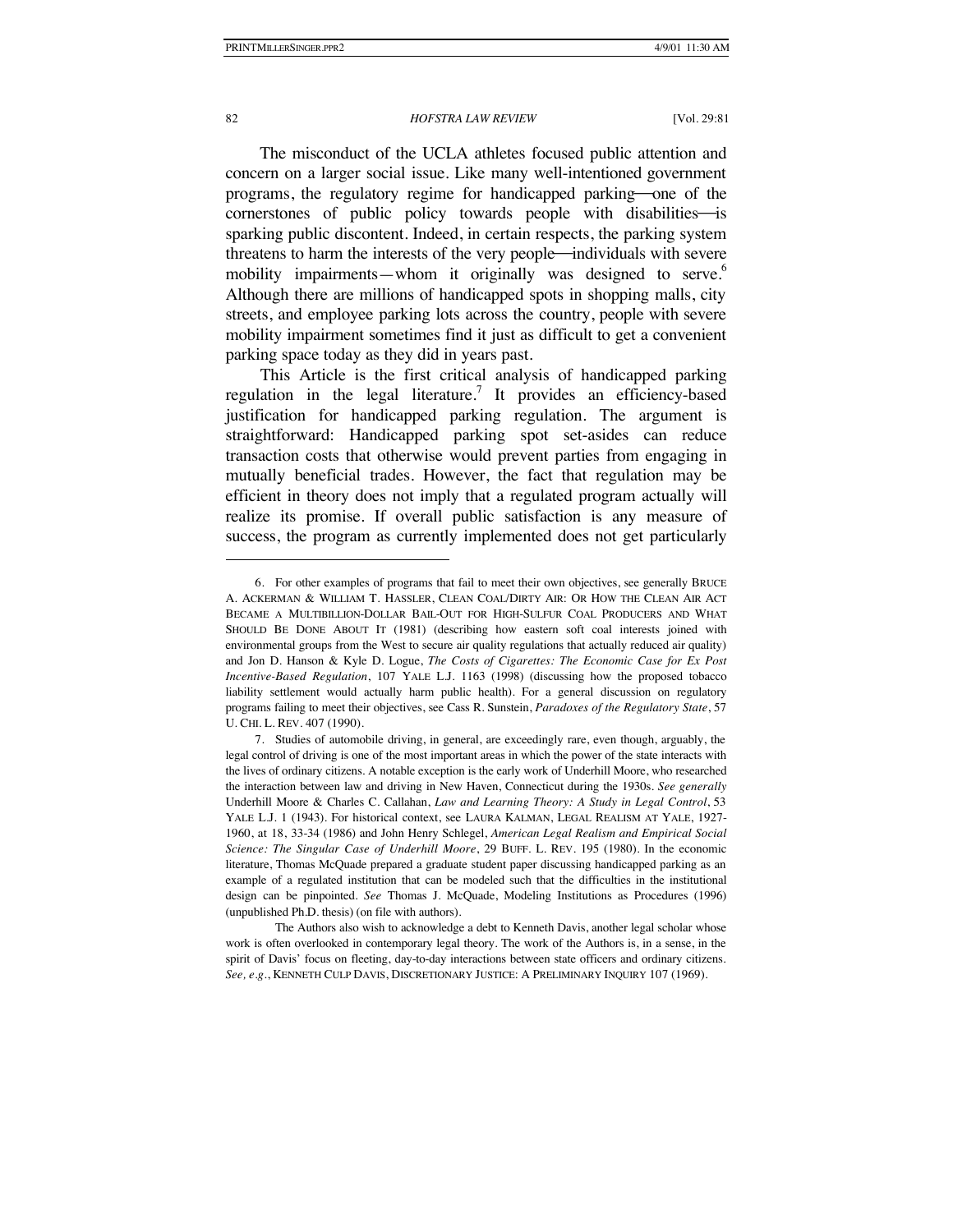#### 2000] *HANDICAPPED PARKING* 83

high marks.<sup>8</sup> Given the importance of handicapped parking to millions of citizens, we believe it is desirable as a matter of public policy to revise the program if cost-justified changes can be identified that will increase public satisfaction with the program. In fact, the government already is undertaking a number of revisions to address obvious problems associated with the handicapped parking program, with the hope that these revisions will prove to be cost-justified and improve the program's efficiency.

Part II of this Article sets forth the economic justification for handicapped parking set-asides. Part III describes the surprisingly complex melange of federal, state, and local laws, regulations, and judicial decisions that constitute the governmental rules on handicapped parking.<sup>9</sup> Part III.A describes how permits are allocated, and Part III.B

Why are there so many [handicapped spots], and why are they all wide enough to park two cars in? Not every handicapped person drives a van with a side wheelchair ramp. I see mothers with babies and small children struggling through hot, busy lots, and then see empty handicapped spaces and get very irritated. Sometimes we all have good reason to park closer but cannot because of the acres of handicapped spaces.

Edith Roberts, *Why 'Acres' of Empty Handicapped Spots?*, ARIZ. REPUBLIC, Oct. 26, 1998, at D2, *available at* 1998 WL 7805779. Shirley Lupton of Baltimore observed:

There are many times when the able-bodied do not feel well or have extreme time constraints.

9. There is also a significant private component to the enforcement of handicapped parking

<sup>8.</sup> Although there appears to be a deep reservoir of public support for the concept of handicapped parking, there is also a strong current of dissatisfaction with the way the program is actually being administered. *See* examples cited *infra.* Public complaints focus on the perceptions that too many permits are given out, that spaces are inefficiently allocated, and that able-bodied persons are massively abusing the privilege. *See* Lynn Rykowski, *Nothing Seems to Stop the Space Stealers for the Handicapped, A Continuing War*, RECORD (New Jersey), July 8, 1986, at C5, *available at* 1986 WL 4644919; Marina Sarris, *Disabled Find Spaces Less Accessible; Parking: As the Number of Handicapped-Parking Permits Has Risen, So Has Abuse of the System by the Able-Bodied*, BALT. SUN, Mar. 31, 1997, at 1A, *available at* 1997 WL 5504629. The tenor of these concerns is evident in sentiments expressed by citizens in many letters to the editors of local newspapers. Yolanda Dobbins of Tampa, Florida voiced the dissatisfaction that accompanies such perceptions, when she wrote that "'[a]ll a person needs today is a hangnail and their physician gives them a prescription for a permit to legally park in spaces designed for the permanently disabled—those people who must rely on a wheelchair for mobility.'" Daniel Ruth, *It Could Be a Deflating Experience*, TAMPA TRIB., July 24, 1997, Nation/World, at 6, *available at* 1997 WL 10798868. Edith Roberts of Fountain Hills proclaimed:

When I drive up to a large, or small, place of business I feel anger when I see row upon row of empty handicapped spaces in the premium spots and every other space filled, resulting in a long walk.

Shirley Landon Lupton, Editorial, *Give the Able-Bodied a Few Good Spaces*, BALT. SUN, Apr. 12, 1997, at 9A, *available at* 1997 WL 5506534. Commentator Andy Rooney crystallized some of the public's dissatisfaction by wondering in a 1992 syndicated newspaper column, "Who decided . . . on eight handicapped parking places? Why not [ten] or two? Someone must have made the decision. On what basis?" Andy Rooney, *Help for Handicapped is Touchy Subject*, HOUSTON CHRON., Mar. 8, 1992, Outlook, at 6, *available at* 1992 WL 8055524.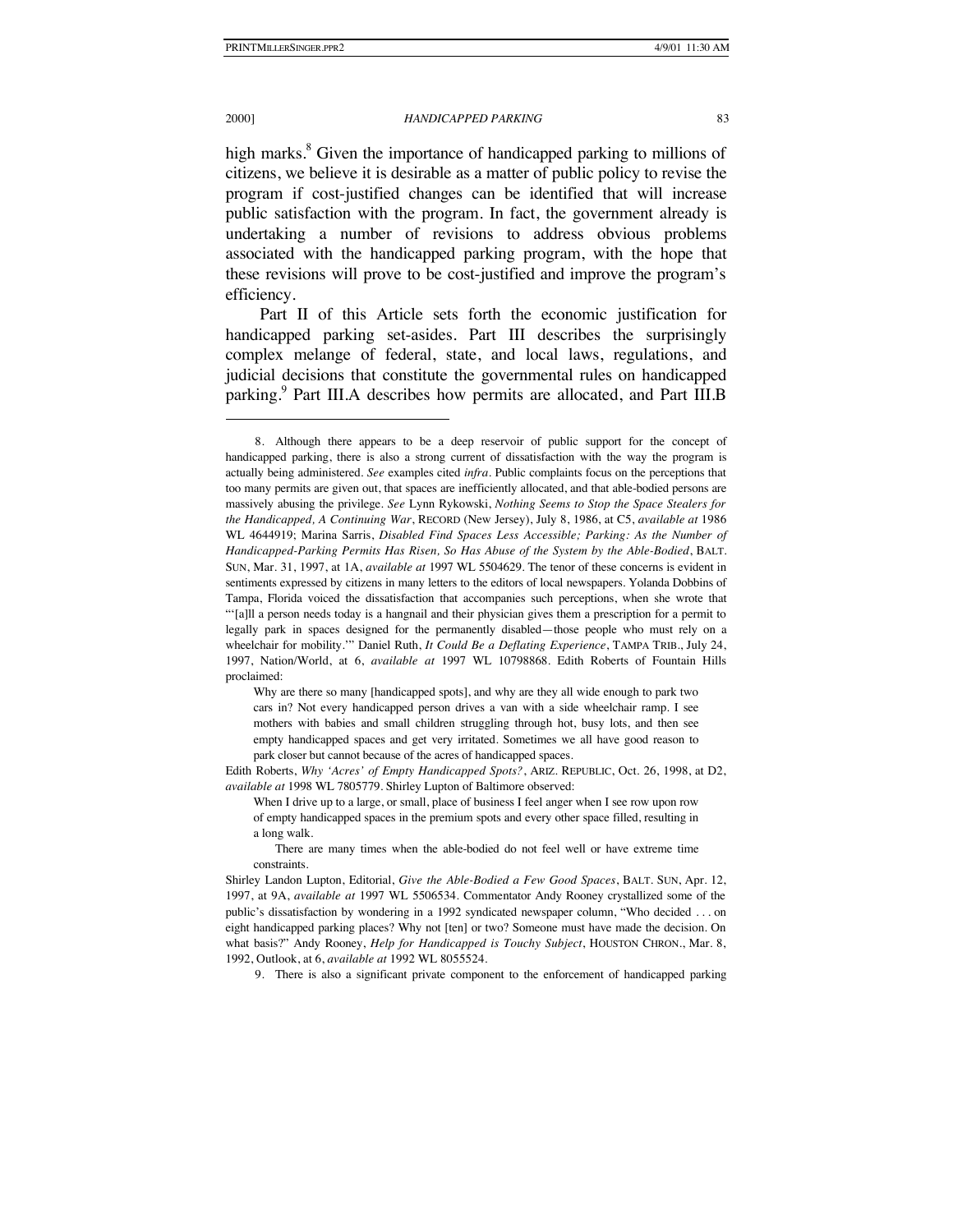describes the siting of handicapped spots. Part IV assesses permit issues that have caused overuse of available spaces. Part V documents various measures that governments have undertaken to respond to this overuse. Part VI contains some economically motivated suggestions that governments might consider to further deal with such overuse.

### II. THE ECONOMICS OF HANDICAPPED PARKING

In developing the economic argument for handicapped parking, it is useful to start with the assumption that transactions costs—the real-world costs of people making beneficial trades with one another—are absent. In other words, the assumption is that all mutually beneficial transactions that *could* be made *are* made, costlessly, instantly, and without the expenditure of any effort. One can then investigate the more realistic case in which transactions costs are positive and significant.

Imagine a no-transactions-cost environment in which only two parking spaces are available: a convenient, close-in space, and an inconvenient, remote space. There are only two potential users of these spaces. One is able-bodied and the other is mobility-impaired. The closein space is worth \$1 to the able-bodied person, and \$10 to the mobilityimpaired person. The remote space is worth  $25¢$  to both. If the mobilityimpaired person arrives at the parking lot first, she will take the more convenient spot, which is the socially efficient result. But what if the ablebodied person arrives first and appropriates the convenient spot? In the absence of transactions costs or liquidity considerations, the two would trade spaces for some consideration. The disabled person would pay the able-bodied person some amount between  $75¢$  (the minimum that would make the trade worthwhile to the able-bodied person) and \$9.75 (the value of the trade to the mobility-impaired person). The result of the trade would be that the mobility-impaired person would park in the close-in space and the able-bodied person would park in the remote space. This is a straightforward application of the Coase Theorem.<sup>10</sup> As this example demonstrates, in the absence of transactions costs, a pure capture rule for allocating parking spaces—a rule under which the initial property right in the space goes to the first occupant—would achieve the efficient result.<sup>11</sup> Thus, no governmental intervention would be needed to achieve the

spots. This Article, however, focuses only on the impact and design of government programs.

<sup>10.</sup> *See generally* R.H. Coase, *The Problem of Social Cost*, 3 J.L. & ECON. 1 (1960). The Coase Theorem holds that in the absence of transactions costs, the initial legal assignment of a property right has no effect on economic efficiency, because the parties will trade for their mutual advantage and thereby achieve the socially efficient outcome. *See id.* at 15.

<sup>11.</sup> *See id.*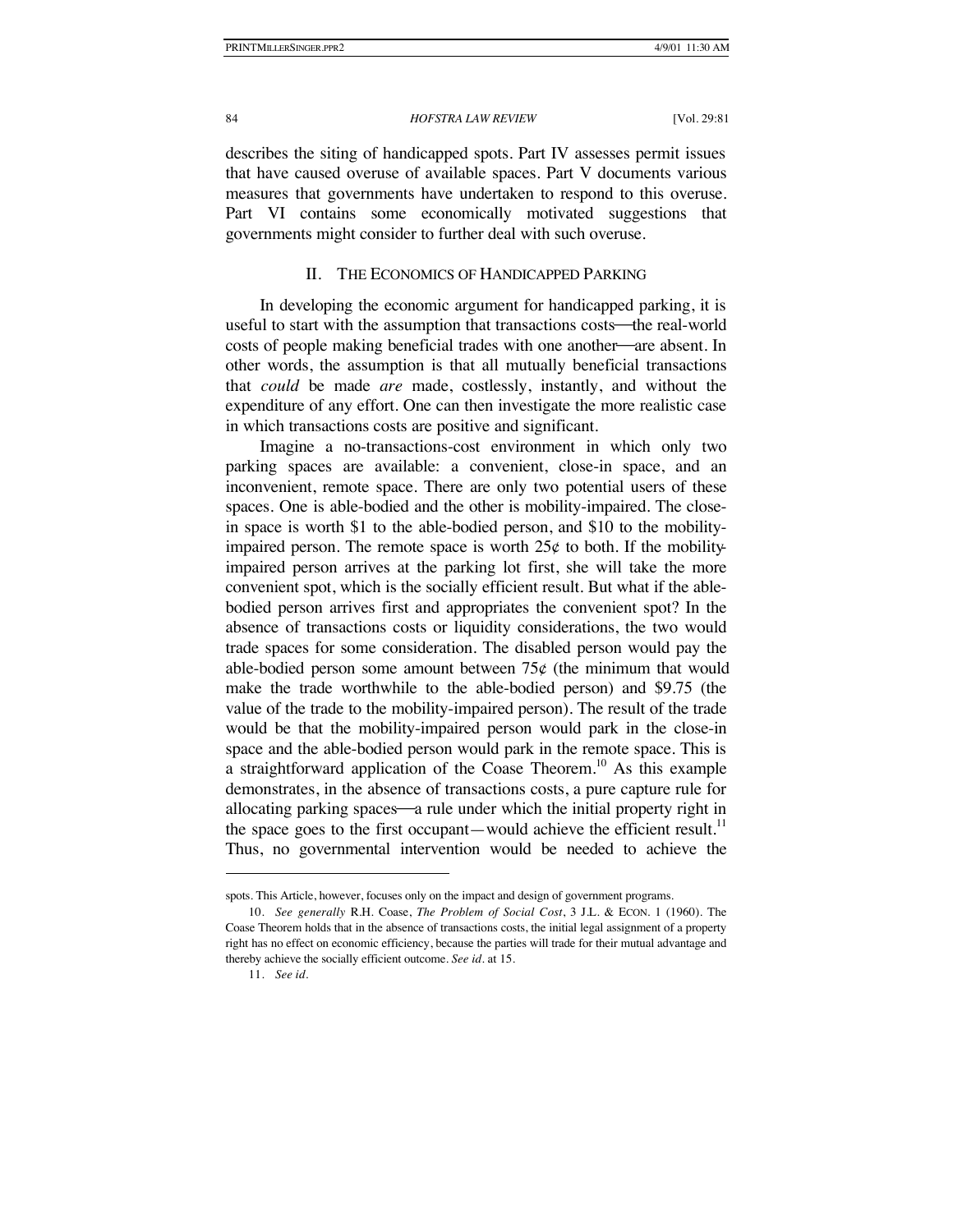socially optimal allocation of resources; parking spaces could be allocated to disabled people through purely private action.

Now, drop the assumption of no transactions costs, and instead, posit that transactions costs are real and significant. Would a pure capture rule still achieve the socially optimal result? Even in the presence of transactions costs, capture rules have a number of advantages: they are self-enforcing, the first possessor is often (although not always) the highest valuing user, and, after property rights have been assigned through capture, they can be renegotiated through market transactions.<sup>12</sup> However, in the parking space situation, a capture rule would not work well to allocate resources between able-bodied and disabled persons. There is no reason to assume that the first driver to arrive at a parking space will be the higher-valuing user. There are also severe impediments to market transactions that reassign the property right to the highervaluing user when the lower-valuing user has captured the space. Putting aside the problems of strategic bargaining, or the social factors that may make the parties unwilling even to bargain in the first place, the setting is not one that naturally brings buyer and seller together. Parking places become open at different times and people with various needs to park arrive at different times. People who park do not ordinarily linger in their cars, but rather get out and go about their business. For the deal to work, the mobility-impaired person who wants a space would have to arrive at a spot during the short window of time after an able-bodied person captures a space and before the able-bodied person leaves on foot for his or her destination. If a mobility-impaired person arrives after the able-bodied person has left, no deal would be possible because there would be no one with whom to bargain. These problems make even a rough approximation of the Coasean bargaining solution unrealistic.

In such a setting, efficiency can be served by legal rules that place the parties in the position they would occupy had the Coasean bargain actually been struck. This is true even if no compensation is paid to the party being asked to give up the benefit.<sup>13</sup> A government-sponsored setaside program for handicapped parking can be justified on this basis. Because the people who are given the right to occupy the space value it more than the people who are required to park elsewhere, the program can generate social benefits that exceed their costs.

<sup>12.</sup> *See id.* at 15-16.

<sup>13.</sup> Technically, if the party being required to give up the benefit does not receive compensation, the outcome does not satisfy the Pareto efficiency condition, in that both parties are not made better off by the transaction. However, it does satisfy the less demanding Kaldor-Hicks condition, which requires only that both parties *could be* made better off.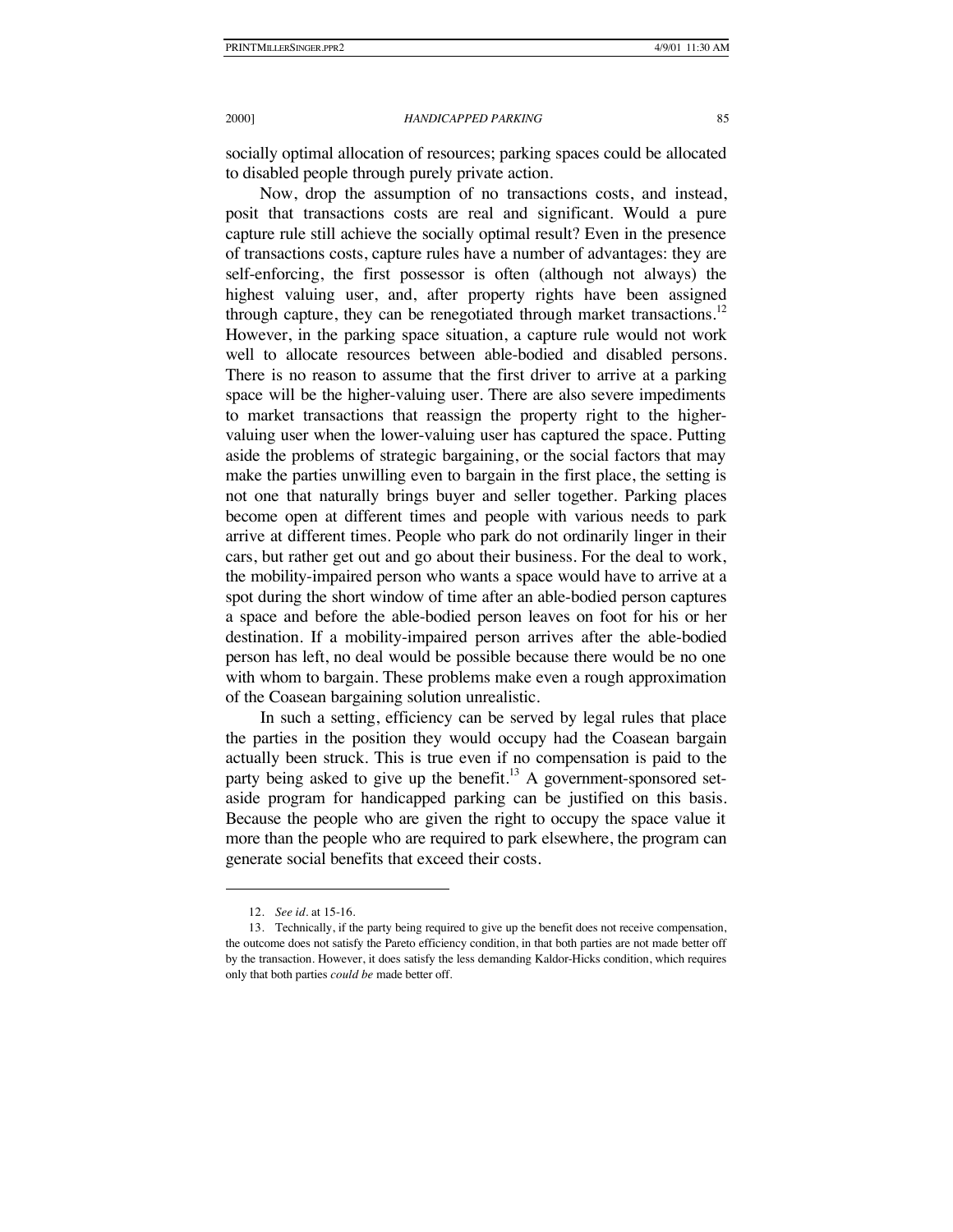### 86 *HOFSTRA LAW REVIEW* [Vol. 29:81

However, the economic case for handicapped parking set-asides is limited by several conditions. One limitation is the transactions costs of administering the program. $^{14}$  These include the costs of setting out and marking handicapped parking spaces, maintenance, policing, and enforcement.<sup>15</sup> Another limiting factor is the cost of noncompliance: if, despite official enforcement efforts, many able-bodied people park illegally in handicapped spaces, the advantages of the program will be diluted through a shortage of vacant spaces.<sup>16</sup> A final limiting factor is the cost of vacancies.<sup>17</sup> The only way that a program can be administered is for the spots to remain empty when no mobility-impaired person is present to occupy the space, because the able-bodied person's car cannot be moved unless he or she is present with the key. Hence, handicapped parking benefits are unlike the policies on some subways and buses that permit able-bodied persons to occupy set-aside seats until a disabled person needs them. Those subway and bus rules work-or at least, are intended to work—because the able-bodied person can vacate the seat at low cost. For handicapped parking, it is necessary as a practical matter to incur a rate of vacancies for the specially designated spaces. Those vacancies impose a social cost, since they represent resources that are not at all times being put to a productive use. The cost of vacancies for handicapped spaces is larger than the cost of vacancies in parking spaces generally, because the handicapped spots are more valuable than other spaces.<sup>18</sup> A full economic assessment of the value of handicapped parking set-asides must weigh the benefits of the program in allocating the property right to higher-valuing users against the costs of enforcement, noncompliance, and vacancies.

<sup>14.</sup> *See* Rykowski, *supra* note 8 (discussing the problem of able-bodied individuals parking in handicapped spaces and lack of police enforcement); Sarris, *supra* note 8 (administering permits is difficult without a computerized system).

<sup>15.</sup> *See* Sam Enriquez, *Parkers Taking Disabled Spaces Won't Be Cited*, L.A. TIMES, Aug. 9, 1998, Metro, at 8, *available at* 1988 WL 2225546 (noting lack of proper markings designating handicapped spaces); Mark Potok, *Curbing Parking Cheats: Fraudulent Placards Becoming Big Business: Handicapped Parking Abuse Mushrooms*, USA TODAY, Feb. 8, 1996, at 1A, *available at*  1996 WL 2045645 (stating that officials "[do not] have the time or money to monitor fraud"); Rykowski, *supra* note 8 (describing inadequate parking space markings and lack of police enforcement with respect to handicapped parking).

<sup>16.</sup> *See* Rykowski, *supra* note 8 (observing that able-bodied individuals park in the four available handicapped parking spaces in a New Jersey shopping center).

<sup>17.</sup> *See* Paula Moore, *Handicapped Parkers Get 2nd Look*, DENV. BUS. J., Apr. 21, 2000, at 3A, *available at* 2000 WL 16620364 (noting the importance of keeping handicapped parking spaces empty, even when healthy drivers "pass handicapped parking spaces that always seem to be empty").

<sup>18.</sup> *See* Potok, *supra* note 15 (observing that access to handicapped parking allows for "free parking at meters as well as prime parking spots outside public buildings" creating a market in Chicago for rental of "handicapped parking placards for as much as \$50 an hour").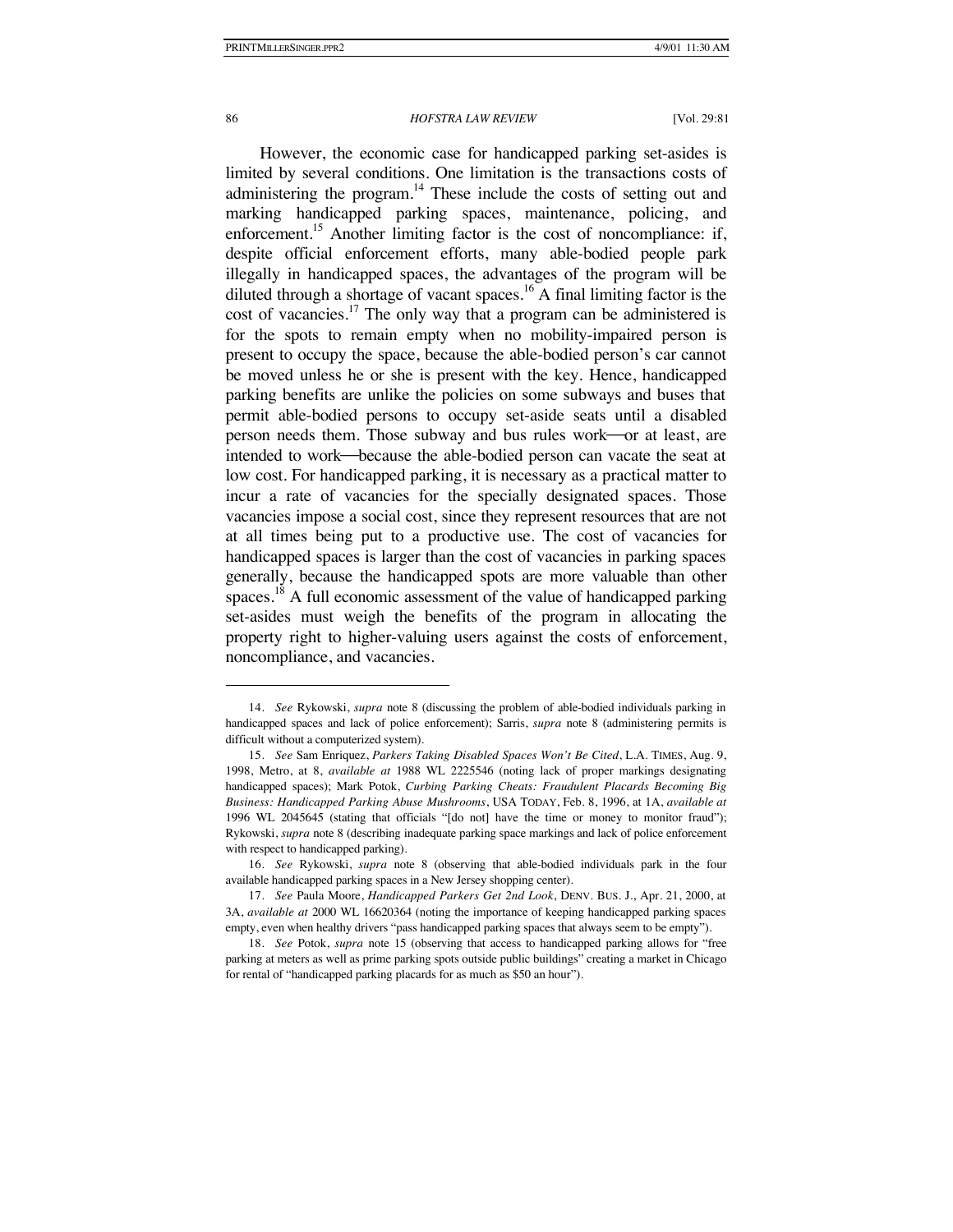# III. THE HANDICAPPED PARKING PROGRAM

Handicapped parking regulation began in the United States in the 1960s and 1970s, principally through programs adopted and implemented at the state or local levels.<sup>19</sup> As originally conceived, these programs were modest in scope.<sup>20</sup> A limited number of spaces were set aside for severely disabled persons, and access to the right to park in these spaces was strictly regulated.<sup>21</sup> In Florida, for example, the legislature provided one handicapped space at each state building open to the public, and one space for every 150 meter on-street spaces.<sup>22</sup> The only people entitled to use these spaces were persons who had to use a wheelchair for mobility and who were certified as totally and permanently disabled by either a public service agency or by two licensed Florida physicians.<sup>23</sup>

Beginning in the late 1960s, the federal government adopted a series of increasingly comprehensive regulations affecting handicapped parking.<sup>24</sup> The Architectural Barriers Act of 1968 ("Architectural Barriers Act") instructed federal agencies to require that physically handicapped persons, where possible, have ready access to, and use of, federal facilities.<sup>25</sup> However, even though the Architectural Barriers Act was important nationally for people with disabilities, the statute has limited application for the purposes of regulating handicapped parking because it applied only to federal facilities.<sup>26</sup> Later enacted statutes have been more important for the handicapped parking program. The Rehabilitation Act of 1973 ("Rehabilitation Act") extends the reach of federal regulation beyond federal facilities to federally-funded facilities.<sup>27</sup> It provides, in pertinent part, that "[n]o otherwise qualified individual with a disability in the United States . . . shall, solely by reason of her or his disability, be excluded from . . . participation in, be denied the benefits of, or be subjected to discrimination under any program or activity receiving Federal financial assistance."<sup>28</sup> The Fair Housing Act ("FHA"), as amended in  $1988<sup>29</sup>$  prohibits actions that "discriminate in the sale or

- 22. *See* FLA. STAT. ANN. § 316.1955(2)(a)-(b) (West 1990).
- 23. *See id.* §§ 316.1955(1), 320.0848(1)(a).
- 24. *See infra* text accompanying notes 25-31.
- 25. *See* 42 U.S.C. § 4154 (1995).
- 26. *See id.* §§ 4151-4157.
- 27. *See* 29 U.S.C. § 794(a) (1995).
- 28. *Id.*

-

29. Fair Housing Act, 42 U.S.C. §§ 3601-3614(a) (1995). The term "handicap" is defined as

<sup>19.</sup> *See, e.g*., Sarris, *supra* note 8 (discussing abuse of Maryland's handicapped parking permits).

<sup>20.</sup> *See infra* text accompanying notes 22-23.

<sup>21.</sup> *See infra* text accompanying notes 22-23.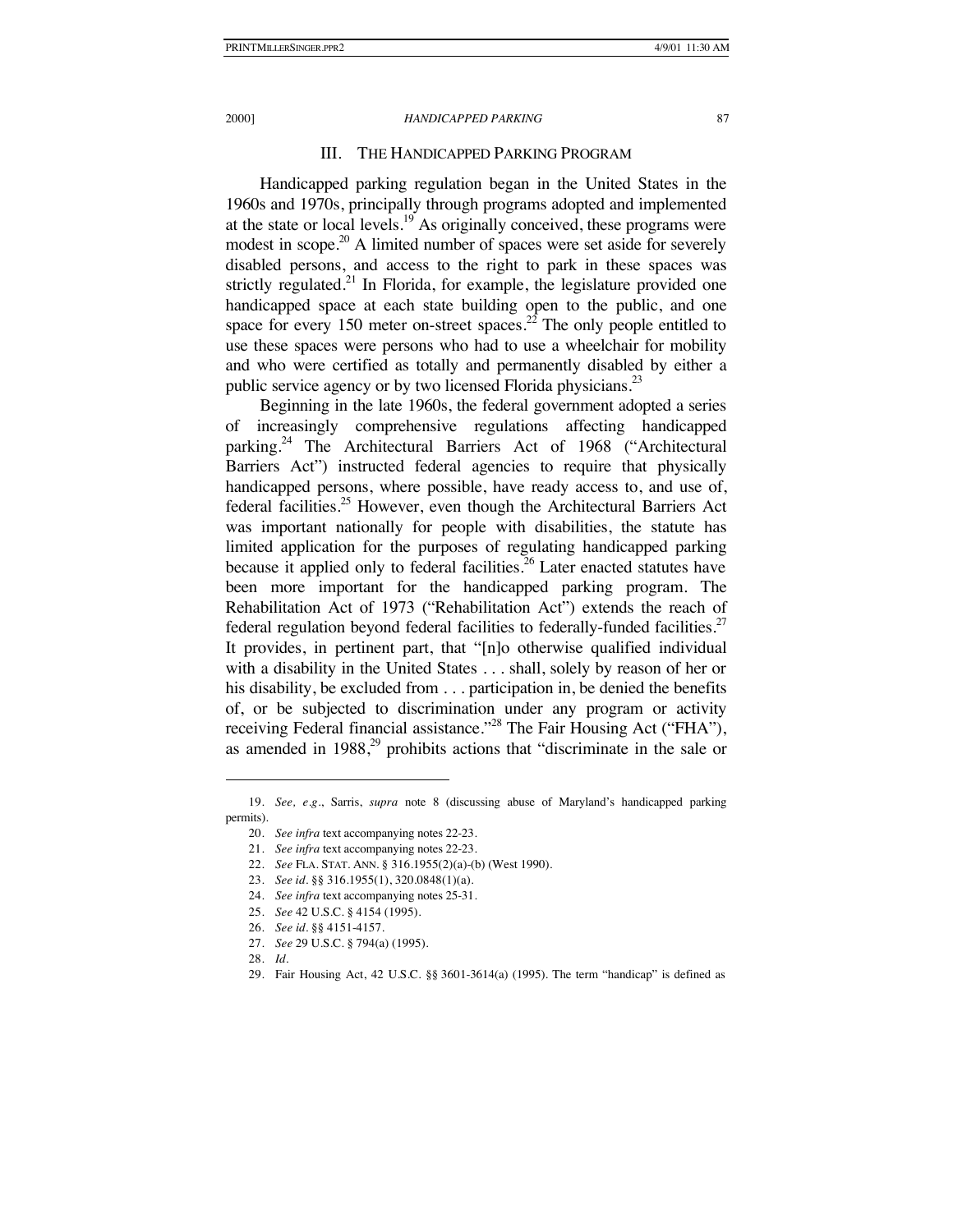rental, or [that] otherwise make unavailable or deny, a dwelling to any buyer or renter because of a handicap."<sup>30</sup> Finally, and most importantly, the Americans with Disabilities Act of 1990 ("ADA"), prohibits employment discrimination against persons with disabilities and requires reasonable accommodations for those persons' needs.<sup>31</sup>

Beyond federal legislation, the legal framework governing handicapped parking spots is surprisingly complex, involving intricate allocations of responsibility between federal, state, and local governments. The mosaic of rules governing handicapped parking divides into two basic spheres: (1) permit regulation (rules governing the issuance and form of handicapped parking permits); $3^2$  and (2) site regulation (rules for siting and design of handicapped parking spaces at commercial facilities, workplaces, public streets, and residential buildings).  $33$ 

# *A. Permit Regulation*

Permitting determines who is eligible to use handicapped parking spots.<sup>34</sup> Further, the number of permits outstanding determines the number of handicapped spaces that should be allocated, and in which locations, in order for the parking system to work efficiently.<sup>35</sup> The number of outstanding valid permits is dependent on the medical conditions qualifying a person to receive a permit and how long the permits remain in effect. $36$ 

Permitting is generally regulated by the states, subject to certain federal mandates. $37$  All permits must display the International Symbol of Access, the familiar wheelchair design designating special facilities for

<sup>&</sup>quot;(1) a physical or mental impairment which substantially limits one or more of [a] person's major life activities, (2) a record of having such an impairment, or (3) being regarded as having such an impairment." *Id.* § 3602(h).

<sup>30.</sup> *Id.* § 3604(f)(1). Discrimination is defined to include "a refusal to make reasonable accommodations in rules, policies, practices, or services, when such accommodations may be necessary to afford such person equal opportunity to use and enjoy a dwelling." *Id*. § 3604(f)(3)(B).

<sup>31.</sup> *See* Americans with Disabilities Act of 1990, 42 U.S.C. § 12112(a)-(b) (1995).

<sup>32.</sup> *See* discussion *infra* Part III.A.

<sup>33.</sup> *See* discussion *infra* Part III.B.

<sup>34.</sup> *See, e.g.*, 23 C.F.R. §§ 1235.2-.5 (2000) (providing guidelines for determining who is entitled to handicapped parking permits).

<sup>35.</sup> *See* FLA. STAT. ANN. § 316.1955(2)(a)-(c) (West 1990) (providing that the local agency shall determine minimum number of handicapped spaces and shall increase or decrease available spaces based on need).

<sup>36.</sup> *See, e.g.*, 23 C.F.R. §§ 1235.3-.5 (providing that permits will be issued upon application by individuals qualifying as disabled subject to periodic renewal).

<sup>37.</sup> *See, e.g.*, FLA. STAT. ANN. § 316.1955(1) (providing that state division shall establish a minimum number of parking spaces for physically disabled individuals).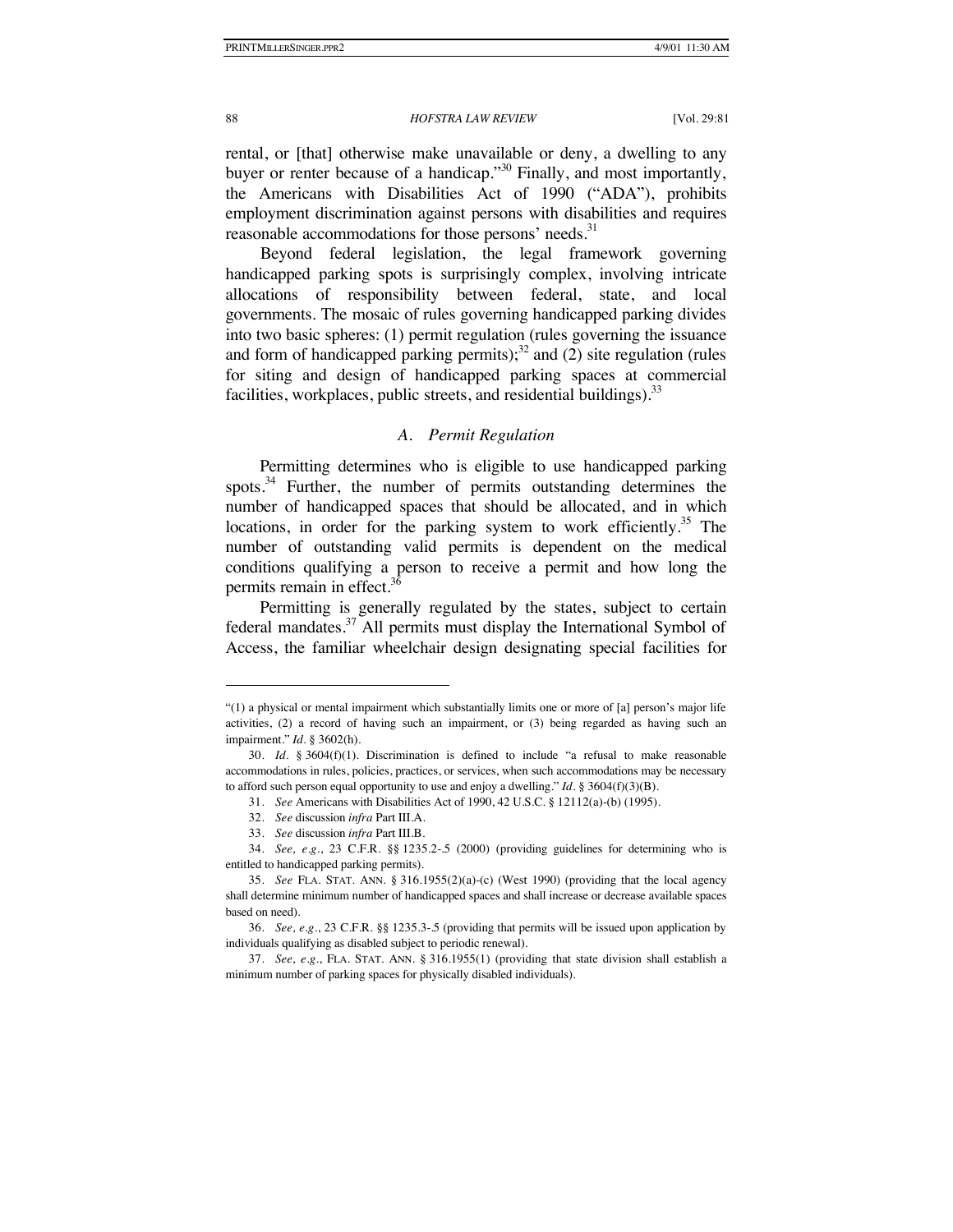#### 2000] *HANDICAPPED PARKING* 89

the disabled.<sup>38</sup> Permits can take either of two forms: specially-marked license plates or removable placards known as"hang-tags" designed to be hung from the rear view mirror.<sup>39</sup> Hang-tags have the distinct advantage that holders may affix them to other vehicles such as rental cars. Whether in the form of license plates or hang-tags, permits entitle holders to use handicapped parking spots, both in their home states and in the other forty-nine states.<sup>40</sup> The permit also provides rights to park in many other countries where the International Symbol of Access is recognized, including Canada, England, and Australia.<sup>41</sup>

### 1. Qualifying Conditions

Baseline rules defining eligibility for handicapped parking permits are contained in the United States Department of Transportation's

40. *See* 23 C.F.R*.* § 1235.8 ("The State system shall recognize removable windshield placards, temporary removable windshield placards and special license plates which have been issued by issuing authorities of other States and countries . . . .").

<sup>38.</sup> *See* 23 C.F.R. § 1235.6.

<sup>39.</sup> *See id.* Placards were introduced in the 1980s. *See Handicapped Parking Cheats and Weasels*, ARIZ. REPUBLIC, Mar. 15, 1997, at B4, *available at* 1997 WL 8349651. The Department of Transportation mandates that the states make both forms of permits available. *See* 23 C.F.R. §§ 1235.3(a), .4(a), .5(a). Used for both permanent and temporary conditions, these placards are designed to be hung from the rear view mirror when the vehicle is not in use; if there is no rear view mirror, the placard is to be displayed on the dashboard. *See id.* §§ 1235.4(c), .5(c). A hang-tag is more convenient than a plate, since a tag can be removed and carried from car to car. Hang-tags may be of service if a handicapped person is borrowing or renting a car, or owns more than one vehicle. Hang-tags also do not alert others as readily to the fact that the driver suffers a disability, and accordingly, might provide somewhat greater safety against assault on the streets.

<sup>41.</sup> Notably, some jurisdictions provide not only the right to park at specially designated handicapped spots, but also the right to park for free at metered spots. *See, e.g.*, DEL. CODE ANN. tit. 21, § 2134(f)(1) (1995); FLA. STAT. ANN. § 316.1964. The Department of Transportation's advisory committee on handicapped parking strongly recommended that holders of handicapped permits be given this right, on the ground that disabled people may take longer to conduct routine transactions and that they may have trouble reaching or feeding meters. *See* Uniform System for Handicapped Parking, 56 Fed. Reg. 10,328, 10,343-44 (Mar. 11, 1991) (to be codified at 23 C.F.R. pt. 1235). Many state and local governments responded by waiving metered parking fees for street parking or other charges for parking in state facilities. *See, e.g.*, DEL. CODE ANN. tit. 21, § 2134(f)(1) (providing exemption from meter requirements for holders of handicapped permits); *see generally* Bruce Frazer, *Handicapped-Parking Abuse Must Be Stopped*, WASH. TIMES, Oct. 23, 1996, at C2, *available at* 1996 WL 2968980 (reporting on states that allow free meter parking for vehicles with handicapped permits). Some states have granted exemptions not only from metered parking payments, but also from other parking charges at state facilities, including airports, convention centers, and sports stadiums. *See, e.g.*, Karen Rouse, *Parking Scofflaws Targeted: An End to Free Disabled Parking Takes Aim at Abusers*, FORT WORTH STAR-TELEGRAM, Aug. 8, 1997, at 1A, *available at* 1997 WL 11898083 (describing termination of free parking privileges in Texas for disabled individuals due to abuse of the exemption by individuals who do not qualify for the privilege); Alan Snel, *Lot for Disabled Misused, Stadium Manager Says*, DENV. POST, Nov. 28, 1996, at B1, *available at* 1996 WL 12637722 (discussing abuse of parking lot for disabled individuals at Mile High Stadium in Denver).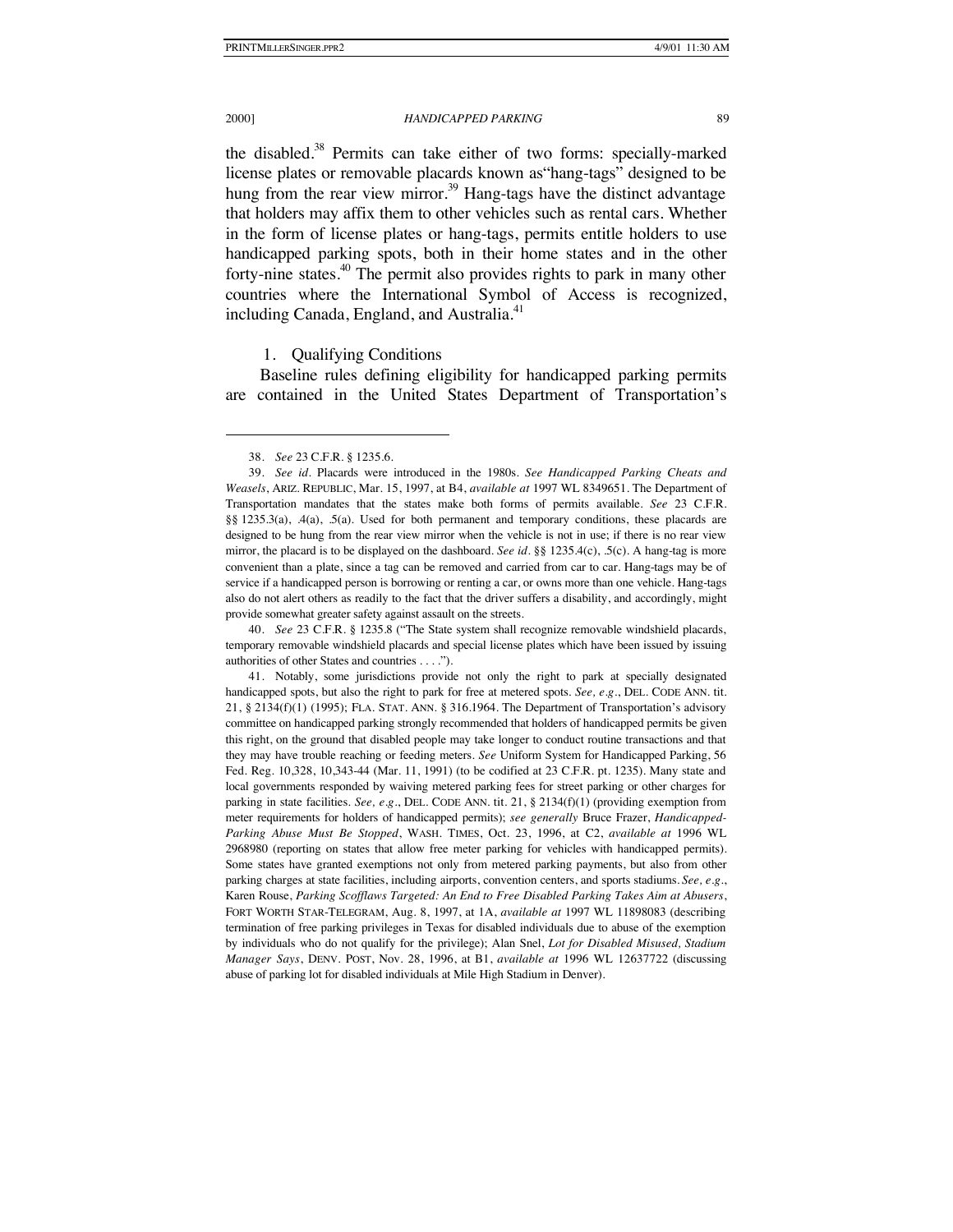Uniform System for Parking for Persons with Disabilities.<sup>42</sup> The system sets out six qualifying conditions: (1) inability to walk 200 feet without stopping to rest; (2) inability to walk without the use of or assistance from a device or person; (3) severe lung disease as measured by respiratory volume or arterial oxygen level; (4) use of portable oxygen; (5) cardiac condition of American Heart Association Class III or IV; or (6) severe limitation in the ability to walk due to an arthritic, neurological, or orthopedic condition.<sup>43</sup>

The majority of states use the same standards for their permitting programs, but there are variations.<sup>44</sup> Some states require only a certificate stating that the patient suffers from a condition that severely impairs mobility.<sup>45</sup> Other states authorize handicapped parking for persons suffering loss of a limb (including arms).<sup>46</sup> A few jurisdictions provide handicapped permits for visually impaired persons (or their drivers),  $47$  or for audio-impaired persons whose deafness limits their mobility.<sup>48</sup>

While most of the Department of Transportation's standards of disability in the handicapped parking area are uncontroversial, the criteria that permits should be given to persons unable to walk 200 feet without stopping to rest has proven problematic. Whether a person needs to stop for rest can be a matter of his or her own subjective judgment. Possibly because of the difficulties created by this standard, some states impose stricter standards than the Department of Transportation's uniform system.<sup>49</sup> Missouri requires that the person not be able to walk fifty feet

-

46. *See, e.g.*, KY. REV. STAT. ANN. § 189.456(1) (Michie 1997) (indicating that "any person who has . . . lower limb amputation" shall be issued an accessible parking placard); MINN. STAT. ANN. § 169.345(2) (West 1986) ("[P]hysically handicapped means any person who has sustained an amputation . . . ."); TENN. CODE ANN. § 55-21-102(1)(A) (1998) (A "'[d]isabled driver' is one who is disabled by . . . amputation of leg, foot or both hands.").

<sup>42.</sup> *See* 23 C.F.R. § 1235.

<sup>43.</sup> *See id.* § 1235.2(b).

<sup>44.</sup> *See, e.g.*, *infra* notes 45-48 and accompanying text.

<sup>45.</sup> *See, e.g.*, DEL. CODE ANN. tit. 21, § 2134(a)(4) (describing handicapped person as an individual certified as having a permanent physical disability which substantially impairs his or her mobility and which is so severe that he or she would endure hardship or be subject to a risk of injury if privilege were denied); IND. CODE ANN. § 9-18-22-1(4) (West 1992) (defining disabled person as an individual certified by a physician as having severe and permanent restriction in mobility due to pulmonary or cardiovascular disability, an arthritic condition, or orthopedic or neurological impairment).

<sup>47.</sup> *See, e.g.*, DEL. CODE ANN. tit. 21, § 2134(a)(6); IND. CODE ANN. § 9-18-22-1(5)(A); N.C. GEN. STAT. § 20-37.5(2)(g) (1999); WYO. STAT. ANN. § 31-2-213(d)(ii)(G) (Michie 1999).

<sup>48.</sup> *See, e.g.*, KY. REV. STAT. ANN. § 189.456(1) (providing individuals with severe audio impairment the privilege of obtaining handicapped parking permits); WYO. STAT. ANN. § 31-2-  $213(c)(i)(G)$ .

<sup>49.</sup> *See, e.g.*, *infra* text accompanying notes 50-51.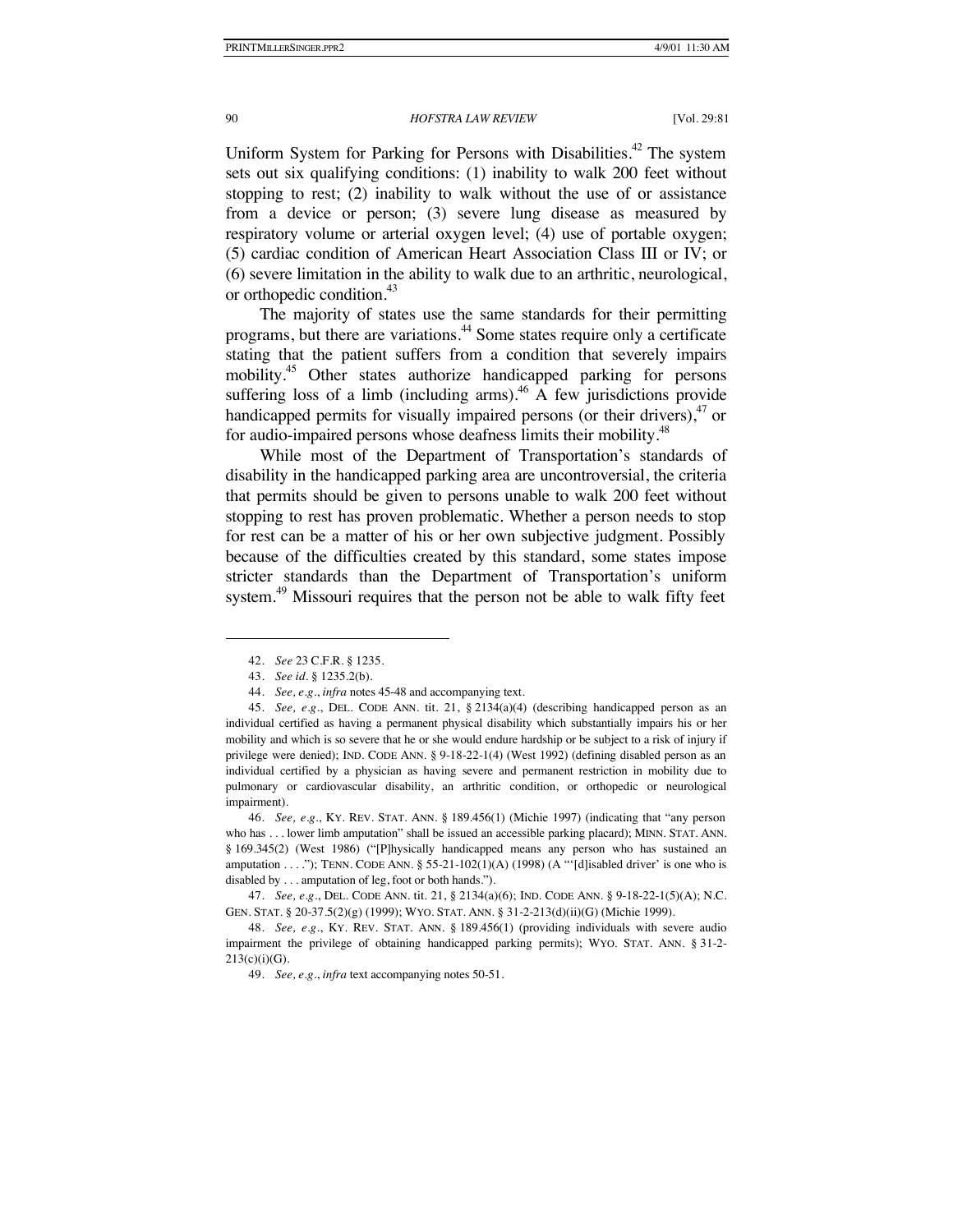#### 2000] *HANDICAPPED PARKING* 91

without resting;<sup>50</sup> Alabama and New Mexico require that the individual not be able to walk 100 feet without resting.<sup>51</sup>

In all states, permits are issued upon receipt of a certificate signed by a health professional.<sup>52</sup> The United States Department of Transportation's Uniform System of Parking for Persons with Disabilities, followed by many states,<sup>53</sup> provides for authorization by licensed physicians only.<sup>54</sup> In other states, professionals other than medical doctors may sign the required form, apparently reflecting the political influence of non-physician medical professionals within the state. These professionals may include chiropractors,<sup>55</sup> podiatrists,<sup>56</sup> nurses,<sup>57</sup> physicians' assistants,<sup>58</sup> and Christian Science practitioners.<sup>59</sup>

53. *See, e.g.*, DEL. CODE ANN. tit. 21, § 2134(a)(4); GA. CODE ANN. § 40.6.222(c); KY. REV. STAT. ANN. § 189.456(3)(c); W. VA. CODE ANN. § 17C-13-6(b)(2).

54. *See* 23 C.F.R. §§ 1235.3(a), .4(b), .5(b) (2000).

- 55. *See, e.g.*, CAL. VEH. CODE § 22511.55(b).
- 56. *See, e.g.*, FLA. STAT. ANN. § 320.0848(1)(a).
- 57. *See, e.g.*, NEB. REV. STAT. ANN. § 18-1738(3).
- 58. *See, e.g.*, *id.*
- 59. *See, e.g.*, KAN. STAT. ANN. § 8-1,125(a) (Supp. 1999).

<sup>50.</sup> *See* MO. ANN. STAT. § 301.142.1(1) (West 1994).

<sup>51.</sup> *See* ALA. CODE § 66-3-16(G)(1) (1999); N.M. STAT. ANN. § 66-3-16(G)(1) (Michie Supp. 2000).

<sup>52.</sup> *See e.g.*, ALA. CODE § 32-6-231 (1999); ALASKA STAT. § 28.10.495(a), (c) (Michie 1998); ARIZ. REV. STAT. § 28-2409(D)(1) (1998); ARK. CODE ANN. § 27-15-307(4) (Michie Supp. 1999); CAL. VEH. CODE § 22511.55(b) (West Supp. 2000); COLO. REV. STAT. ANN. § 42-3-121(1) (West Supp. 1997); CONN. GEN. STAT. ANN. § 14-253a(b) (West 1999); DEL. CODE ANN. tit. 21, § 2134(a)(14) (Supp. 1999); FLA. STAT. ANN. § 320.0848(1)(a) (West 1990); GA. CODE ANN. § 40- 6-222(c) (1997); HAW. REV. STAT. § 291-51(6) (1993); IDAHO CODE § 49-410(7) (Michie Supp. 2000); 625 ILL. COMP. STAT. ANN. 5/11-1301.2(a) (West Supp. 2000); IND. CODE ANN. § 9-14-5- 1(1)(c) (West Supp. 2000); IOWA CODE ANN. § 321L.2(1)(a) (West Supp. 2000); KAN. STAT. ANN. § 8.1,125(a) (Supp. 1999); KY. REV. STAT. ANN. § 189.456(3)(c); LA. REV. STAT. ANN. § 463.4(A)(6) (West 1990); ME. REV. STAT. ANN. tit. 29-A, § 521.1 (West 1996); MD. CODE ANN., TRANSP. § 13-616.1(a) (Supp. 1999); MASS. GEN. LAWS ANN. § 21(23) (West 1999); MICH. COMP. LAWS ANN. § 257.675(5) (West Supp. 2000); MINN. STAT. ANN. § 168.021(1) (West Supp. 2000); MISS. CODE ANN. § 27-19-56(1) (Supp. 1999); MO. ANN. STAT. § 301.142.6; MONT. CODE ANN. § 49-4-301(1) (1999); NEB. REV. STAT. ANN. § 18-1738(3) (Michie 2000); NEV. REV. STAT. ANN. 482.384.1 (Michie Supp. 1999); N.H. REV. STAT. ANN. § 261:88III (Supp. 1999); N.J. STAT. ANN. § 39:4-206 (West Supp. 2000); N.M. STAT. ANN. § 66-3-16(F); N.Y. VEH. & TRAF. LAW § 1203 a(1)(i) (McKinney 1996); N.C. GEN. STAT. § 20-37.6(c)(1); N.D. CENT. CODE § 39-01-15(4) (1997); OHIO REV. CODE ANN. § 4503.44(B) (Anderson 1999); OKLA. STAT. ANN. tit. 47, § 15-112(B)(1) (West 2000); OR. REV. STAT. § 811.604(1)(a) (1999); 75 PA. CONS. STAT. ANN. § 1338(c) (West 1996); R.I. GEN. LAWS § 31-28-7(a)(3)(A) (Supp. 1999); S.C. CODE ANN. § 56-3-1910 (Law. Co-op. 1991); S.D. CODIFIED LAWS § 32-5-76 (Michie 1998); TENN. CODE ANN. § 55-21-103(a) (1998); TEX. TRANSP. CODE ANN. § 502.253(e) (Vernon Supp. 2000); UTAH CODE ANN. § 41-1a-408 (1998); VT. STAT. ANN. tit. 18, § 1325(b) (1982); VA. CODE ANN. § 46.2-1241(B) (Michie 1998); WASH. REV. CODE ANN. § 46.16.381(2)(5) (West Supp. 2000); W. VA. CODE ANN. § 17C-13-6(b)(2) (Michie Supp. 2000); WIS. STAT. ANN. § 341.14(1e)(a) (West 1999); WYO. STAT. ANN. § 31-2- 213(c) (Michie 1999).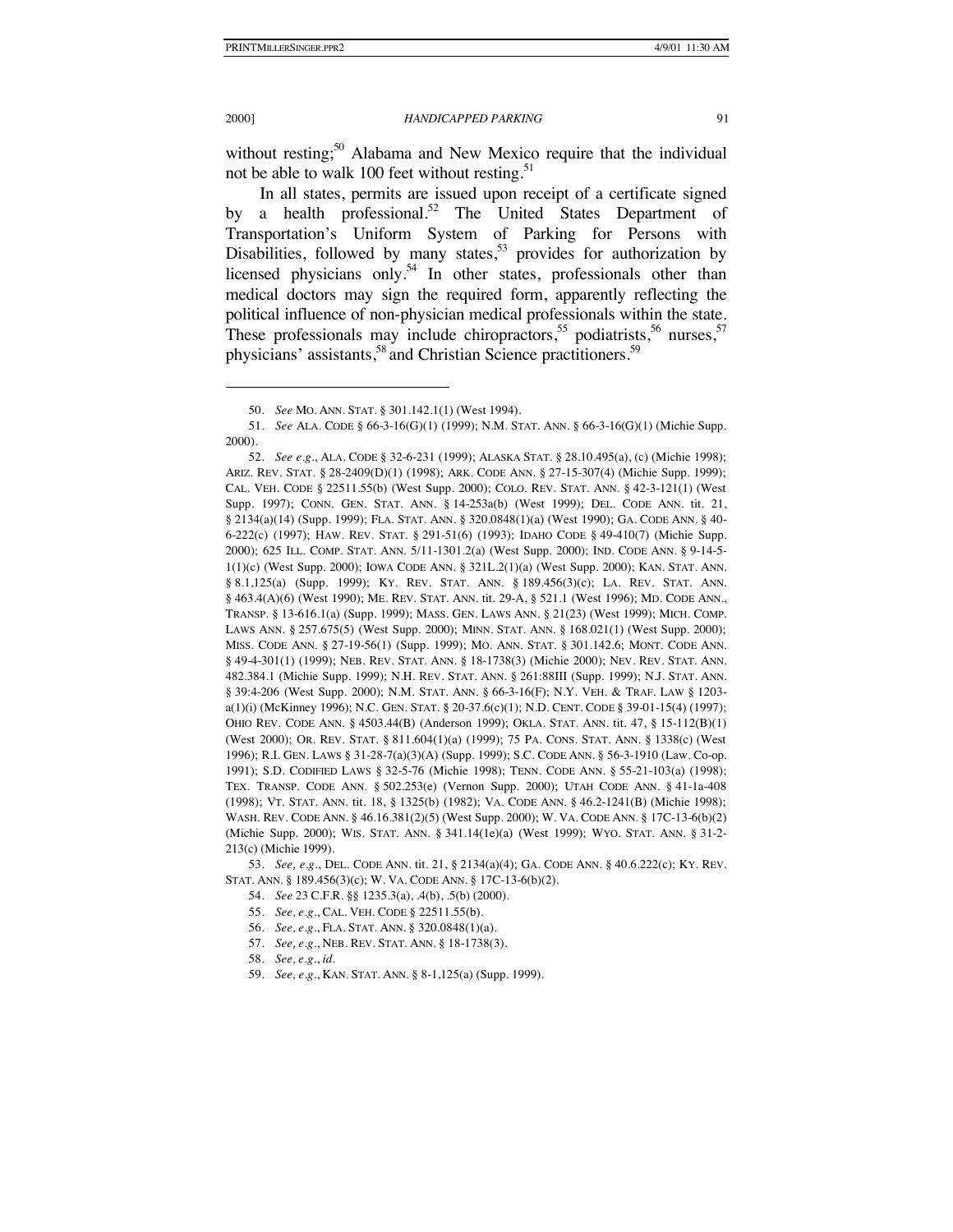# 2. Expiration and Renewal

The Department of Transportation requires that the states provide periodic renewal of permits, but does not impose any particular time frame for removal.<sup>60</sup> Requirements for frequent renewal have encountered resistance from disabled drivers who object to the inconvenience of obtaining a new physician's certificate or returning to the state motor vehicle department.<sup>61</sup> For example, Arizona originally required renewal every year, but eliminated the requirement in response to objections from disabled drivers.<sup>62</sup> Therefore, the renewal period varies from state to state and often from town to town within a state. $63$  In New York, some localities set a three-year limit, some five, some ten, and some impose no limit at all. $^{64}$  The period is five years in Connecticut<sup>65</sup> and four years in Maine.<sup>66</sup>

In the case of temporary placards, federal regulation sets the expiration date at a period not to exceed six months, but the term may be shorter based on the medical professional's assessment of the probable period of disability.<sup>67</sup> Procedures for renewal also vary from state to state.<sup>68</sup> In some jurisdictions, permit holders must obtain a new physician's certificate.<sup>69</sup> In other states, permits are renewed automatically by mail, with no requirement for re-certification by a physician.70

# *B. Site Regulation*

Siting is subject to a baseline of federal regulation under the ADA, the Rehabilitation Act, and the FHA, as further elaborated by rules adopted at the state and local levels.<sup>71</sup> The laws governing siting in general have developed around four key locales: (1) commercial areas; (2)

-

66. *See* ME. REV. STAT. ANN. tit. 29-A, § 521(3)(b) (West 1992).

<sup>60.</sup> *See* 23 C.F.R. § 1235.4(a) (2000).

<sup>61.</sup> *See* Pila Martinez, *Disabled Signs on Cars Can Be from the Dead*, ARIZ. DAILY STAR, Mar. 3, 1997, at 1A, *available at* 1997 WL 7925906.

<sup>62.</sup> *See id.*

<sup>63.</sup> *See, e.g.*, *infra* text accompanying notes 64-66.

<sup>64.</sup> *See Catch 'Em: Better Records and Enforcement Would Identify People Who Park Illegally in Handicapped Spaces*, POST-STANDARD (Syracuse, N.Y.), Oct. 1, 1996, at A6, *available at* 1996 WL 7186884.

<sup>65.</sup> *See* CONN. GEN. STAT. ANN. § 14-253a(2) (West 1999).

<sup>67.</sup> *See* 23 C.F.R. § 1235.5(d) (2000).

<sup>68.</sup> *See, e.g.*, *infra* text accompanying notes 69-70.

<sup>69.</sup> *See* Fred W. Lindecke, *Law to Target Drivers Who Abuse Plates for Disabled*, ST. LOUIS POST-DISPATCH, Aug. 28, 1996, at 1A, *available at* 1996 WL 2788386.

<sup>70.</sup> *See id.*

<sup>71.</sup> *See infra* Part III.B.1-4.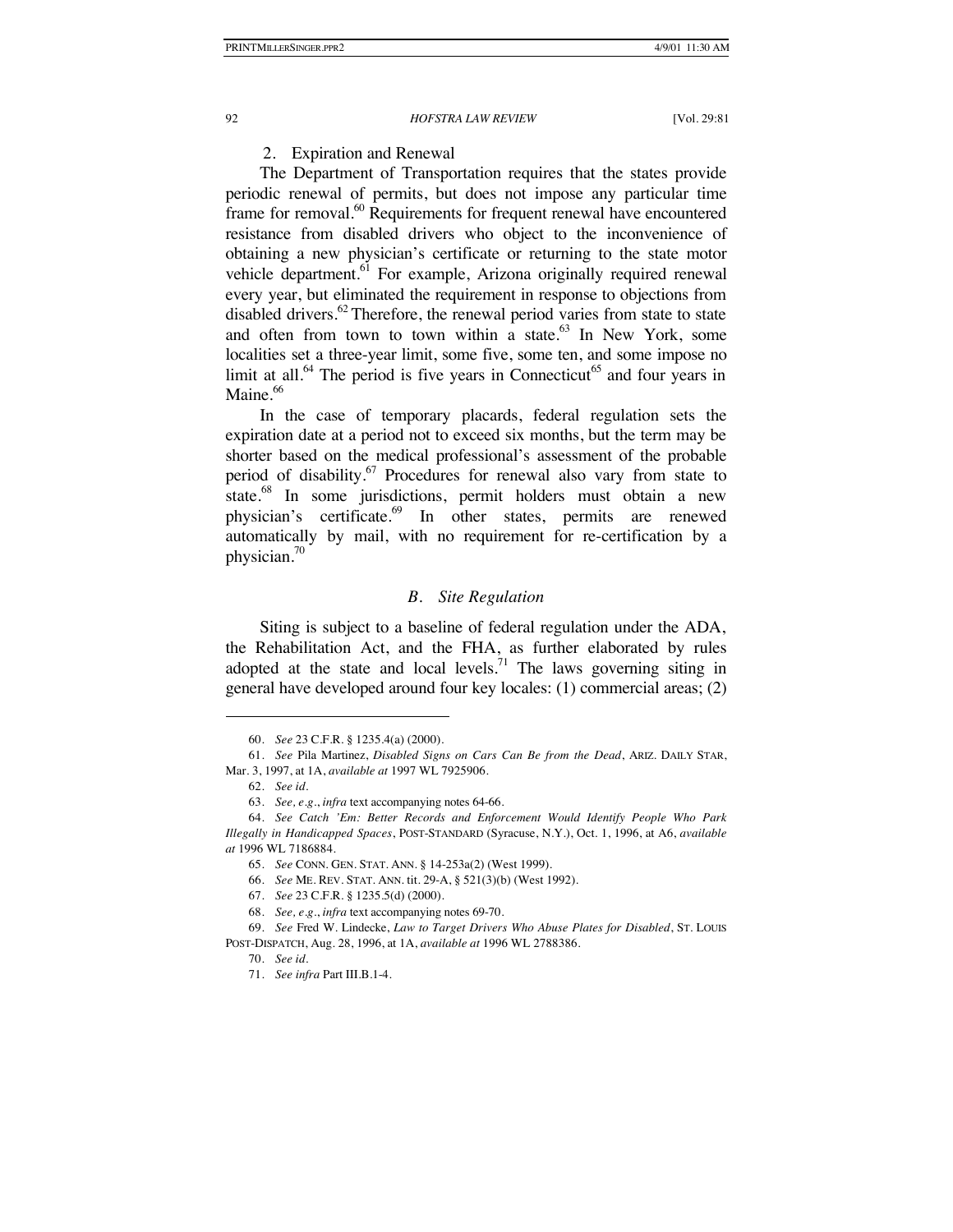workplace parking areas; (3) multi-family residential buildings; and (4) public streets. Because site regulation has had to adapt to a multitude of legal requirements, developing an efficient network of handicapped parking spots has been challenging at best.

1. Commercial Areas

The ADA sets minimum requirements for accommodation of disabled persons in places of public accommodation and commercial facilities.<sup>72</sup> The terms public accommodation and commercial facilities are broadly defined to include a variety of nonresidential commercial sites to which the public is invited.<sup>73</sup> The ADA distinguishes between new construction or renovations on the one hand, and existing facilities on the other. $74$ 

As to new construction, the ADA provides that places of public accommodation and commercial facilities designed or constructed for first occupancy after January 26, 1993 must be "readily accessible to and usable by individuals with disabilities, except where an entity can demonstrate that it is structurally impracticable.<sup>775</sup> Likewise, the ADA requires that major renovations must be made "in such a manner that, to the maximum extent feasible, the altered portions of the facility are readily accessible to and usable by individuals with disabilities."<sup>76</sup>

With respect to existing structures that have not been renovated, the ADA provides that it is an act of discrimination for a person in control of a facility to fail to modify policies and practices to accommodate persons with disabilities.<sup>77</sup> It is also an act of discrimination to fail to remove architectural barriers from an existing structure when "removal is readily achievable. $178$  A project is readily achievable when it is "easily accomplishable and able to be carried out without much difficulty or expense."<sup>79</sup> The Department of Justice considers the provision of disabled parking spaces to be readily achievable because the cost of installing signs and painting parking spaces is minimal. $80$  Thus, the handicapped

<sup>72.</sup> *See generally* 42 U.S.C. §§ 12181-213 (1995).

<sup>73.</sup> *See id.* § 12181(7)(A)-(L) (identifying twelve categories of private entities which qualify as places of public accommodation).

<sup>74.</sup> *See id.* §§ 12181(9), 12182(b)(2)(A)(ii), (iv), 12183(a)(1)-(2); *see also* 28 C.F.R. § 36.304 (1999).

<sup>75.</sup> 42 U.S.C. § 12183(a)(1).

<sup>76.</sup> *Id.* § 12183(a)(2).

<sup>77.</sup> *See id.* § 12182(b)(2)(A)(ii).

<sup>78.</sup> *See id.* § 12182(b)(2)(A)(iv).

<sup>79.</sup> *Id.* § 12181(9).

<sup>80.</sup> *See* 28 C.F.R. pt. 36, app. A, § 4.6.1-.6.4 (1999).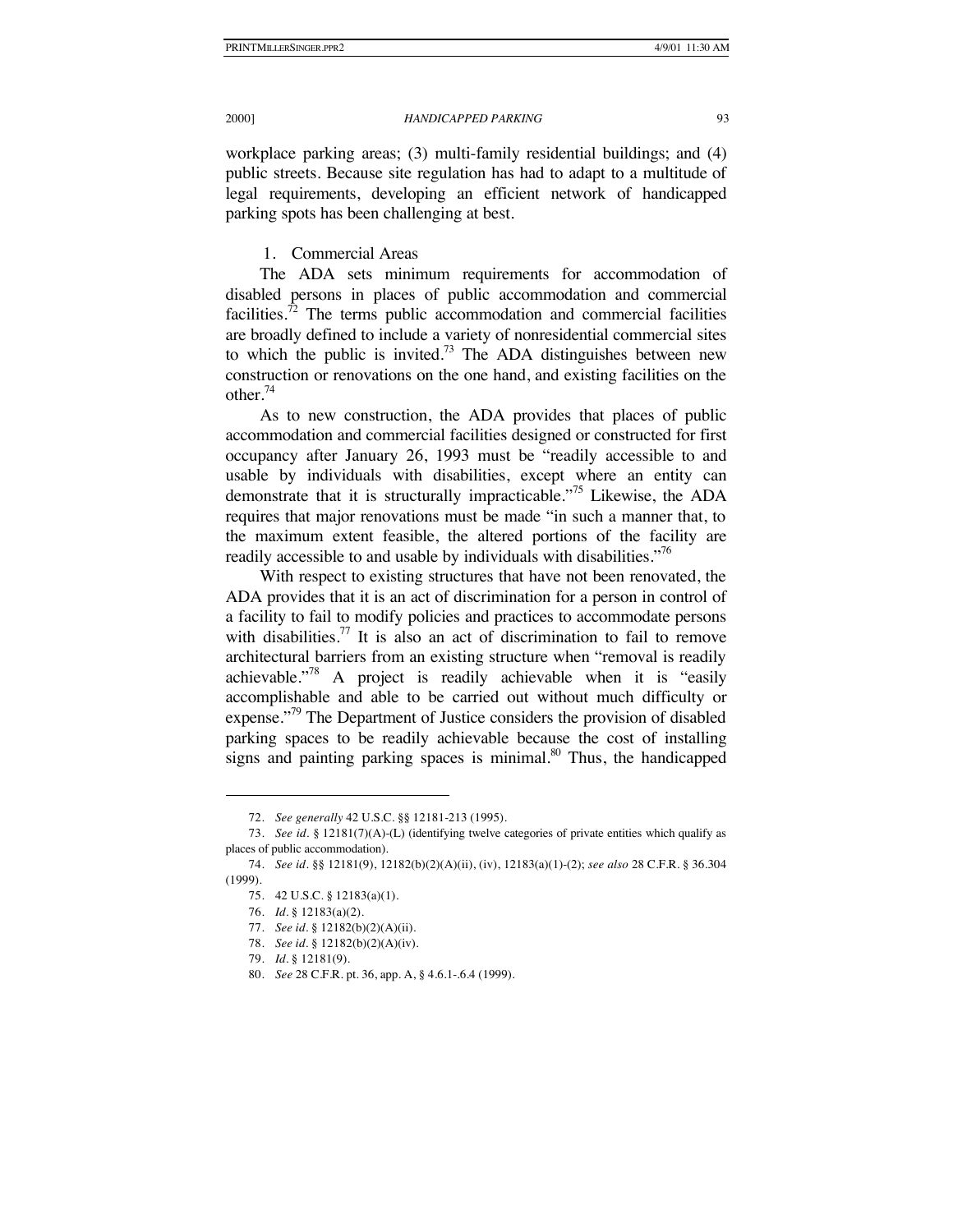parking rules have roughly similar application to both new and existing facilities.

The architectural requirements of the ADA are fleshed out through federal, state, and local regulations. If federal funds are used, the siting and design of handicapped spaces must comply with the Uniform Federal Accessibility Standards promulgated by the Department of Justice in its ADA Accessibility Guidelines.<sup>81</sup> The federal guidelines set forth the minimum number of required accessible spaces in places of public accommodation and commercial facilities as an increasing function of lot size. $82$  The requirements are as follows:

| Total Spaces in Lot | Required Minimum Number of        |
|---------------------|-----------------------------------|
|                     | <b>Handicapped Parking Spaces</b> |
| $1 - 25$            | 1                                 |
| $26 - 50$           | 2                                 |
| 51-75               | 3                                 |
| 76-100              | 4                                 |
| $101 - 150$         | 5                                 |
| 151-200             | 6                                 |
| 201-300             | 7                                 |
| 301-400             | 8                                 |
| $401 - 500$         | 9                                 |
| 501-1000            | $2\%$ of total                    |
| 1001 and over       | 20 plus one for each              |
|                     | 100 over 1000                     |

# TABLE  $1^{83}$ FEDERAL REQUIREMENTS FOR NUMBER OF SPACES

If federal funds are not used, the regulation of handicapped parking is left principally to the states, $84$  subject to the guidance offered by the United States Department of Transportation in its Uniform System for Parking for Persons with Disabilities.<sup>85</sup> Most states follow the federal

<sup>81.</sup> *See id.* § 4.1.1(1).

<sup>82.</sup> *See id.* § 4.1.2(5).

<sup>83.</sup> *See id.*

<sup>84.</sup> *See* 23 C.F.R. § 1235.7(a) (2000) ("Each State shall establish design, construction, and designation standards for parking spaces reserved for persons with disabilities, under criteria to be determined by the State.").

<sup>85.</sup> *See generally id.* § 1235.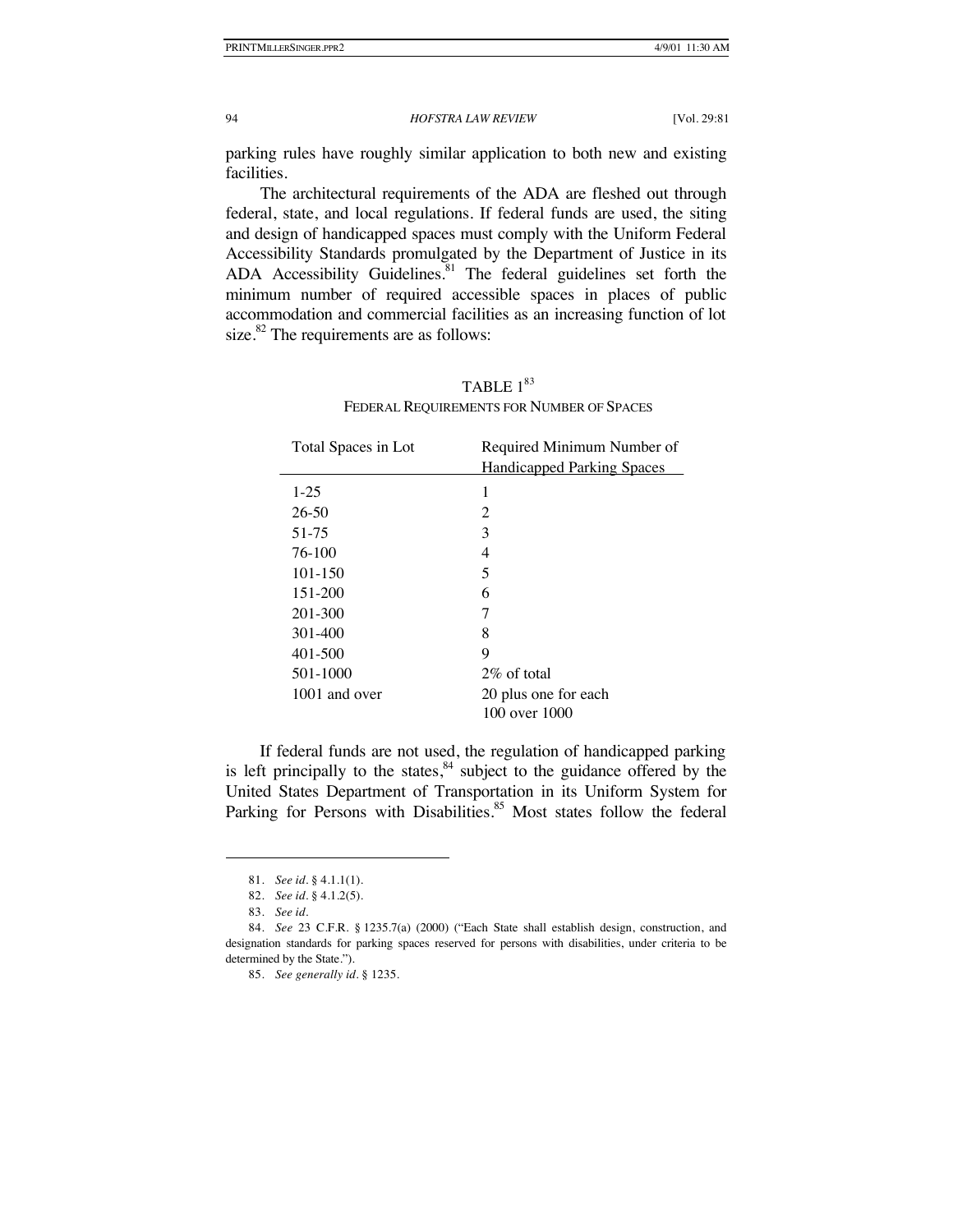2000] *HANDICAPPED PARKING* 95

guidelines, although there are variations.<sup>86</sup> Wisconsin, for example, requires "[a]t least one space for a facility offering 26 to 49 spaces[;] [a]t least 2% of all spaces for a facility offering 50 to 1,000 spaces[; and] [a]t least  $[1\%]$  ... of each 1,000 spaces over the first 1,000 for a facility offering more than 1,000 spaces."<sup>87</sup>

Nearly all of these programs are adopted by merchants and operate without sanction of law. A few jurisdictions, however, have gone further. *See, e.g.*, *infra*. Georgia permits pregnant women to obtain a temporary handicapped parking sticker if her doctor certifies that she has "a medical need for access to parking for persons with disabilities." GA. CODE. ANN. § 40-6-221(7) (1997). A proposal in the Louisiana legislature would have allowed pregnant women to obtain a handicapped parking permit for a one-year period. *See* Lee Leonard, *Good Intentions Fail to Win Passing Grade*, COLUMBUS DISPATCH, Mar. 24, 1997, at 9A, *available at* 1997 WL 7355808. Meanwhile, a proposed amendment to Ohio's law would have required any business that provides handicapped parking to provide an equal number of spaces for expectant mothers. *See* Ed Anderson, *Parking Bill Helps Pregnant Women*, TIMES-PICAYUNE (New Orleans, La.), May 20, 1997, at A3, *available at* 1997 WL 4222098; Heather Salerno, *Reserved 'Stork' Parking Gives Birth to Mixed Reviews*, TIMES-PICAYUNE (New Orleans, La.), Sept. 21, 1997, at A10, *available at* 1997 WL 12667524. In Wyoming, legislators introduced a bill to declare that any parent with three or more children under the age of five years was entitled to make use of handicapped parking spaces. *See* H.R. 115, 1999 Gen. Sess. (Wyo. 1999), *available at* http://legisweb.state.wy.us/99sessin/hbills/hb0115.htm. In Illinois, a proposed bill would have provided handicapped parking privileges to women during the third trimester of pregnancy. *See* S. 518, 91st Gen. Assem., Reg. Sess. (Ill. 1999), *available at* http://www.legis.state.il.us/scripts/imstran.exe?LIBSINCWSB518. In Dade County, Florida, a law adopted in 1995 mandates that shopping centers set aside special spaces for parents of children under the age of two years and authorizes parents to purchase stroller placards for fifty cents a month entitling them to park there; violators are subject to a \$150 fine. *See* Huriash & Strouse, *supra*.

As might be expected, if stork parking was adopted, parking for the elderly was sure to follow. *See* Adams, *supra* (stating that some stores have also designated special spots for nonhandicapped senior citizens); Nanette Woitas Holt, *Frayne Fashions Wants to Give Older Customers a Break in Parking Lot*, TAMPA BAY BUS. J., May 22, 1998, at 29, *available at* http://www.bizjournals.com/tampabay/stories/1998/05/25/focus10.html. As of yet, elder parking is far less common than stork parking, probably because many elderly people can obtain handicapped parking privileges through the existing program and therefore do not require any special privileges

<sup>86.</sup> *See, e.g.*, *infra* text accompanying notes 89-90.

<sup>87.</sup> WIS. STAT. ANN.  $\S$  346.503(1m)(a) (West Supp. 1999). One development that bears mention at this point, although it is not part of the handicapped parking program per se, is the upsurge in "stork parking" at grocery stores and shopping malls. Some stores have begun to recognize pregnancy as a form of disabling condition, and have set aside stork parking spaces reserved for new parents or expectant mothers. *See* Lisa J. Huriash & Charles Strouse, *Mom Alert! Some Businesses Now Cater to the Carriage Trade*, SUN-SENTINEL (Ft. Lauderdale, Fla.), July 14, 1997, at 1A, *available at* 1997 WL 11390314 (discussing the rise of stork parking spaces in Georgia, Michigan, Mississippi, North Carolina, and Ohio). The first stork parking spaces began to appear in the mid-1990s, and the movement picked up speed through the decade. *See id.* The idea apparently originated in Latin America—either Chile or Cuba—and first appeared in the United States either at a chain of suburban supermarkets near Cleveland, Ohio or somewhere near Atlanta, Georgia. *See id.*; *Today: Reserved Parking Spaces for Pregnant Women Showing Up in Shopping Centers* (NBC television broadcast, July 14, 1997) (transcript on file with the *Hofstra Law Review*). Another claim is that the President of Venture Stores got the idea while talking to a pregnant friend. *See* Pam Adams, *More Space for Those Who Need It: Parking Lots Across the Country Are Setting Aside Special Spaces for Mothers and the Elderly*, PEORIA J. STAR, Feb. 13, 1997, at B2, *available at* 1997 WL 7652539.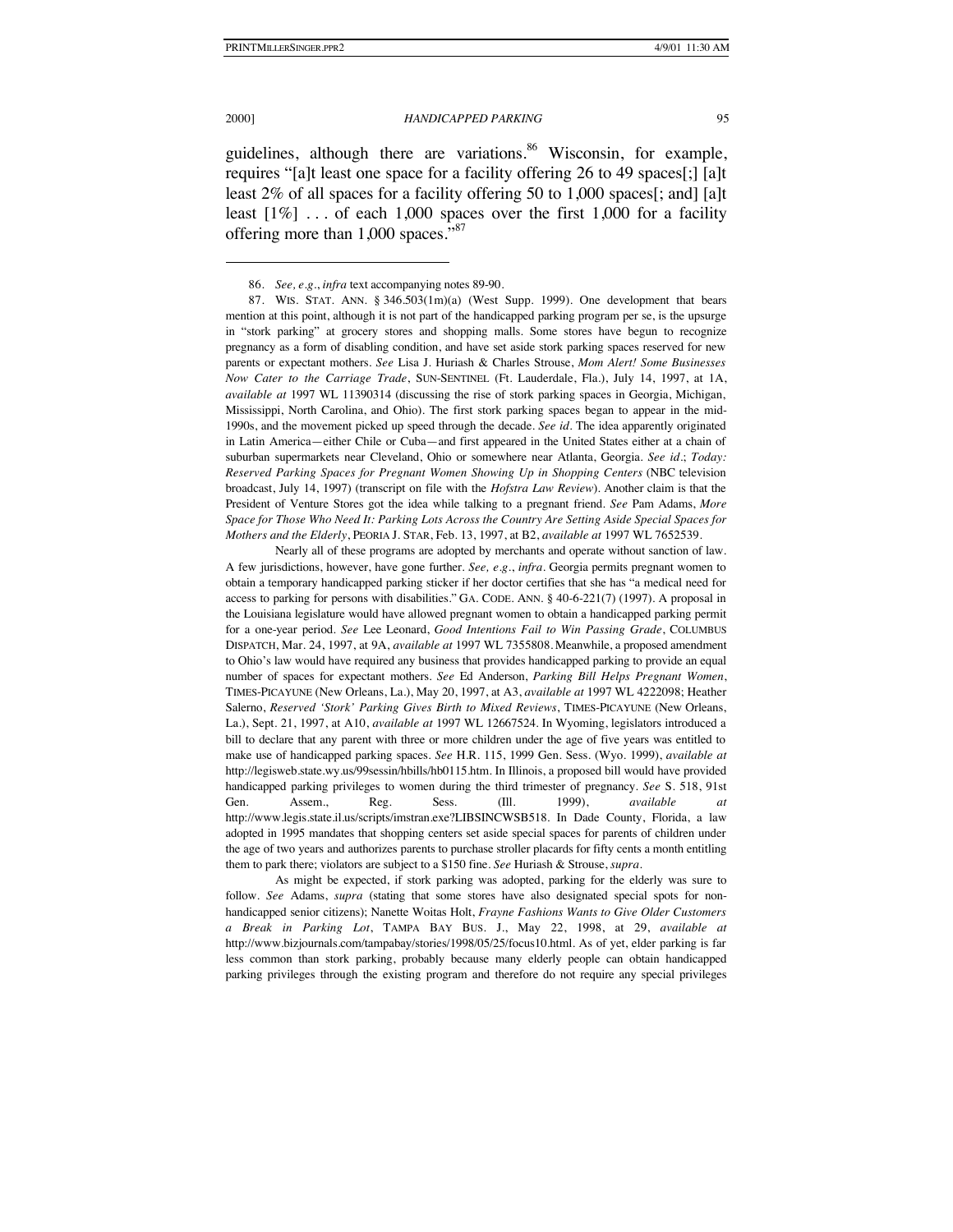# 2. Workplace Parking Areas

Sites of employment, such as factories and office buildings, are generally included within the definition of commercial facilities under the  $ADA$ ,<sup>88</sup> and are, accordingly, subject to the  $ADA$ 's general rules on siting of handicapped parking. However, in addition to these general rules, employee parking areas may be subject to review on a case-by-case basis under the employment provisions of that statute. Title I of the ADA prohibits employers subject to its terms—those with fifteen or more employees<sup>89</sup>—from discriminating against a disabled employee or job applicant regarding any terms, conditions, or privileges of employment.<sup>90</sup> An employer is considered to discriminate against a person with a disability when he or she fails to make reasonable accommodations for the physical or mental limitations of a disabled employee or job applicant, unless the employer can demonstrate that the accommodations in question would impose undue hardship.<sup>91</sup>

Employees may argue that they require reasonable accommodation for their disabilities on the job, $92$  and that such accommodation includes provision of handicapped parking. The Equal Employment Opportunity Commission ("EEOC") may investigate and take up the employee's case.<sup>93</sup> The EEOC may be receptive to the claim of discrimination based on the failure to provide handicapped parking: its ADA guidelines specifically note that reasonable accommodation of a disability could "include  $\ldots$  providing reserved parking spaces."<sup>94</sup>

Handicapped parking for an employee was the basis of a discrimination claim under the ADA and the Rehabilitation Act in *Lyons v. Legal Aid Society*. 95 The employee, a Legal Aid attorney, suffered injuries in an automobile accident that impaired her ability to walk.<sup>96</sup> She asked her employer to provide a parking space in lower Manhattan near her office, at an expense to the employer of approximately one-quarter of

-

96. *See id.* at 1513.

because of their age.

<sup>88.</sup> *See* EEOC, TECHNICAL ASSISTANCE MANUAL FOR THE AMERICANS WITH DISABILITES ACT III-20 (1992).

<sup>89.</sup> *See* 42 U.S.C. § 12111(5)(A) (1995).

<sup>90.</sup> *See id.* § 12112(a). The Americans with Disabilities Act ("ADA") is modeled after the Rehabilitation Act of 1973, but goes beyond the earlier statute, which applies only to federal employers and private employers who receive federal funds. *See* 29 U.S.C. § 794(a), (b) (1995).

<sup>91.</sup> *See* 42 U.S.C. § 12112(b)(5)(A).

<sup>92.</sup> *See id.* § 12111(9).

<sup>93.</sup> *See id.* § 2000e-5.

<sup>94.</sup> 29 C.F.R. § 1630 (1995).

<sup>95.</sup> 68 F.3d 1512 (2d Cir. 1995).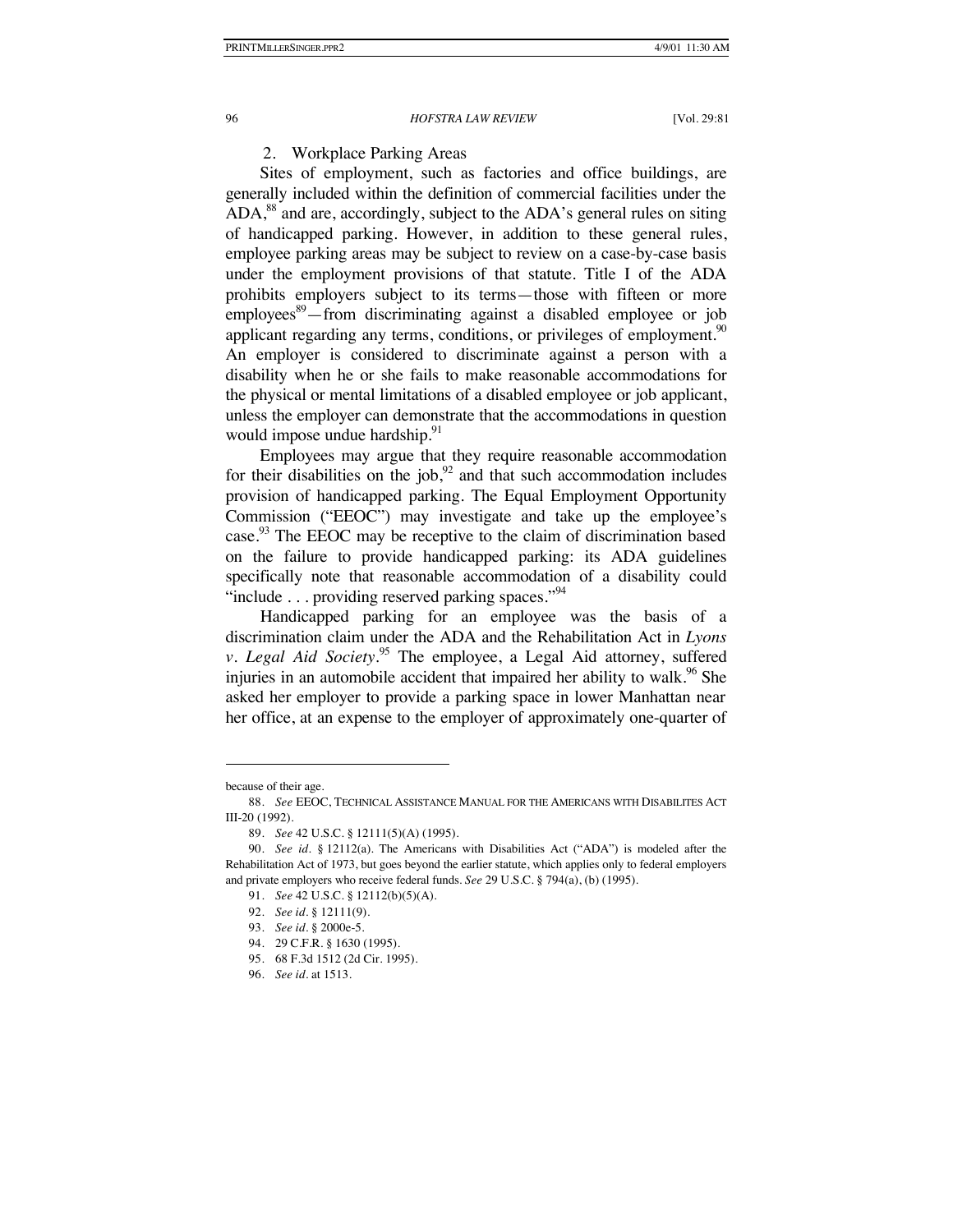her salary. $97$  The employer refused on grounds that it did not provide parking for any employees and that the complainant was seeking preferential treatment as a matter of personal convenience.<sup>98</sup> The trial court dismissed the complaint,<sup>99</sup> but the Second Circuit held that the plaintiff had stated a case that, if proved, would entitle her to the requested relief.<sup>100</sup>

3. Residential Facilities

In the case of apartments, homeowners' associations, condominiums, and cooperatives, the applicable rules principally are found in the FHA.<sup>101</sup> For properties constructed since 1988, the FHA requires that the building be designed "in such a manner that . . . the public use and common use portions of such dwellings are readily accessible to and usable by handicapped persons."<sup>102</sup> For properties constructed before 1988, the law does not impose specific design requirements, but does require that "reasonable accommodations [be made] in rules, policies, practices, or services, when such accommodations may be necessary to afford such person equal opportunity to use and enjoy a dwelling."<sup>103</sup>

The Department of Housing and Urban Development takes the position that a landlord of a rental apartment subject to the FHA must provide reserved parking spaces for handicapped tenants, at least if the building provides parking for tenants on a first-come, first-served basis.<sup>104</sup> In *Hubbard v. Samson Management Corp*.,<sup>105</sup> a mobility-impaired tenant requested that the apartment provide her a designated parking space near her unit.<sup>106</sup> The owner of the apartment provided free spaces to tenants on first-come, first-served basis, in addition to reserving spaces for tenants for a monthly fee.<sup>107</sup> The apartment owner offered to provide a designated space for the tenant, but only if she paid the fee applicable to all other tenants who had designated spaces.<sup>108</sup> The tenant, backed by the United States, claimed that she should receive the space for free.<sup>109</sup> The trial

<sup>97.</sup> *See id*.

<sup>98.</sup> *See id.* at 1516.

<sup>99.</sup> *See id.* at 1514.

<sup>100.</sup> *See id.* at 1517.

<sup>101.</sup> *See* 42 U.S.C. §§ 3602(b), 3604 (1995).

<sup>102.</sup> *Id.* § 3604(f)(3)(C)(i).

<sup>103.</sup> *Id.* § 3604(f)(3)(B).

<sup>104.</sup> *See* 24 C.F.R. § 100.204(b) ex. (2) (2000).

<sup>105.</sup> 994 F. Supp. 187 (S.D.N.Y. 1998).

<sup>106.</sup> *See id.* at 188.

<sup>107.</sup> *See id*.

<sup>108.</sup> *See id.*

<sup>109.</sup> *See id.* at 188-89.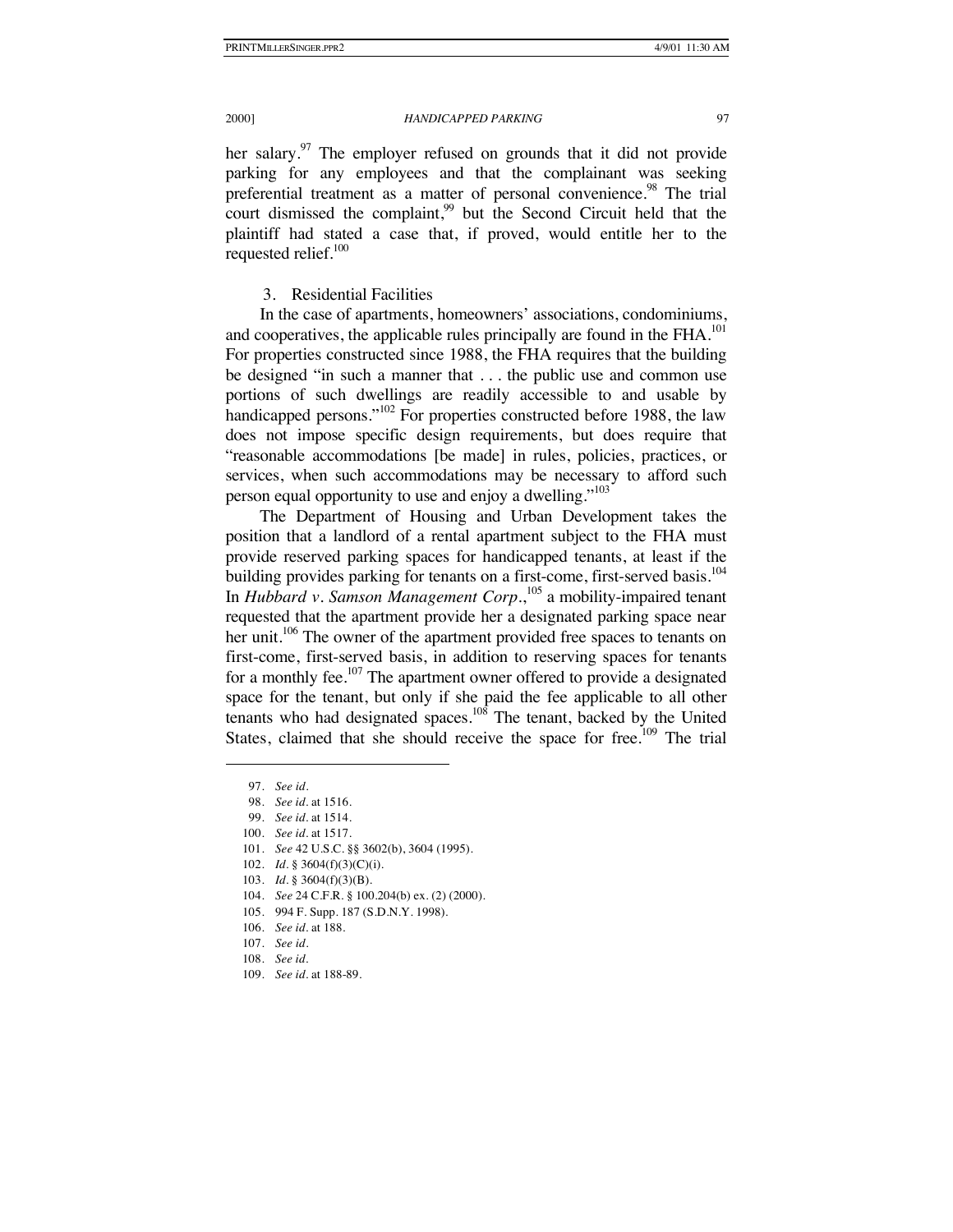court agreed, ruling that the defendants had discriminated against the plaintiff on the basis of a handicap by refusing to allocate her a designated parking space at no charge.<sup>110</sup>

Like landlord-maintained rental units, residential associations clearly are subject to the FHA.<sup>111</sup> However, the wording of the statute does not easily cover the case of an existing resident seeking a specially designated spot, since the issue involves neither a sale nor a rental relationship. Providing specially designated handicapped parking for particular residents is often problematic for residential associations because the rules and regulations of the associations may prohibit such accommodations.112 Residential associations tend to resist demands by disabled members for a handicapped spot.<sup>113</sup> Privately negotiated solutions may be possible if another resident is willing to give up or trade a space, but people tend to zealously guard their parking spaces.<sup>114</sup> When a dispute cannot be resolved privately, the Department of Housing and Urban Development's Fair Housing Enforcement Center and the United States Department of Justice have occasionally intervened, claiming that condominiums or other homeowners' associations violate the federal law by failing to provide adequate handicapped spaces for particular tenants. $^{115}$ 

<sup>110.</sup> *See id.* at 193; *see also* Jankowski Lee & Assocs. v. Cisneros, 91 F.3d 891, 895-96 (7th Cir. 1996) (holding that an apartment building failed to make a reasonable accommodation for the needs of a tenant with multiple sclerosis when it failed to provide sufficient handicapped parking spaces).

<sup>111.</sup> *See* 42 U.S.C. § 3603(a), (b) (1995).

<sup>112.</sup> Prohibitions against special treatment are understandable in terms of the politics of residential associations. Any perception of favoritism for one resident over another with respect to usage of common areas is fertile ground for dissension within an association that can cause headaches and reduce the quality of life for all residents. Moreover, these rules of residential associations which require equal treatment of residents may be further backed by state statutes. In many cases, state law may declare that homeowners' association members are tenants in common in the common areas, and may limit the association's ability to sell or subdivide the common areas. *See, e.g.*, OHIO REV. CODE ANN. § 5311.04(A) (Anderson 1989) (limiting power of association to subdivide common areas); WASH. REV. CODE ANN. § 64.32.050(1)-(3) (West 1994). These statutes may be interpreted to preclude the setting aside of a specially designated parking spot out of the common areas for a handicapped resident.

<sup>113.</sup> *See* Caroline E. Mayer, *A Murky Area for Handicapped Parking: Homeowners Associations Often Caught Between Civil*, *Property Rights Over Spaces for Disabled*, WASH. POST, July 19, 1997, at E1, *available at* 1997 WL 11974641. Typically, the association defends itself on the ground that it fears a lawsuit if it provides the requested space. *See id.*

<sup>114.</sup> *See id.*

<sup>115.</sup> *See* Joseph Sjostrom, *Elk Grove Complex Faces HUD Complaint: Bias Alleged in Cuts of Disabled Parking*, CHI. TRIB., Dec. 20, 1996, at 1, *available at* 1996 WL 2738145. State law enforcement officers may also seek to enforce the federal regulations. *See State Files Suit Against Condo for Denying Handicapped Permit*, FLA. TODAY, Aug. 19, 1998, at B9, *available at* 1998 WL 18638957 (illustrating that the Department of Housing and Urban Development and the United States Department of Justice may file a lawsuit against homeowners' associations that discriminate against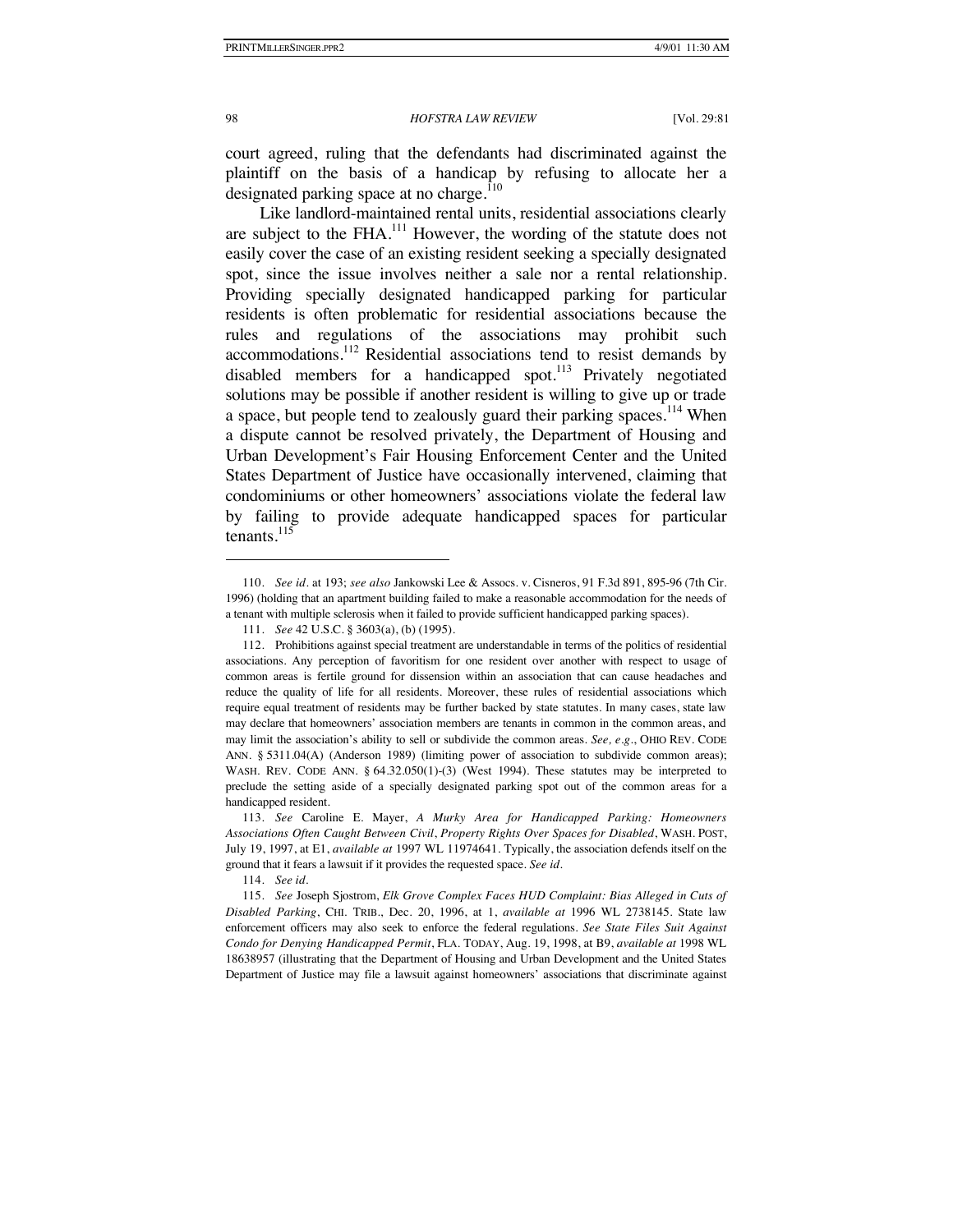Courts have reached differing conclusions in the litigated cases.<sup>116</sup> In Shapiro v. Cadman Towers, Inc.,<sup>117</sup> the plaintiff, who had multiple sclerosis, was a tenant in a cooperative housing apartment.<sup>118</sup> Parking spaces in the building were allocated from a waiting  $list.<sup>119</sup>$  Shapiro asked to be moved to the head of the list in order to accommodate her need for parking, but the cooperative refused.<sup>120</sup> The court held that the plaintiff was likely to succeed on her claim of discrimination under the FHA.<sup>121</sup> Other courts have been less receptive to demands by disabled persons for special handicapped parking spots from their residential associations.<sup>122</sup> In *United States v. Fairways Villas Condominium Ass'n*, 123 the plaintiff, who was living with herniated discs and chronic fatigue syndrome, requested that her condominium designate an outdoor space in the common area near her front door as a handicapped spot. $124$  All the condominiums' outdoor spaces were offered on a first-come, first-served basis.<sup>125</sup> When the condominium refused, she filed a discrimination complaint with the Secretary of Housing and Urban Development under the FHA.<sup>126</sup> The Secretary charged the condominium association with discrimination on the basis of a handicap and filed suit in federal court.<sup>127</sup> The court held, however, that the association had not discriminated against the handicapped resident, because the association did not have the legal power to set aside the designated space.<sup>128</sup>

4. Public Streets

A fourth, and in some respects most problematic, setting where siting is an issue is the public street adjacent to the home of a handicapped person. States, perhaps stimulated by the recommendation of the Transportation Department's advisory committee on handicapped parking, $129$  are increasingly giving cities home rule authority to designate

-

121. *See id.* at 127.

disabled individuals).

<sup>116.</sup> *See, e.g.*, *infra* text accompanying notes 120-31.

<sup>117.</sup> 844 F. Supp. 116 (E.D.N.Y. 1994).

<sup>118.</sup> *See id.* at 118-19.

<sup>119.</sup> *See id.* at 120.

<sup>120.</sup> *See id.* at 120-21.

<sup>122.</sup> *See, e.g.*, *infra* text accompanying notes 126-31.

<sup>123.</sup> 879 F. Supp. 798 (N.D. Ohio 1995).

<sup>124.</sup> *See id.* at 799.

<sup>125.</sup> *See id.*

<sup>126.</sup> *See id.*

<sup>127.</sup> *See id.*

<sup>128.</sup> *See id.* at 802.

<sup>129.</sup> *See* Uniform System for Handicapped Parking, 56 Fed. Reg. 10,328, 10,344 (Mar. 11,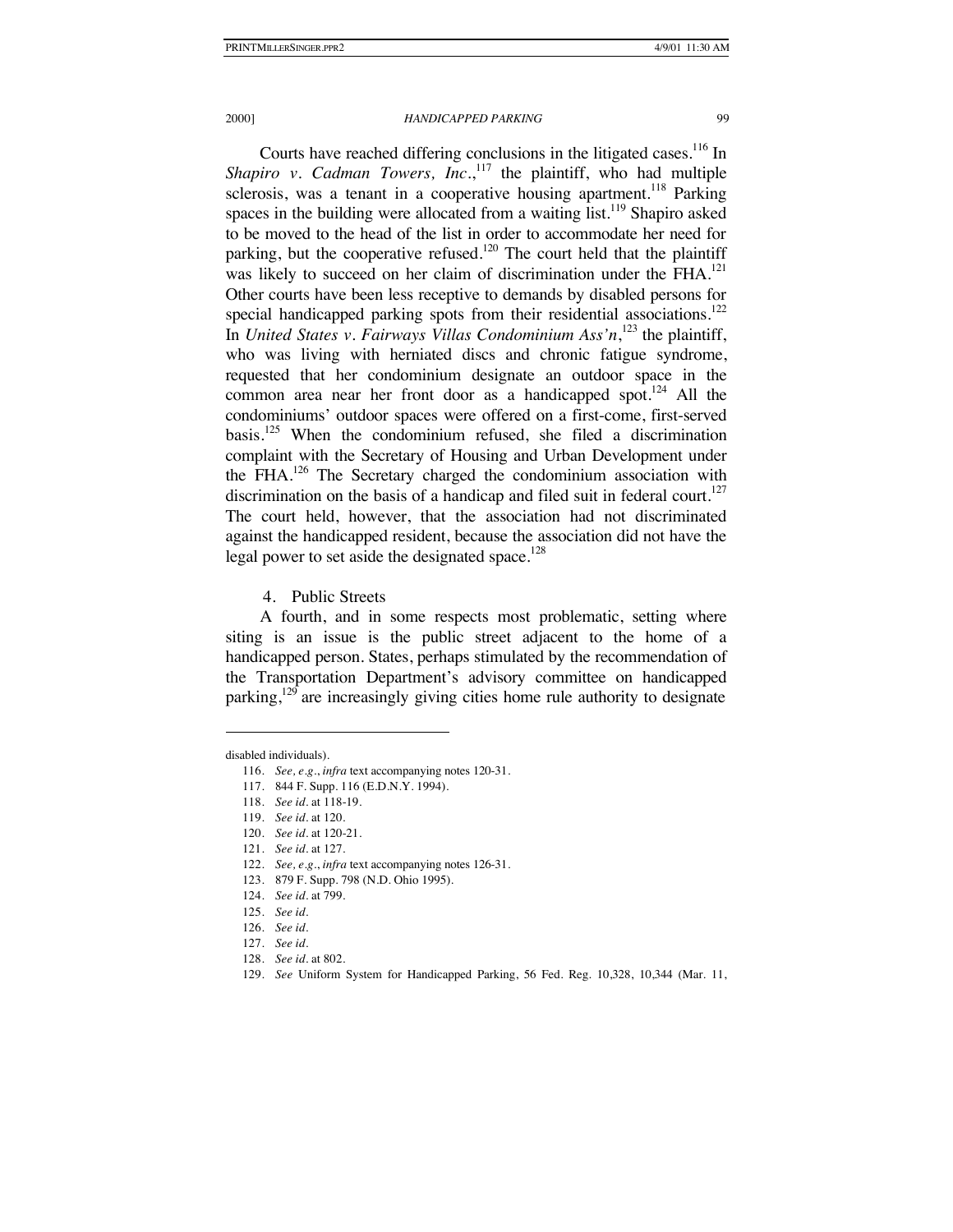100 *HOFSTRA LAW REVIEW* [Vol. 29:81

on-street spaces or stalls for handicapped parking.<sup>130</sup> Thus, the city would be permitted to create a handicapped spot in front of a disabled person's residence.

Cities, however, may not particularly appreciate being given this authority. Requests for special handicapped spaces have vexed city councils around the country because, while the council members may want to grant a particular citizen's request, they fear opening floodgates to further requests<sup>131</sup> and aggravating neighbors.<sup>132</sup> In congested urban areas, it is often difficult for residents to find street parking. Persons claiming disability can ask their cities to designate a handicap spot in front of their house, thus obtaining the functional equivalent of a property right in the space. Neighbors often object to this practice, since it gives privileged access to one resident and displaces them from spaces that they would otherwise have been able to use.<sup>133</sup> These concerns have caused many cities to deny requests for individual street spaces.<sup>134</sup> Such refusals have generated litigation under the ADA and state disability laws.<sup>135</sup> In the leading case, *Biggs v. City of Jackson*, 136 a state appellate court held

<sup>1991) (</sup>to be codified at 23 C.F.R. pt. 1235) (urging states to allow for designation of reserved parking spaces for persons with disabilities on the roadway in front of their homes).

<sup>130.</sup> *See, e.g.*, CAL. VEH. CODE § 22511.7 (West 2000); IDAHO CODE § 49-213(1) (Michie 1994); MO. ANN. STAT. § 301.143(3) (West 1994); NEB. REV. STAT. ANN. § 18-1736(1) (Michie 1999).

<sup>131.</sup> *See* Danielle C. Hollister, *Council Denies Bid for Disabled Parking Reservation*, HARRISBURG PATRIOT (New Cumberland Borough, Pa.), Nov. 19, 1996, at 7, *available at* 1996 WL 5710819 (explaining that New Cumberland Borough Council in Pennsylvania opposed reserved spaces for handicapped residents because the city would be unable to administer and enforce policy).

<sup>132.</sup> *See* David Templeton, *Council Restores Handicap Spaces*, PITT. POST-GAZETTE, Dec. 25, 1994, at W4, *available at* 1994 WL 9670174.

<sup>133.</sup> *See, e.g*., *id.* (discussing revocation by North Charlerio, Pennsylvania City Council of a handicapped street permit it had assigned to Clarence and Lea Ann Bly, parents of an autistic child, after receiving complaints from neighbors, but reversed itself after the Blys filed state and federal complaints). An example occurred recently in Everett, Massachusetts. Pasquale Capodilupo, of Everett, Massachusetts, is deaf, legally blind, diabetic, and has had prostate cancer, colon cancer, and a heart attack. *See* Robin Washington, *Everett Handicap Space a Sore Spot*, BOSTON HERALD, July 11, 1999, at 2, *available at* 1999 WL 3402977. He obtained from the city a specially designated handicapped spot outside his house. *See id.* His neighbors resented the privilege, apparently because Mr. Capodilupo did not drive and did not have a car. *See id*. The spot remained empty during the day and was occupied at night by his wife when she returned home from work. *See id.* Three city council members and twenty-seven neighbors filed a petition to revoke the permit on the ground that Mr. Capodilupo was not, in fact, handicapped. *See id.*

<sup>134.</sup> *See* Hollister, *supra* note 131; Jan Murphy, *2nd Handicapped Parking Request Made*, HARRISBURG PATRIOT, Jan. 21, 1997, at 13, *available at* 1997 WL 7505192.

<sup>135.</sup> *See* Michael H. Hodges, *No Parking: HIV-Positive Man Is Looking for a Sign*—*One that Will Give Him a Space in Front of His Jackson House*, DETROIT NEWS, Jan. 21, 1997, at 1C, *available at* 1997 WL 5576148.

<sup>136.</sup> No. 181678, 1996 WL 649992, at \*1 (Mich. Ct. App. Aug. 9, 1996).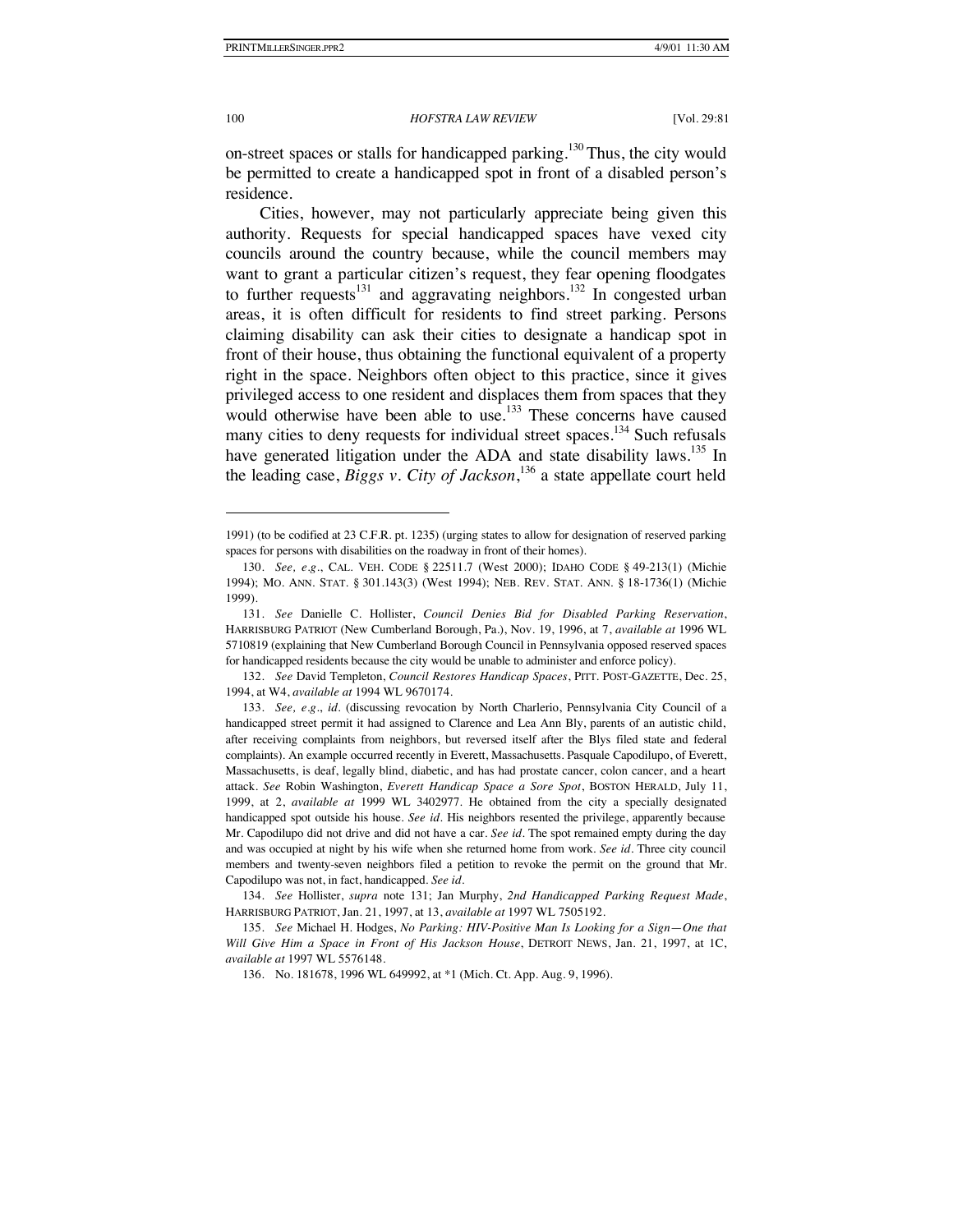that a Human Immunodeficiency Virus positive resident stated a claim under both the ADA and the Rehabilitation Act, as well as under the state's civil rights statute for disabled persons, against a municipality that had refused his request for a designated handicapped spot in front of his house.<sup>137</sup>

If a city does set aside a handicapped space on a public street adjacent to the residence of a disabled person, there is the subsequent issue as to whether the space will be available for the sole use of that person, or whether any holder of a handicapped permit may use it. The person at whose request the space is created is likely to consider it his or her own personal property, but some cities have taken the position that the spot is available for any disabled driver.<sup>138</sup> Other cities, however, have been willing to enforce the property rights of the resident against those of other handicapped motorists.<sup>139</sup> Chicago establishes street spots for disabled residents, and reserves them by the number on the holder's handicapped permit.<sup>140</sup> These spots are huge: at twenty-five feet long, <sup>141</sup> they could even accommodate a small truck. They also provide a substantial financial benefit: A resident of an apartment complex in Chicago may pay \$100 per month for parking in a basement garage; but, by obtaining a designated handicapped space on the street in front of the building, the resident can save \$1200 per year. Not surprisingly, these spaces have become popular, tripling in number from 2500 to 7500 between 1990 and  $1998$ <sup>142</sup>

<sup>137.</sup> *See id.* at \*2.

<sup>138.</sup> *See* Kelly Heyboer, *Space Invaders Curb Designated Parking: Man's House-Front Handicapped Spot Is There for the Taking*, STAR-LEDGER (Newark, N.J.), June 30, 1997, at 14, *available at* 1997 WL 8085013. In Belleville, New Jersey, Fred Rupp—a handicapped advocate obtained a handicapped parking space outside his home because of an inflammatory condition that made it difficult for him to walk. *See id.* Coming home from a trip, he discovered another car with handicapped tags parked in the space. *See id.* He called the police, only to be told that they could do nothing because the space was public property. *See id.*

<sup>139.</sup> *See id.* In Bayonne, New Jersey, the city not only erects handicapped parking signs in front of homes, but writes the names of the residents on the sign and enforces the space against other handicapped parkers. *See id*.

<sup>140.</sup> *See* Gary Washburn, *City Targets Handicapped Parking*, CHI. TRIB., Oct. 20, 1998, at 3, *available at* 1998 WL 2907849.

<sup>141.</sup> *See* Andrew Martin, *Aldermen Stage Mini-Revolt on Daley Plan to Alter Permit Parking*, CHI. TRIB., Feb. 4, 1998, § 2 (Metro Chicago), at 4, *available at* 1998 WL 2821859.

<sup>142.</sup> *See id.* Chicago's receptivity to specially designated disabled street spaces is a function of its system of political favors meted out by the city aldermen, through whom all requests for street spaces must be channeled. *See id.* An alderman who obtains a street space for a constituent provides a benefit of substantial value, and undoubtedly can expect some form of gratitude in return. *See id.* So entrenched is the system that even Chicago's popular Mayor Daley confronted a revolt in his normally docile City Council when he attempted to revamp the parking permit program because the aldermen feared that such action would strip them of their power to control parking in their wards. *See id.*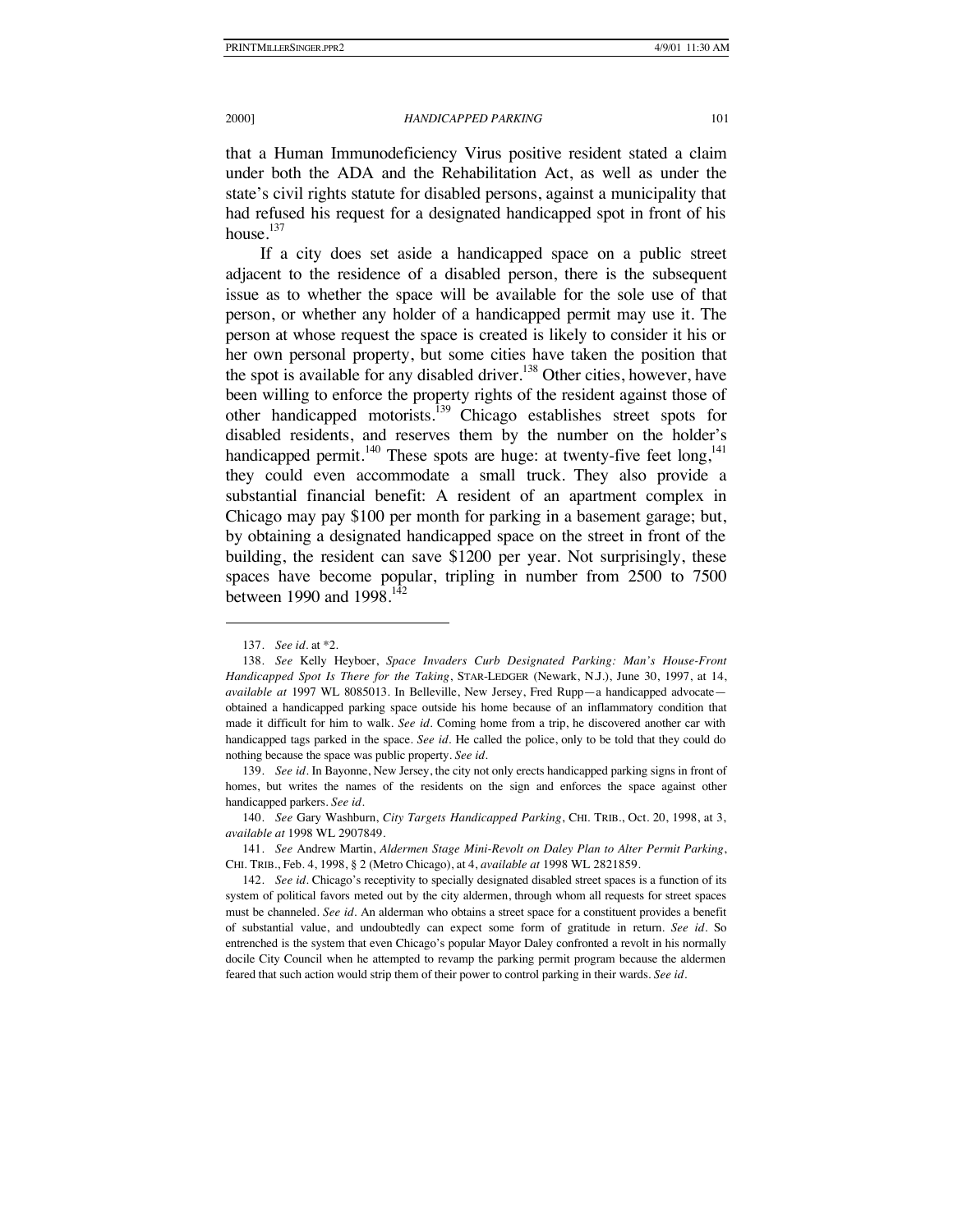# IV. PROBLEMS OF OVER-USE

Problems of over-use, both legal and illegitimate, have plagued the regime of handicapped parking regulation since its inception. It is by far the most serious problem facing the parking program.<sup>143</sup> Over-use of handicapped parking spaces has occurred because of four principal reasons: (1) increases in permits legitimately issued; (2) parking without a permit; (3) parking with an improper permit; and (4) parking with a proper permit obtained under false pretenses.<sup>144</sup>

### *A. Increases in Permits*

In state after state across the country, the number of handicapped parking permits legitimately has increased dramatically since 1987, often growing by a factor of ten or more.<sup>145</sup> The increase appears to reflect a number of factors.<sup>146</sup> The stigma of being "handicapped" has undoubtedly receded over time, making more people willing to come forward and declare themselves disabled. $147$  An aging population may have greater need for handicapped spots. Moreover, as permits increase, the public in general becomes more aware of the steps that are taken to obtain a permit, so that people who might have been deterred from obtaining a handicapped permit because they did not know how to go about doing it are stimulated to file applications. The public also is becoming more aware of the benefits of the program as those benefits have increased for example, as governments have waived parking fees for persons with handicapped stickers.<sup>148</sup>

<sup>143.</sup> *See* Dionne Searcey, *Handicapped-Parking Permits Frustrate Cops*, CHI. TRIB., Feb. 5, 1997, at 1, *available at* 1997 WL 3517675 (stating that Arlington Heights in Illinois has issued approximately 70,000 special license plates and 385,000 handicapped parking placards); *see also id.*  (observing that Arlington Heights police "issued 865 tickets for handicapped [parking] violations" in 1996).

<sup>144.</sup> *See* discussion *infra* Part IV.A-D.

<sup>145.</sup> *See Across the USA: News from Every State*, USA TODAY, Apr. 1, 1997, at 10A, *available at* 1997 WL 6998457.

<sup>146.</sup> *See infra* text accompanying notes 151-52.

<sup>147.</sup> *See* Anne Lamoy, *Handicapped Parking Tagsand FrustrationAre on the Rise: More Able-Bodied Drivers Are Pulling into Reserved Spaces*, KAN. CITY STAR, June 12, 1997, at A1, *available at* 1997 WL 3016068. In the words of one advocate for the disabled, "'[p]eople [do not] want to be called disabled, but when it comes to parking, everyone wants to be disabled.'" *Id.* (quoting Joseph Mantovu, director of administration for the Whole Person Inc., an advocacy and service organization for persons with disabilities).

<sup>148.</sup> In 1995, the City of Buffalo, New York, doubled its parking meter rates, up to \$1 per hour, in the expectation of increased revenues. *See* Thomas J. Dolan, *Meter Money Drops Despite Doubled Rates*, BUFF. NEWS, July 28, 1997, at A1, *available at* 1997 WL 6450970 (discussing the increased use of handicapped parking permits in Buffalo, New York). However, revenues fell off, at least partly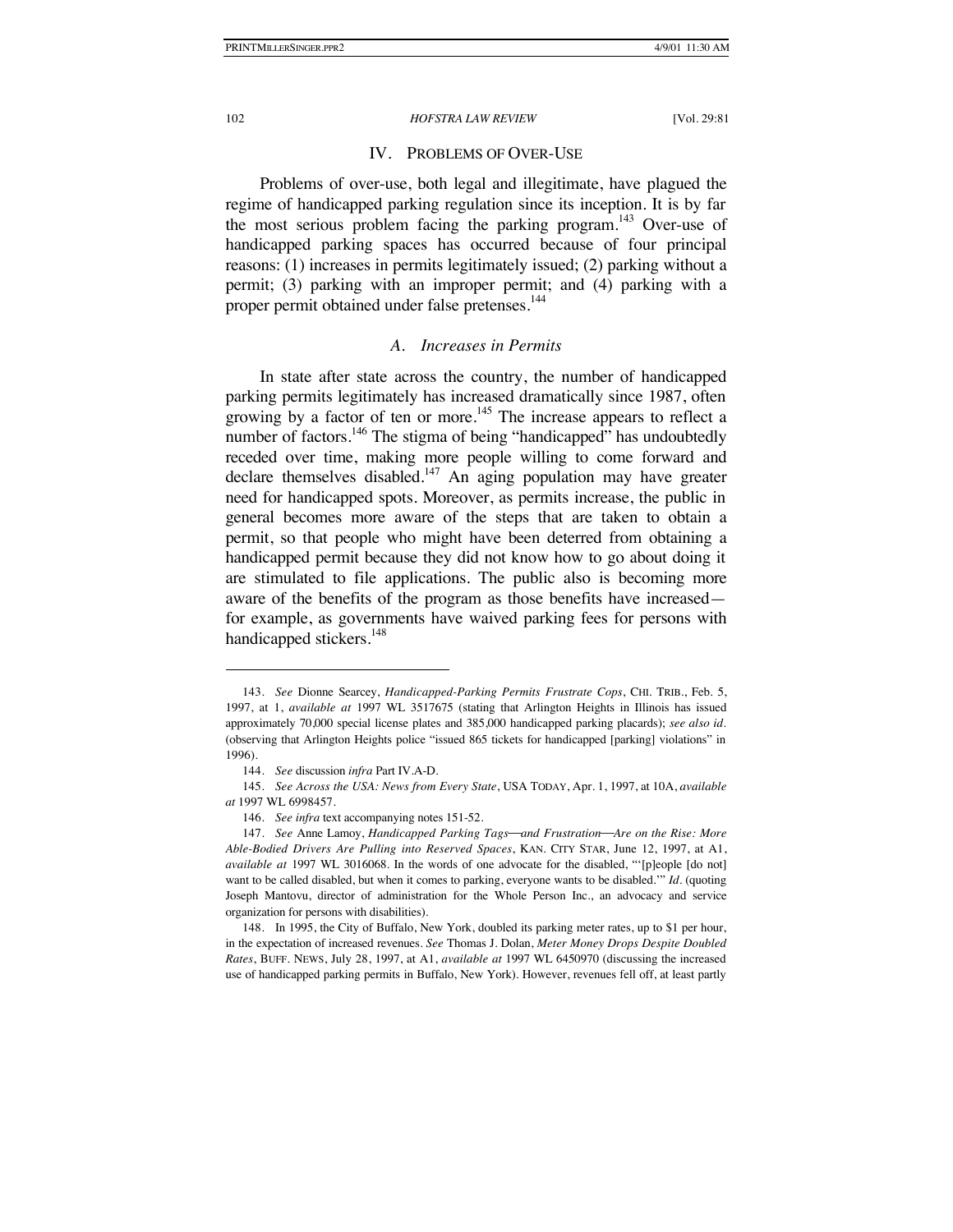#### 2000] *HANDICAPPED PARKING* 103

The result of these factors has been a huge increase in permits. In Arkansas, roughly one driver out of eight enjoys handicapped privileges.<sup>149</sup> In Kentucky, the ratio is one in ten.<sup>150</sup> Ohio issued  $62,000$ handicapped placards in 1992; five years later, the number had more than doubled to 140,000.<sup>151</sup> In Louisiana, the state issued 3933 placards in 1989, 51,516 in 1993, and 128,084 in 1997.<sup>152</sup> In Arlington County, Virginia, placards outnumber the disabled population by a three to one ratio.<sup>153</sup> In Fort Lauderdale, handicapped status has become so ubiquitous that a columnist jokingly called for every driver to receive a handicapped permit, "which should cover the [fourteen] of us in South Florida who [do not] already have one."<sup>154</sup>

# *B. Parking Without a Permit*

Motorists frequently park in handicapped spots without the required permits.<sup>155</sup> Sometimes the motorist will blatantly disregard the rules and park in a disabled space without even a pretense of justification.<sup>156</sup> In other cases, the violation may be less egregious. For example, a driver may pull into a handicapped spot for an errand such as returning a tape to

because of elasticity in demand for handicapped parking privileges. *See id.* Essentially, the effect of more people parking for free with handicapped permits swamped the increased revenues obtained from those who paid. *See id.* This inference seems substantiated by a spot check conducted by the *Buffalo News*, which revealed that at forty-five of the sixty-five meters indicating "expired," the cars were displaying handicapped parking placards. *See id.* In Crystal City, Virgnia, more than half of the onstreet parking spaces are occupied on the weekdays by people using handicapped placards. *See* Frank O'Leary, *Taking the Right Path on Disabled Parking*, WASH. TIMES, Nov. 28, 1996, at C2, *available at* LEXIS, News Library, Wtimes File. In Texas, the waiver of fees at Dallas-Fort Worth airport has resulted in a massive number of people using handicapped placards, costing the airport as much as \$2,000,000 in lost revenues in 1996 alone. *See* Rouse, *supra* note 41.

<sup>149.</sup> *See Across the USA: News from Every State*, USA TODAY, Oct. 9, 1996, at 11A, *available at* 1996 WL 2071414.

<sup>150.</sup> *See* Laura Pulfer, *Parking: The Last Bastion for Whiners*, CIN. ENQUIRER, June 24, 1997, at B1, *available at* 1997 WL 5456547.

<sup>151.</sup> *See* Deborah Kendrick, *Alive and Well: Handicapped Parking Riles Up People*, CIN. ENQUIRER, Mar. 15, 1998, at F2, *available at* 1998 WL 3761259.

<sup>152.</sup> *See* James Varney, *Handicapped License Plates Abound: Scofflaws Are Tough to Prove*, TIMES-PICAYUNE (New Orleans, La.), Feb. 9, 1998, at B-1, *available at* 1998 WL 6255669.

<sup>153.</sup> *See* Chris Grier, *Parking Abuse: Despite New Rules*, *Scores Still Fraudulently Acquire Tags in Efforts to Snag Convenient Parking Spaces*, VIRGINIAN-PILOT, Mar. 9, 1998, at A1, *available at* 1998 WL 5538814.

<sup>154.</sup> John Grogan, *Changes in Rules Absolve Sinners*, SUN-SENTINEL (Ft. Lauderdale, Fla.), May 25, 1997, at 1B, *available at* 1997 WL 3105680.

<sup>155.</sup> *See* Searcey, *supra* note 143 (discussing the prevalence of illegally parked cars in handicapped parking spaces in Arlington Heights, Illinois).

<sup>156.</sup> *See* Kurt Erickson, *Handicapped Spaces Get Further Protection*, PANTAGRAPH (Bloomington, Ill.), July 12, 1997, at A8, *available at* 1997 WL 2476835 (discussing Illinois law aimed at motorists who abuse handicapped parking spaces).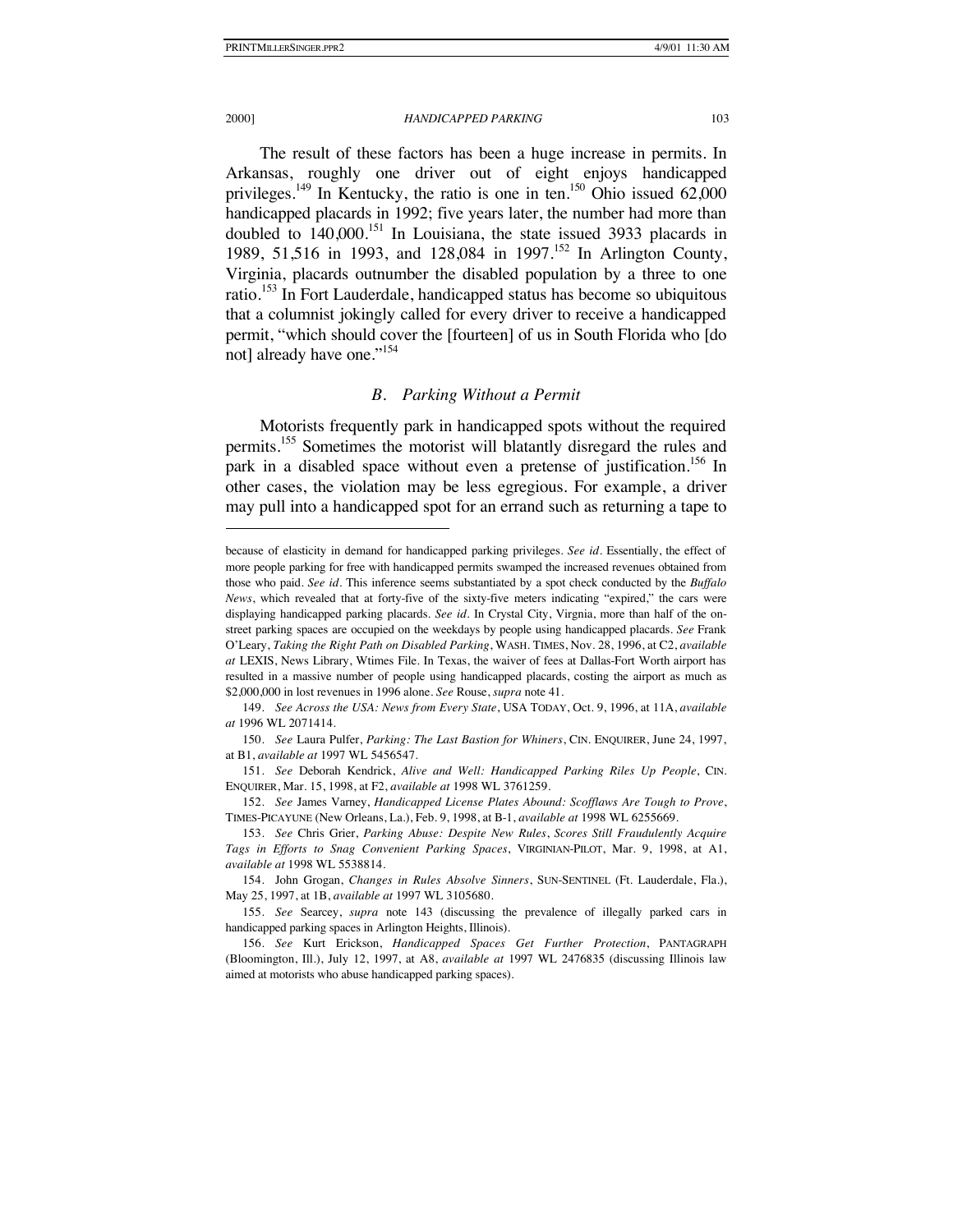a video store or mailing a letter at the post office, rationalizing that, although he or she is technically breaking the law, no one will be harmed.<sup>157</sup> Or the driver may sit in the spot with the motor running, on the theory that he or she is not actually parking but only stopping temporarily.<sup>158</sup> Some drivers may refrain from parking in disabled spaces as a general rule, but may do so if they are running late or facing some other exigency. For example, parishioners sometimes violate the handicapped parking rules when attending church on Sunday mornings.<sup>159</sup> Drivers may also feel justified in parking on the access aisles—the striped area next to a van-sized handicapped parking space—on the theory that these aisles are only needed for wheelchair-equipped vans, which are unlikely to show up.<sup>160</sup> In short, the usual range of excuses for violating a rule applies in the handicapped parking area as it does elsewhere.

## *C. Parking with an Improper Permit*

Motorists who do not want to risk receiving a ticket for parking without a permit have a different option for using the handicapped spaces: obtain a permit improperly.<sup>161</sup> One fairly frequent scenario is the death of a permit holder.<sup>162</sup> Because permit holders are often elderly, or living with various diseases, they may die before the expiration of their permits. In such a case, the permit is often passed to an heir as an inheritance with the rest of the estate.<sup>163</sup> Even if the legitimate holder of a permit is alive,

<sup>157.</sup> *See* Carlos Moncada, *Drivers Parked Illegally to See Fines Double in St. Pete*, TAMPA TRIB., Jan. 23, 1999, at 5, *available at* 1999 WL 4641567 (observing that handicapped parking violators include individuals who justify their illegal conduct on grounds that they are only running into the store for a few minutes).

<sup>158.</sup> *See* Susan Barkett, Editorial, *Too Many Think It's All Right to Use Handicapped Parking*, PANTAGRAPH (Bloomington, Ill.), Apr. 26, 1997, at A18, *available at* 1997 WL 2470171.

<sup>159.</sup> *See* Alejandra Navarro, *Getting Tough on Parking Violators: Stafford Volunteers to Aid Enforcement*, HARTFORD COURANT, Aug. 18, 1997, at B1, *available at* 1997 WL 10984227.

<sup>160.</sup> *See generally* Marilynn J. Phillips, Editorial, *Handicapped Need Accessible Parking*, BALT. SUN, Apr. 4, 1997, at 14A, *available at* 1997 WL 5505387 (printing letters to the editor complaining of parking in access aisles).

<sup>161.</sup> *See generally* Steve Bates, *A Parking Space to Lie for: Rise Seen in Misuse of Handicapped Tags*, WASH. POST, July 9, 1994, at A1, *available at* 1994 WL 2429007 (specifying ways in which individuals who are not disabled improperly obtain permits to park in handicapped spaces).

<sup>162.</sup> *See generally* Stephanie Gibbs & Jon Craig, *Drivers Hog Parking Spots Reserved for People with Disabilities: The Blue Zone—How Motorists Abuse New York's Handicapped Parking Law*, SYRACUSE HERALD AM., Sept. 29, 1996, at A1, *available at* 1996 WL 7186599 (discussing ways in which individuals illegally acquire handicapped parking spaces, including a death of a relative with a permit).

<sup>163.</sup> *See id.* (describing a widow who presented deceased husband's permit for premium parking space); Sandy Strickland, *Looking Back: If You've Been Holding onto a Parking Ticket Be Ready*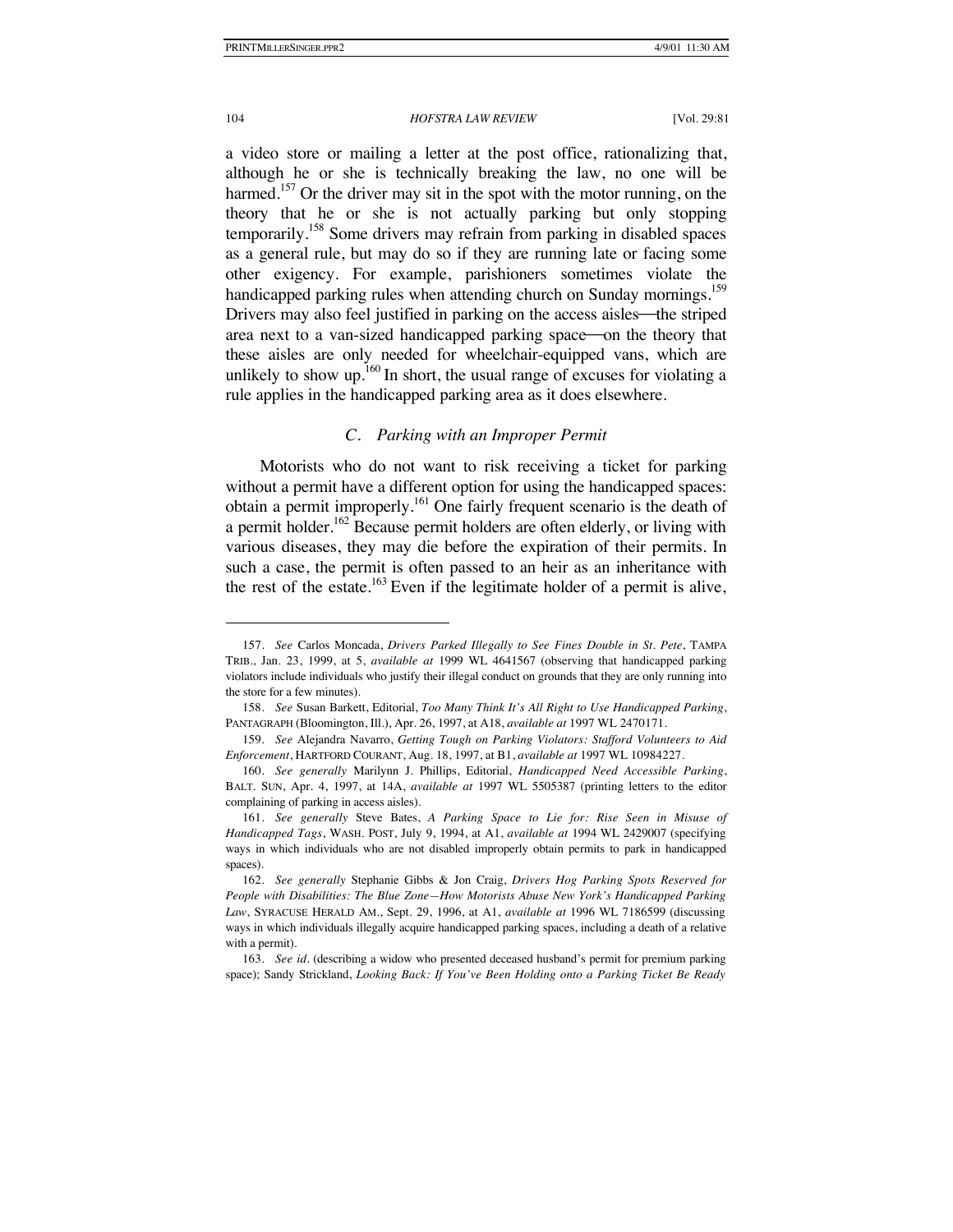the privilege can be lent to an improper person.<sup>164</sup> In the case of a car with handicapped plates, borrowing requires the able-bodied person to also borrow the car. This necessity limits, but does not prevent, the practice.<sup>165</sup> Hang-tags are much easier to lend to others. These placards do not need to be displayed unless, and until, the car is parked in a handicapped space.<sup>166</sup> When the placard is not needed, it can be removed and stored in the glove compartment. $167$ 

Permits may be forged or fraudulently altered.<sup>168</sup> A popular trick is to cut off the expiration date, alter it with a marker, or cover it with tape to extend the useful life of the permit.<sup>169</sup> Counterfeit placards are also in common use.<sup>170</sup> Often these take the form of simple photocopies of genuine permits, although more sophisticated forgeries are also available.<sup>171</sup> Because the tags hang from the rear view mirror inside the passenger compartment, and must be examined through the windshield, it may not be possible for parking enforcers to make a close inspection. Even crude forgeries or alterations may be successful at fooling the authorities.

Handicapped placards have become popular items for petty theft.<sup>172</sup> Crime blotters record numerous instances of pilferage from parked cars.<sup>173</sup> While some of these permits may be used by the thief, the

*Because* . . . *They're Coming to Get You*, FLA. TIMES-UNION, Feb. 22, 1999, at B1, *available at* 1999 WL 9663393 (describing a man found with a handicapped parking permit issued to his grandmother who died eight years earlier).

<sup>164.</sup> *See* Gibbs & Craig, *supra* note 162 (abusing handicapped parking privileges by nondisabled drivers involves borrowing hang-tags belonging to disabled relatives and friends); Jeanne Morris, *New Breed Abusing Handicap Parking: NH Handicap Plate Criteria*, UNION LEADER (Manchester, N.H.), Aug. 1, 1993, at A1, *available at* LEXIS, News Library, Uleader File (explaining that nondisabled individuals borrow cars with handicapped plates and park in reserved spaces).

<sup>165.</sup> *See* Bates, *supra* note 161 (commenting that abuse of parking privileges with handicapped license plates is less common than with placards).

<sup>166.</sup> *See* Leslie Berkman, *Parking Lights Really Lack a PurposeBy Day or Night*, L.A. TIMES, May 15, 1995, at B1, *available at* 1995 WL 2046401.

<sup>167.</sup> *See id.*

<sup>168.</sup> *See* Bates, *supra* note 161.

<sup>169.</sup> *See id.* (reporting on widespread alteration of expiration dates in placards surveyed); *see also*  Gibbs & Craig, *supra* note 166.

<sup>170.</sup> *See* Gibbs & Craig, *supra* note 162.

<sup>171.</sup> *See id*.

<sup>172.</sup> *See id.*

<sup>173.</sup> *See* Scott Scanlon, *Police Warn of Recent Thefts: Hundreds of Dollars Worth of Items Have Been Stolen from Parked Vehicles in Fulton Since Thanksgiving, Police Say*, POST-STANDARD (Syracuse, N.Y.), Jan. 18, 1997, at B1, *available at* 1997 WL 5717834.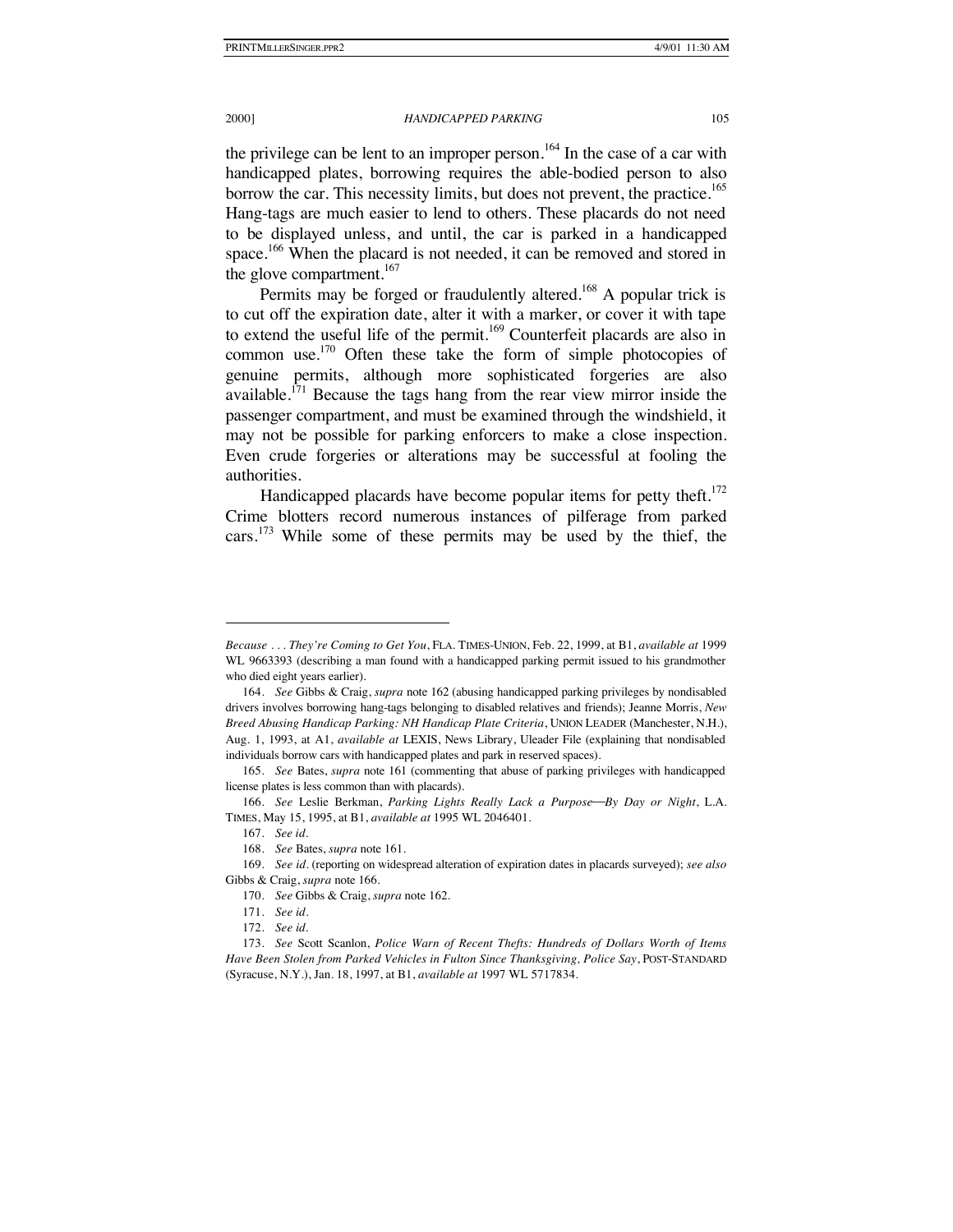majority are probably sold. Hang-tags are popular items at flea markets and sidewalk sales across the country.174

Estimates of abuse of handicapped parking placards are difficult to substantiate, but there is universal consensus that violations have become extraordinarily widespread.<sup>175</sup> A constable in Travis County, Texas, surveyed 100 people seen using handicapped parking placards, compared them with the physical descriptions of the owners of the vehicles, and concluded that  $35\%$  did not match.<sup>176</sup> In Houston, the rate of violations is even higher: The deputy assistant city director of parking management estimated that 90% of cars displayed handicapped parking placards that were being used improperly.<sup>177</sup> In Crystal City, Virginia, entire blocks have been filled with cars showing nothing but handicapped placards and tags; it is not hard to infer that many of these permits were being used improperly.<sup>178</sup> At Mile High Stadium in Denver, Colorado, the city spent \$500,000 on a close-in 140-car lot for handicapped fans, but the stadium manager estimated that three-quarters of the cars displaying placards contained able-bodied people.<sup>179</sup> In Syracuse, New York, reporters for the *Syracuse Herald American* newspaper found a pattern of flagrant abuse of the handicapped parking laws at downtown shopping malls and Hancock Airport.<sup>180</sup> In California, a Department of Motor Vehicles study showed that 38% of the handicapped placards in the state's three largest cities were used illegally.<sup>181</sup> In Arlington Heights, Illinois, one-quarter of the handicapped parking tickets written in 1996 were for forged placards.<sup>182</sup>

# *D. Improper Acquisition of Permits from the State*

A final cause of the massive increase in people using handicapped parking spots is the improper acquisition of permits from the state. Permits become especially easy to obtain when the state allows local

<sup>174.</sup> *See* Brad Goldstein, *Parking Tags Draw Thieves*, ST. PETERSBURG TIMES, Aug. 6, 1998, at 1B, *available at* 1998 WL 4278321.

<sup>175.</sup> *See, e.g.*, *infra* text accompanying notes 180-86.

<sup>176.</sup> *See* Rouse, *supra* note 41.

<sup>177.</sup> *See* John Makeig, *Law Attacks Abuse of Handicap Parking: Official Thinks Most Permits Fake*, HOUS. CHRON., July 3, 1997, at A1, *available at* 1997 WL 6565463.

<sup>178.</sup> *See Parking Scofflaws Targeted*, WASH. POST, Feb. 27, 1997, at Va.8, *available at* 1997 WL 9336865.

<sup>179.</sup> *See* Snel, *supra* note 41.

<sup>180.</sup> *See* Gibbs & Craig, *supra* note 162.

<sup>181.</sup> *See* William T. Bolt, *ADA Makes Little Difference for the Severely Disabled*, SACRAMENTO BEE, July 13, 1995, at B7, *available at* http://www.sacbee.com.

<sup>182.</sup> *See* Searcey, *supra* note 143.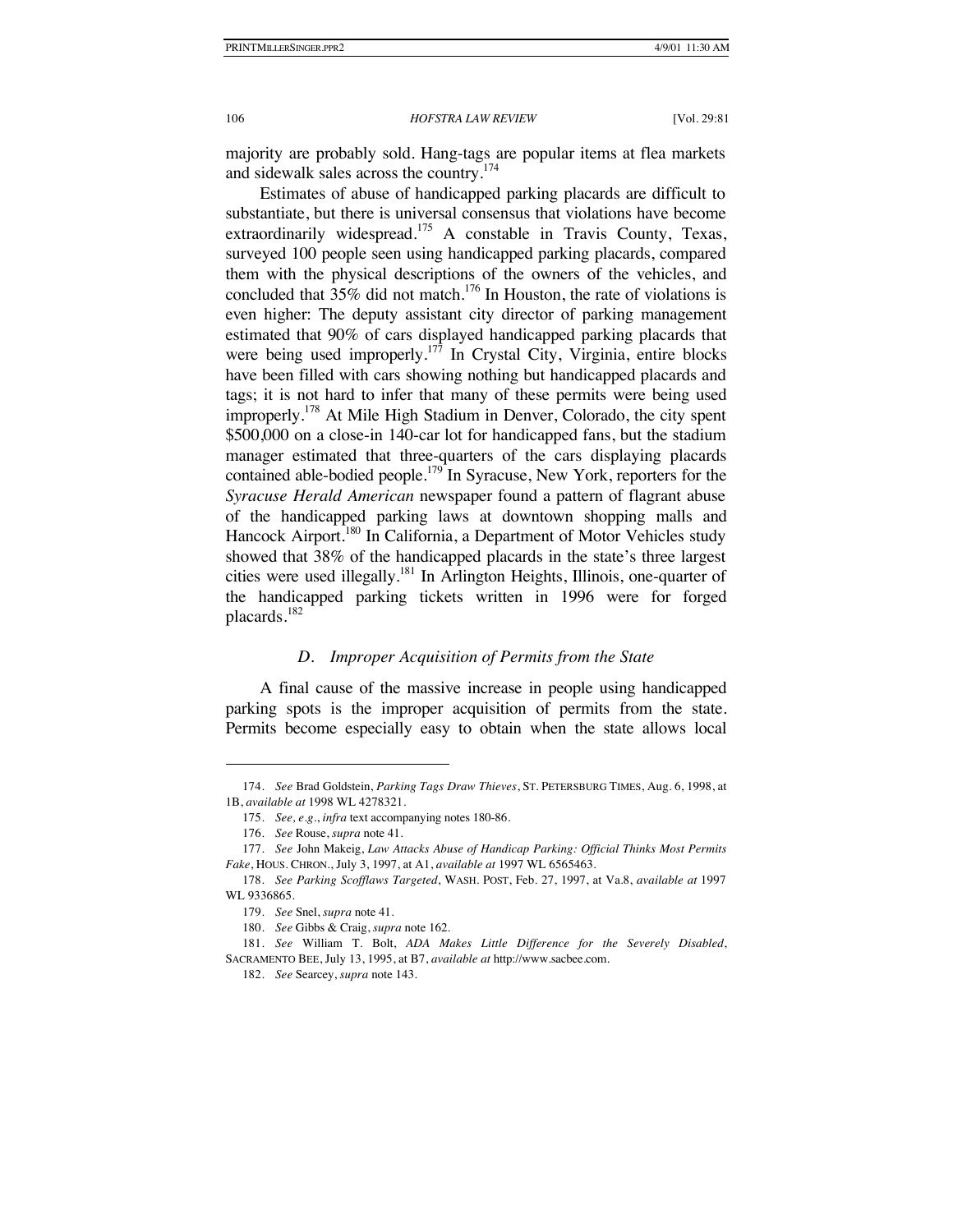governments or other authorities to issue them. In Illinois, for example, any local authority is permitted to issue handicapped placards, including, not only local governments, but also a variety of private organizations that provide services to the disabled.<sup>183</sup> In New York, the state issues the permits but sends them to cities, towns, and villages for distribution; there is no central record keeping and no way to monitor whether permits are being distributed improperly or whether they are being revoked when no longer needed.<sup>184</sup> In some jurisdictions, a permit can be obtained from any local government without regard to residence, so that a driver could simply go to the next town if rejected in his or her home jurisdiction, and could amass numerous permits for distribution to others.<sup>185</sup> In the absence of a centralized bureaucracy for reviewing permits, a state is virtually disabled from exercising any form of realistic scrutiny to weed out fraudulent applications.

In most states, a person wanting to obtain a handicapped parking sticker by fraud need not even consult a doctor. Most states do not check to determine whether the signature on the form is in fact that of a physician or other health professional in good standing.<sup>186</sup> Handicapped parking applications are processed *en masse* by clerks who are both uninterested and unqualified in scrutinizing the validating signature or other required information, such as the applicant's name.<sup>187</sup> In Virginia, for example, the Department of Motor Vehicles checks about fifty applications a month out of the  $56,000$  it receives each year.<sup>188</sup> Thus, it is simple for applicants to forge a health professional's signature on the permit application, without any real fear of being caught.<sup>189</sup> No one knows how extensive this type of forgery is, but it appears to be widespread.<sup>190</sup>

<sup>183.</sup> *See id.*

<sup>184.</sup> *See Catch 'Em: Better Records and Enforcement Would Identify People Who Park Illegally in Handicapped Spaces*, *supra* note 64.

<sup>185.</sup> *See* Gibbs & Craig, *supra* note 162 (reporting that New York has recently imposed a residency requirement).

<sup>186.</sup> *See, e.g.*, Sarah Ragland, *Parking Decal for Disabled Being Misused*, SUN-SENTINEL (Ft. Lauderdale, Fla.), Apr. 24, 1994, at 1B, *available at* 1994 WL 6805979 (discussing Florida's plan to implement a program to verify that applications for handicapped parking spaces are signed by licensed doctors).

<sup>187.</sup> *See generally* Lindecke, *supra* note 69 (noting that the oversight is so lax that even cartoon characters such as Fred Flintstone and Barney Rubble have been able to obtain permits without evoking suspicion from authorities).

<sup>188.</sup> *See* Grier, *supra* note 153.

<sup>189.</sup> *See* Lorraine Woellert, *Many Able to Abuse Handicapped Parking*, WASH. TIMES, July 8, 1994, at A1, *available at* 1994 WL 5499121 (reporting Arlington, Virginia police's view that many doctors' signatures on handicapped parking applications were forged).

<sup>190.</sup> *See* Sarris, *supra* note 8.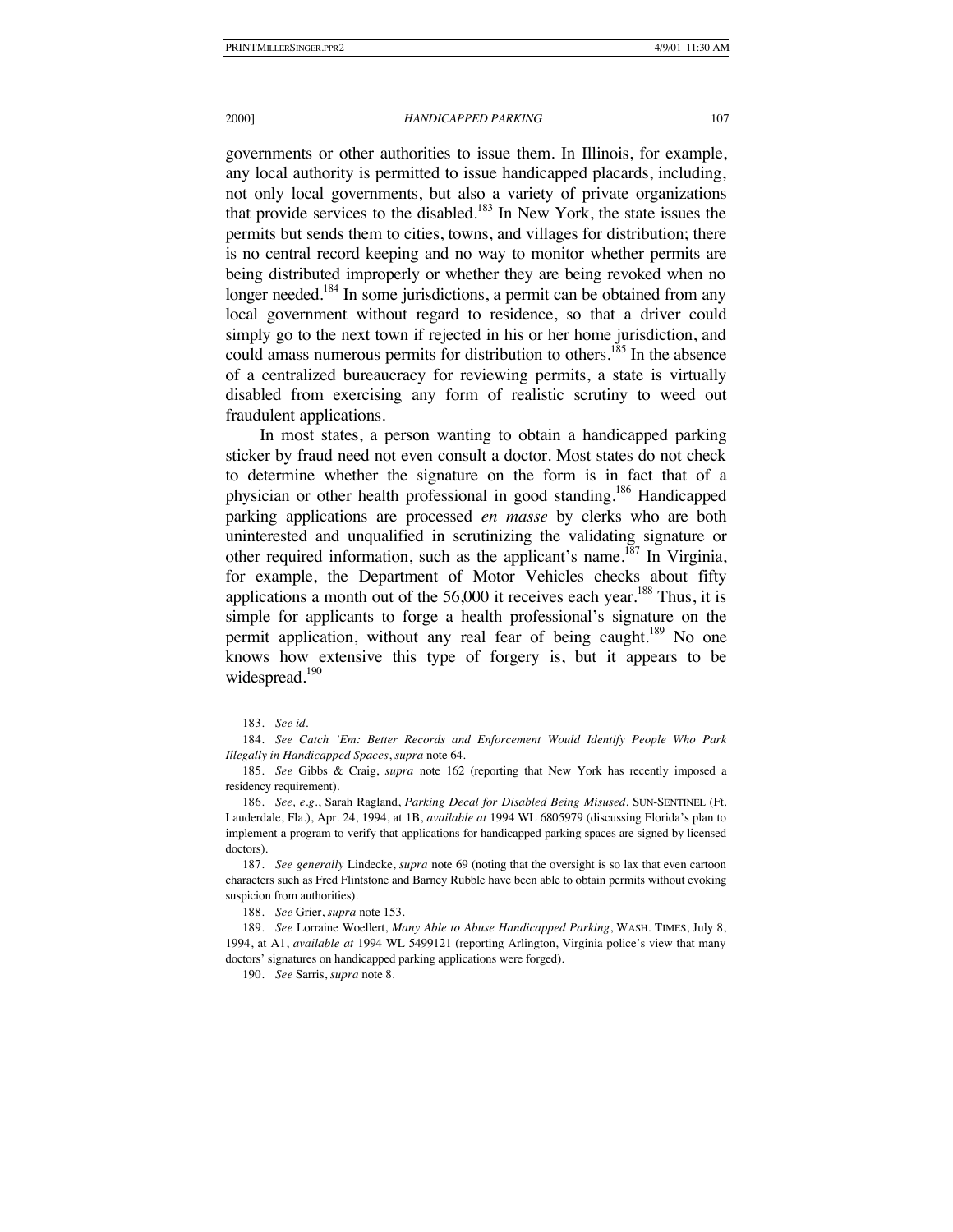If an able-bodied person wants to avoid any risk of being accused of forging a physician's signature, a simple recourse is to obtain a valid signature from a friendly doctor. Physicians around the country are reporting massive increases in requests for handicapped parking privileges.<sup>191</sup> Reputable doctors will refuse a request for a handicapped permit from someone living with a non-covered illness (such as high blood pressure or obesity) or someone who is obviously faking symptoms in order to get a permit. But, given the large number of available doctors (not to mention other authorized medical professionals), a person who is sufficiently anxious to obtain a handicapped tag can usually find someone flexible enough to fill out the required form. Doctors have reportedly certified patients suffering from conditions such as carpal tunnel syndrome or an amputated fingertip as disabled.<sup>192</sup>

Doctors who falsely certify a patient as disabled are subject to fines or even imprisonment in some states,<sup>193</sup> but these threats are unlikely to act as much of a deterrent. In the event of an investigation, the physicianpatient privilege would likely protect communications between the motorist and the doctor, thus shielding evidence of wrongdoing. Moreover, because one of the qualifying conditions is the inability to walk 200 feet without stopping to rest,<sup>194</sup> a doctor who wants to stay technically within the law need only ask his patient this question and provide a suitable cue as to the expected answer. In the unlikely event of an investigation, the doctor can say, truthfully, that he or she relied on the patient's self-report of symptoms that were inherently not observable by the doctor. Beyond this, the probability that a government would attempt to prosecute a doctor for improperly certifying a patient as handicapped is exceedingly low simply because of the uproar such a prosecution would cause, including vociferous objections from the medical community against intrusion into the physician-patient relationship.

### V. GOVERNMENT RESPONSE

Across the country, governments are struggling to make the difficult

<sup>191.</sup> *See, e.g.*, *Ky. Cracks Down on Handicapped Parking Abuse*, CIN. ENQUIRER, Apr. 7, 1997, at B1, *available at* 1997 WL 5444877 (reporting remarks of Primary Care Medical Director of Lexington-Fayette County Health Department, Dr. James Collier, that a "'day [does not] go by that we [do not] have people asking for [handicapped parking privileges]'").

<sup>192.</sup> *See* Lindecke, *supra* note 69.

<sup>193.</sup> *See, e.g.*, FLA. STAT. ANN. § 320.0848(5) (West 1999); *see generally Disabled Parking Scofflaws Face Hefty Increase in Fines*, COLUMBIAN (Vancouver, Wash.), June 4, 1998, at B12, *available at* 1998 WL 11742227 (discussing Washington law which imposes penalty of up to \$5000 and imprisonment for doctors who falsely certify individuals as disabled for free parking privileges).

<sup>194.</sup> *See, e.g.*, FLA. STAT. ANN. § 320.0848(1)(b)(1).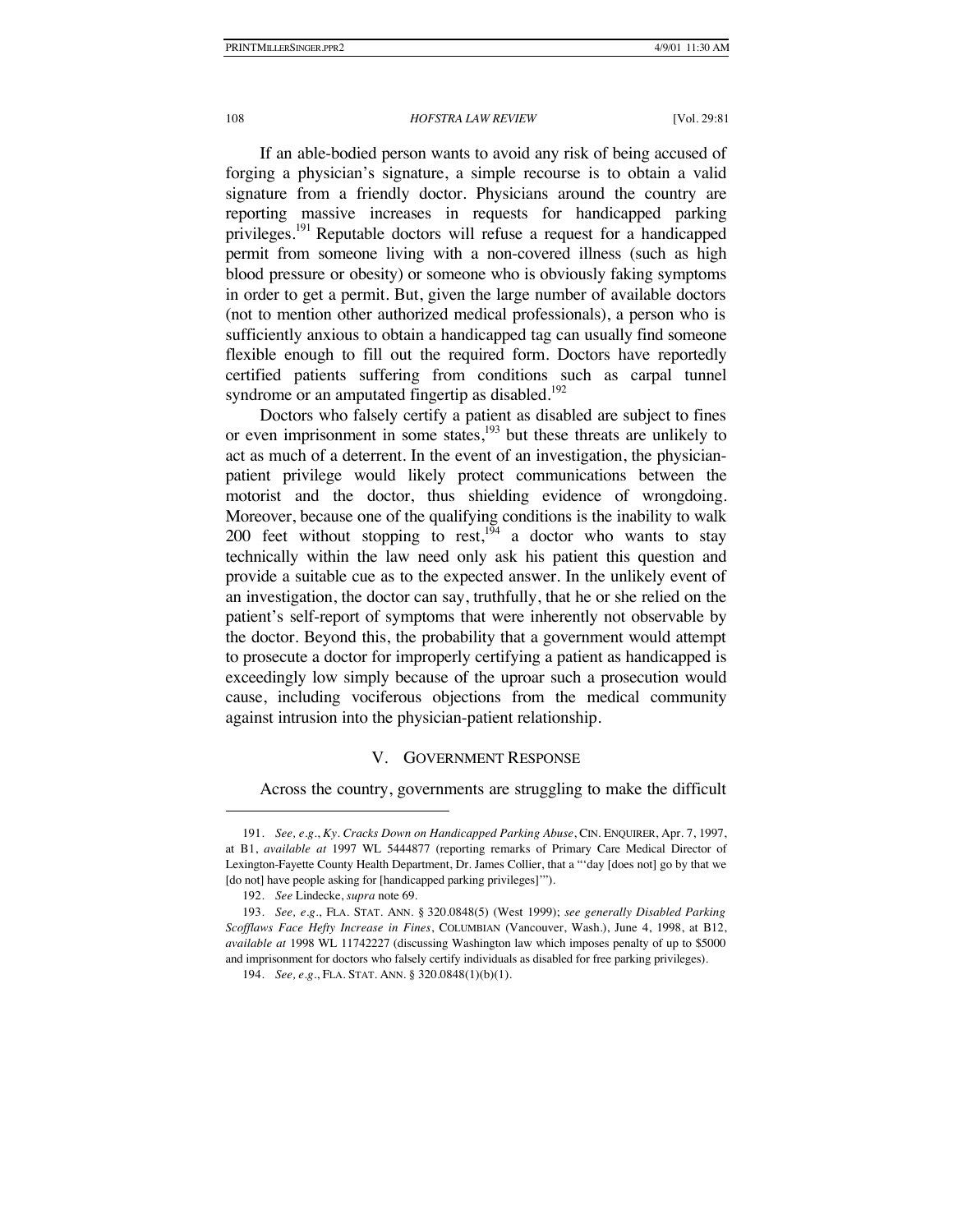tradeoffs between the various benefits and costs of administering handicapped parking permit programs.<sup>195</sup> In reforming these programs, governments consider the complex and recursive interactions permit usage and site development have with one another. As usage increases, a larger number of spaces must be set aside to meet the rising demand. However, over-use may create a false appearance of increased demand. Moreover, there is a problem of recursion. As site regulation designates more desirable spaces for disabled people, the benefit of the privilege increases, both because it gives access to more desirable spaces, and because the remaining spaces for non-handicapped persons are scarcer and less convenient. Hence, as people become more willing to undergo the costs of filing an application because of the increased value of the benefit.<sup>196</sup> But, as the number of people entitled legitimately to use the benefits increases, the marginal social value of the program drops, because the people newly obtaining handicapped parking privileges are expected to be less severely mobility-impaired (otherwise they would have obtained a permit earlier) and, therefore, value the privilege less. Hence, the efficiency of the program decreases, even with the addition of more handicapped spaces. The problem of over-use only compounds this decrease in efficiency.

In addition, both permit and site regulation reforms affect vacancy rates. As previously mentioned, there is a trade-off between the costs of vacancies and the benefits vacancies confer on disabled people. In assessing costs of a handicapped parking program, costs of signage, maintenance, and enforcement also need to be considered; these costs presumably increase with the number of spaces set aside. Noncompliance costs are also significant. Noncompliance imposes costs by diluting the benefits of the program for mobility-impaired people, and by eroding public confidence in, and support for, the program. Moreover, as the value of the privilege increases, the incentives for cheating go up. The level of noncompliance can be reduced through enhanced expenditures on enforcement, but increasing expenditures increases enforcement costs. These costs contribute to decreasing the efficiency of the program.

Governments have instituted a variety of reforms intended to improve the operation of the system.<sup>197</sup> Depending on the jurisdiction, governments have acted to curb abuse of benefits and/or reconfigure the

<sup>195.</sup> *See* discussion *infra* Part V.A-F.

<sup>196.</sup> Such costs may include transactions costs—for example, going to the doctor to be certified as eligible for a permit—and social costs—for example, upbraiding a non-obviously, but still qualified, disabled person for using a handicapped parking space.

<sup>197.</sup> *See* discussion *infra* Part V.A-F.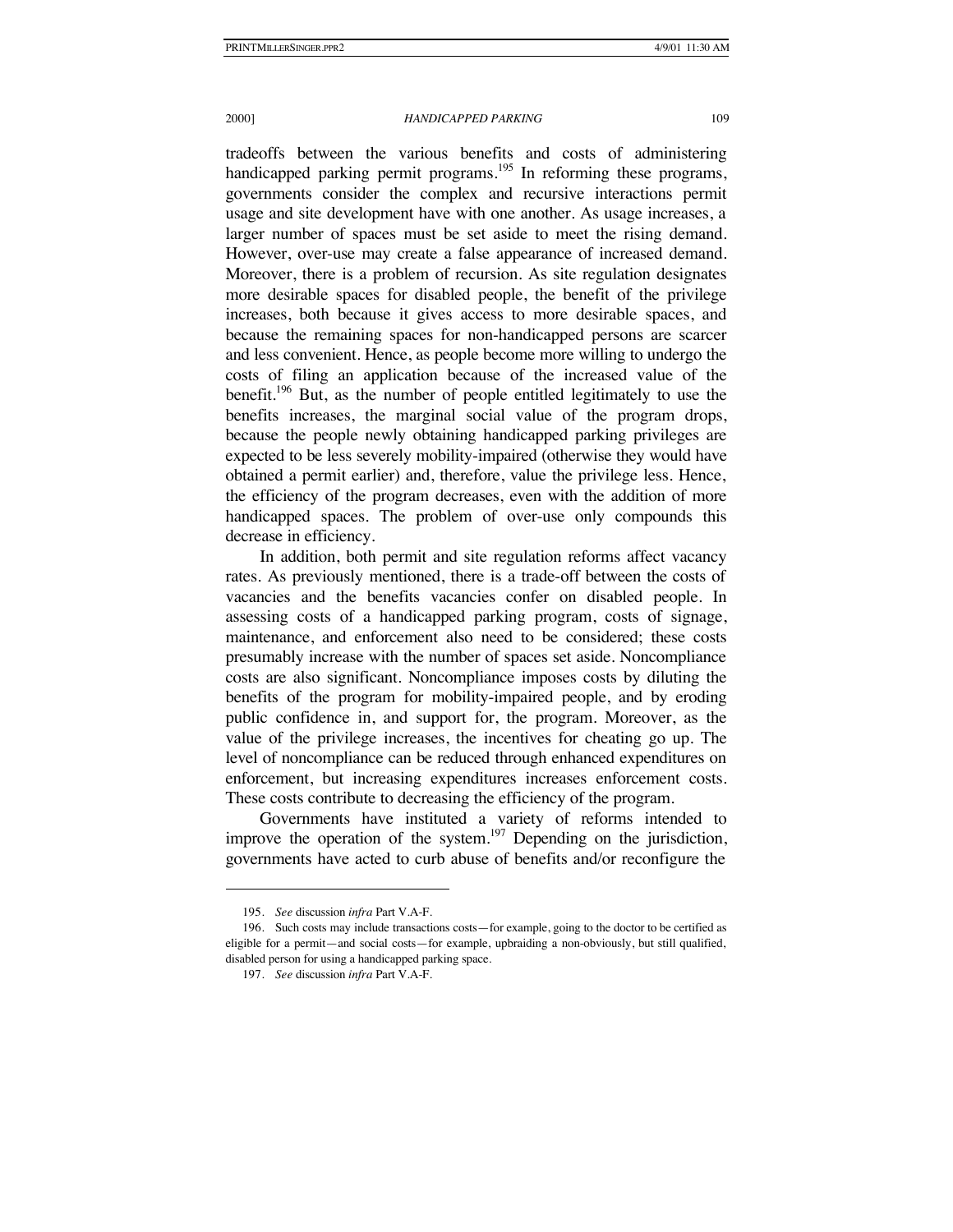parking program.<sup>198</sup> They have: (a) tightened standards for issuing permits; (b) adopted technical countermeasures to provide increased protection against the use of forged, altered, or illegally transferred tags; (c) increased penalties for violations; and (d) enhanced enforcement.<sup>199</sup> In addition to trying to curb abusive behavior, governments have: (a) reduced the benefits of handicapped parking to reduce legitimate and illegal over-use of the handicapped parking privilege; and (b) engaged in campaigns of public education. $<sup>2</sup>$ </sup>

### *A. Tightened Standards for Issuing Permits*

Some cities are experimenting with measures intended to tighten up procedures for permit issuance. In Houston, Texas, it was, until recently, sufficient for a health professional to simply sign the permit.<sup>201</sup> A new ordinance requires the doctor to provide a notarized statement certifying that an applicant is actually mobility-impaired.<sup>202</sup> In Fort Lauderdale, Florida, officials have proposed going further and setting up a task force to investigate doctors accused of illegally certifying permit applications.203 California recently tightened its requirements for medical approval, requiring submission of detailed patient information and making that information available to law enforcement officials.<sup>204</sup>

### *B. Technical Countermeasures*

States have also begun to experiment with technical countermeasures to combat permit fraud.205 Some states, for example, have enhanced authentication requirements for handicapped placards, requiring that the state seal appear as a holographic image on the placards, making them difficult to counterfeit.<sup>206</sup> As to the problem of people retaining handicapped permits after they no longer need them, or after the original holder dies, some jurisdictions have adopted what are in effect permit recall programs, under which all permits are required to be renewed and

<sup>198.</sup> *See* discussion *infra* Part V.A-F.

<sup>199.</sup> *See* discussion *infra* Part V.A-F.

<sup>200.</sup> *See* discussion *infra* Part V.A-F.

<sup>201.</sup> *See* Makeig, *supra* note 177.

<sup>202.</sup> *See id.* 

<sup>203.</sup> *See* Jodie Needle, *Police Nab 'Space Invaders'*, SUN-SENTINEL (Ft. Lauderdale, Fla.), Mar. 28, 1997, at 5, *available at* 1997 WL 3094428.

<sup>204.</sup> *See* David Haldane, *Street Smart: New State Driving Laws Get Green Light on Wednesday*, L.A. TIMES, Dec. 30, 1996, at B1, *available at* 1996 WL 12770308.

<sup>205.</sup> *See infra* text accompanying notes 210-16.

<sup>206.</sup> *See* Grier, *supra* note 153; Makeig, *supra* note 177.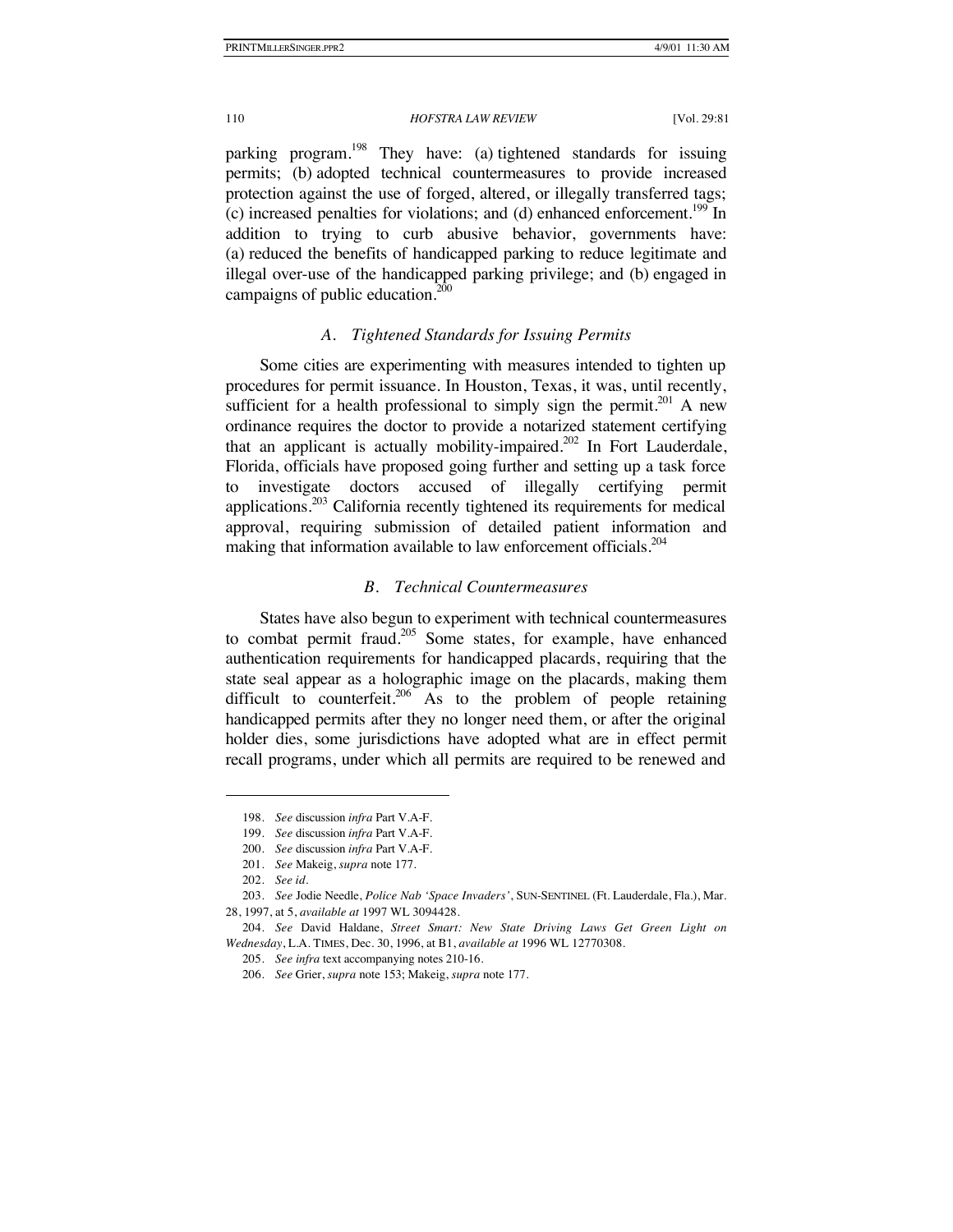replaced in order to weed out outdated or forged placards.<sup>207</sup> These have not always been politically popular.<sup>208</sup> For example, when Maryland attempted to require re-certification of handicapped tags during the 1980s, the result was widespread outrage by persons who did not want to incur the expense of a doctor's visit.<sup>209</sup>

A number of reforms combat improper use of authentic placards issued to an able-bodied person. In several jurisdictions, the law now requires that an applicant's driver's license number be printed on the placards.<sup>210</sup> Some states have proposed or adopted requirements that the handicapped placards carry photographic identification of the user, and that the user carry similar identification in his or her wallet.<sup>211</sup> A more controversial—but potentially more effective—reform is to allow police officers to question motorists who do not appear to be disabled. For example, under the "Operation Space Invader" program in Davie, Florida, officers are permitted to stop and question people whom they believe to be improperly parked in handicapped spaces, and to review the permit, the registration for the permit, and the driver's identification.<sup>212</sup>

# *C. Increased Penalties*

Many localities have increased the penalties for violations of handicapped parking regulations, in an attempt to deter such violations. For example, in St. Petersburg, Florida, the County Commission increased the fine for illegally parking in a handicapped spot from the state-mandated minimum of \$100 to \$250, and required second offenders to perform forty hours of community service.<sup>213</sup> Washington State hiked its fine more than three-fold, from \$75 to \$250, in  $1998<sup>214</sup>$  Arlington, Virginia, has quadrupled its previous maximum fine for handicapped parking violations, from \$125 to  $$500<sup>215</sup>$  In some cases, handicapped

<sup>207.</sup> *See Disabled Parking Permit Deadline April 1*, SUN-SENTINEL (Ft. Lauderdale, Fla.), Feb. 24, 1998, at 6B, *available at* 1998 WL 3248028.

<sup>208.</sup> *See, e.g.*, Sarris, *supra* note 8 (discussing outrage in Maryland in response to re-certification policy).

<sup>209.</sup> *See id.* 

<sup>210.</sup> *See Disabled Parking Tags: Loan Them at Your Peril*, NEWS-PRESS (Ft. Myers, Fla.), Feb. 24, 1998, at 6B, *available at* 1998 WL 3248028; Makeig, *supra* note 177.

<sup>211.</sup> *See Disabled Parking Scofflaws Face Hefty Increase in Fines*, *supra* note 193; *Handicapped Parking Cheats and Weasels*, *supra* note 39.

<sup>212.</sup> *See* Needle, *supra* note 203.

<sup>213.</sup> *See* Jo Becker, *Handicapped Parking Law Remains Strict*, ST. PETERSBURG TIMES, July 30, 1997, at 1, *available at* 1997 WL 6210622; Mathew Horridge, *Parking Law Gets 2nd Look*, TAMPA TRIB., July 28, 1997, at 1, *available at* 1997 WL 10799462.

<sup>214.</sup> *See Disabled Parking Scofflaws Face Hefty Increase in Fines*, *supra* note 193.

<sup>215.</sup> *See Arlington Raises Fine for Handicapped Spaces*, WASH. POST, June 9, 1998, at B3,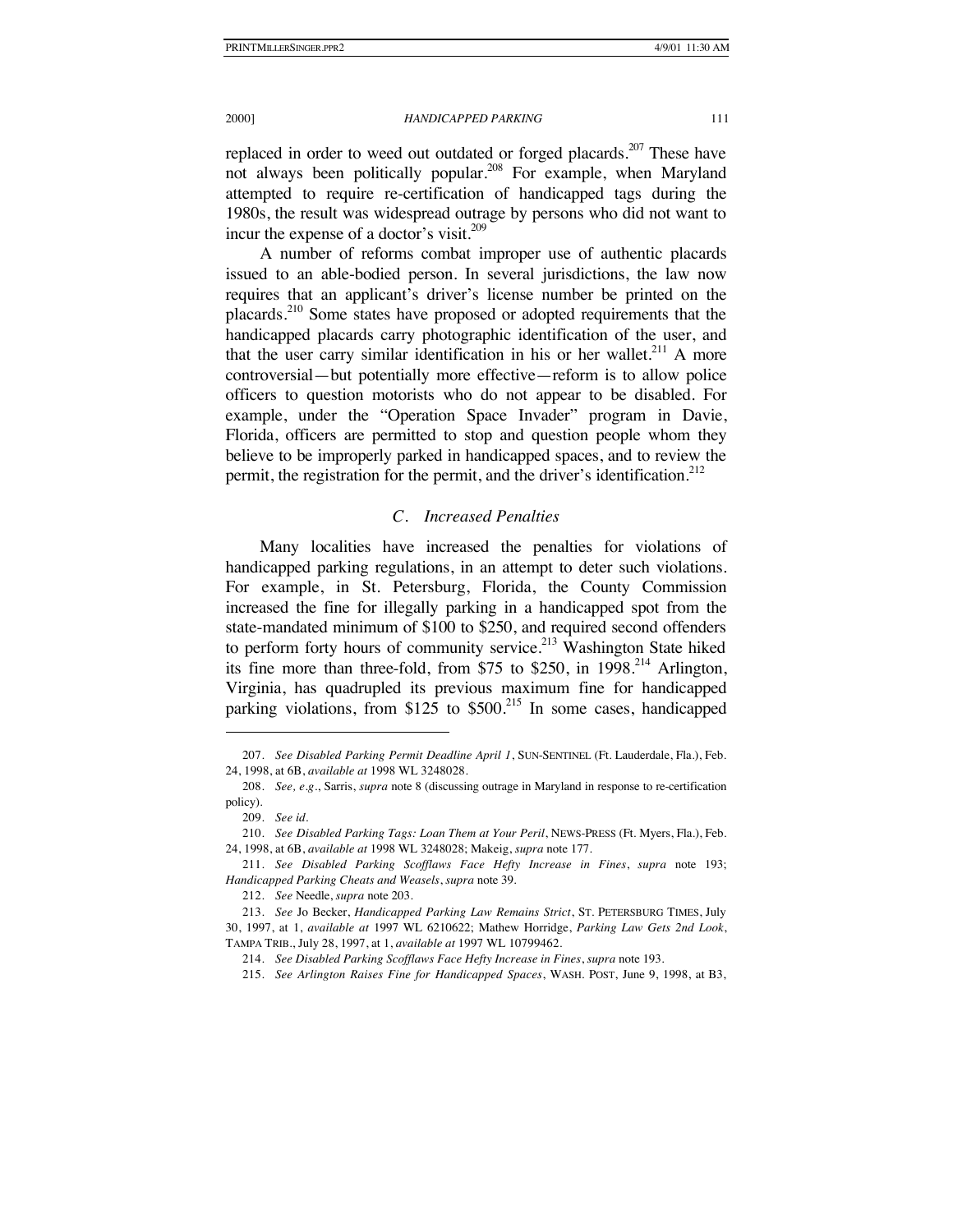parking violations are now penalized more severely than nearly any other traffic offense—even those, such as blocking a fire hydrant, which might appear to represent a serious threat to the public welfare.<sup>216</sup>

In addition to hiking fines for persons parking without the required permit, some jurisdictions have attempted to deter the issuance of permits to persons who are not actually disabled. San Francisco, California, for example, imposes a fine of \$500 for misusing a permit.<sup>217</sup> Another tactic is to deter improper certification by doctors. Louisiana, for example, imposes a fine of up to \$1000 and imprisonment up to ninety days for doctors who sign a false certification.<sup>218</sup> In Washington State, doctors face a penalty of up to  $$5000$  and a year in jail for such an action.<sup>219</sup>

# *D. Enhanced Enforcement*

To date, in many jurisdictions, police enforcement of the handicapped parking laws has been lax.<sup>220</sup> As a spokesperson for the Vancouver, Washington police department politely observed, "'it would be accurate to say that their (the police officers') priorities are elsewhere."<sup>221</sup> For example, someone who borrows, forges, or steals a hang-tag can, of course, be observed exiting and entering the vehicle. If the person displays no obvious disability, his or her behavior is likely to raise suspicions.<sup>222</sup> However, police officers rarely confront motorists in this situation.<sup>223</sup> A principal reason is concern that, while the person may appear able-bodied, they may in fact live with a handicap. $2^{24}$ 

Beyond this practical concern, however, the problems of lax enforcement are sometimes exacerbated by legal impediments. In some jurisdictions the police lack power to enforce handicapped parking regulations in private parking lots, and, when they can patrol private lots,

*available at* 1998 WL 11585210.

<sup>216.</sup> *See* Bill Thompson, *Police to Issue Parking Tickets*, TAMPA TRIB., July 15, 1999, at 1, *available at* 1999 WL 21332902. In Dade City, Florida, for example, the local authorities recently proposed a schedule of parking penalties capped at ten dollars-except for handicapped parking violations, which would be subject to a fine of fifty dollars. *See id.*

<sup>217.</sup> *See* William Carlsen, *\$500 Fine for Disability Card Misuse*, S.F. CHRON., Jan. 7, 1994, at A26, *available at* 1994 WL 4083559.

<sup>218.</sup> *See* Varney, *supra* note 152.

<sup>219.</sup> *See Disabled Parking Scofflaws Face Hefty Increase in Fines*, *supra* note 193.

<sup>220.</sup> *See* Susan Nielsen, *Spinning Their Wheels*, COLUMBIAN (Vancouver, Wash.), Aug. 17, 1997, at B7, *available at* 1997 WL 13546796.

<sup>221.</sup> *Id.* (quoting Lieutenant Rex Woodward of the Vancouver Police Department).

<sup>222.</sup> *See* Sarris, *supra* note 8.

<sup>223.</sup> *See id*.

<sup>224.</sup> *See id*.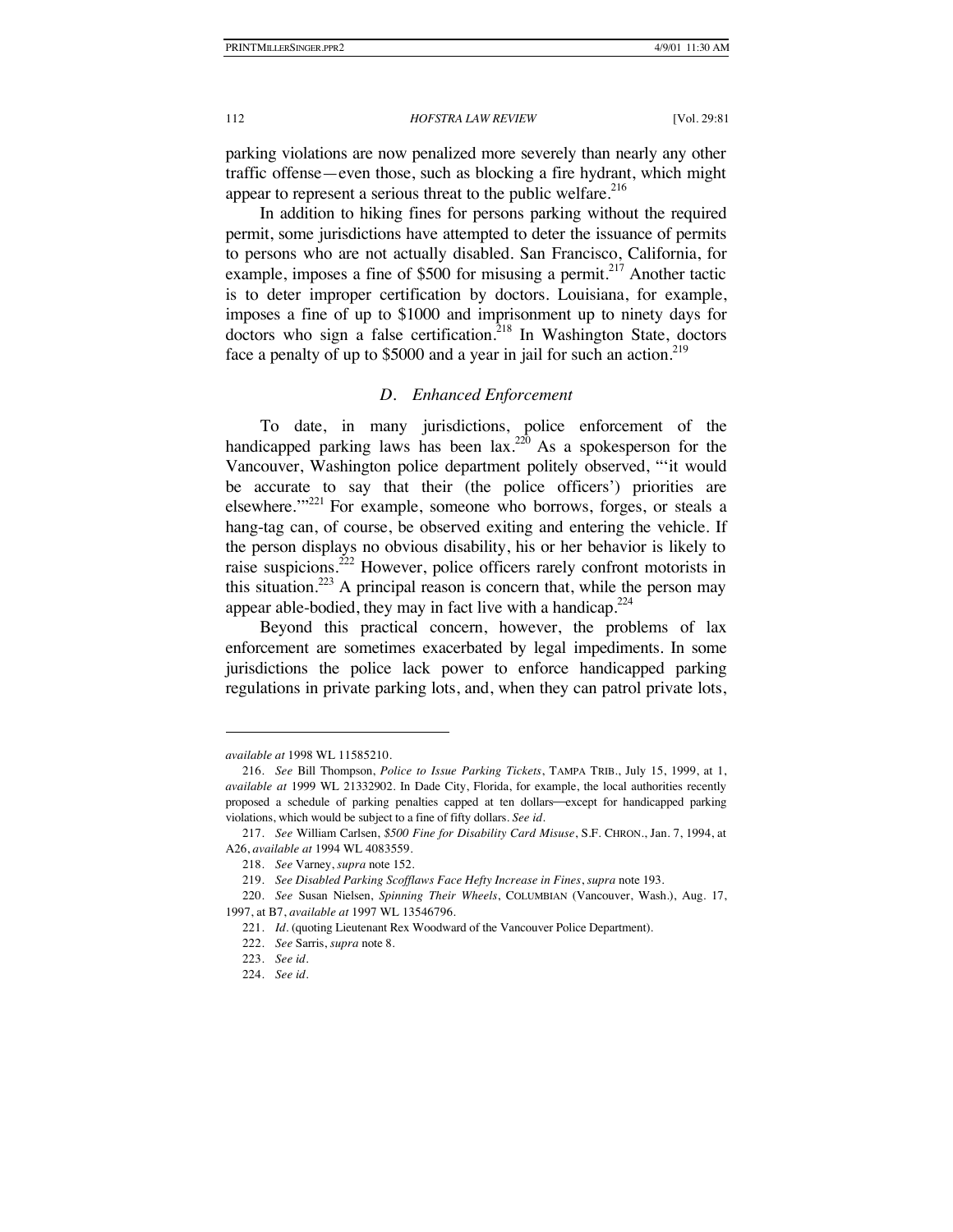they may elect to give warnings rather than tickets.<sup>225</sup> In Arkansas, a court order is required before the police may enter a private lot if the owner objects.<sup>226</sup> In other jurisdictions, the police may not enforce the parking rules on private property unless the owner specifically authorizes them to enter. In most Maine towns, the police may not enter even if the merchant wants the rules enforced.<sup>227</sup> Although these impediments are gradually being eliminated, the fact remains that in some jurisdictions, motorists face little danger of being ticketed for parking in handicapped spots at malls, shopping centers, and other private facilities.

In many jurisdictions, moreover, tickets may only be properly issued if the violator is parked in a space with the requisite markings.<sup>228</sup> If the signs are wrong, the accused has a complete defense even if he or she knowingly parked in a handicapped space.<sup>229</sup> In Nevada, for example, a motorist may be cited only if the space has a handicapped-only sign at least four feet high which states that violators face a fine of at least  $$100<sup>230</sup>$  Even minor deviations from these requirements may provide a defense.<sup>231</sup> Claims of improper marking are so frequent in Florida that the legislature attempted to resolve the issue by specifying a standard: A "violation may not be dismissed for failure of the marking[s] on the parking space to comply" fully with the statute, "if the space is in general compliance and is clearly distinguishable as a designated  $\dots$  space."<sup>232</sup> Friendly police or parking court judges, however, retain discretion not to punish an offending motorist on the ground that the sign was inadequate.<sup>233</sup> Given the fact that many handicapped spaces are improperly marked, the defense is likely to be successful in many cases. $^{234}$ 

<sup>225.</sup> *See* Chris Borm Bothell, Editorial, *Handicapped Parking—We Should Beef Up Efforts to Crack Down on Cheats*, SEATTLE TIMES, May 23, 1997, at B5, *available at* 1997 WL 3234795. Moreover, store or mall owners are even less likely to risk offending a customer by engaging in an unpleasant confrontation.

<sup>226.</sup> *See* ARK. CODE ANN. § 27-15-306(b) (Michie 1999).

<sup>227.</sup> *See* Sharon Mack, *Skowhegan Selectmen to Mull Handicapped Parking Measure: Meeting to Take Comment from Public on Housing Program*, BANGOR DAILY NEWS (Bangor, Me.), Aug. 12, 1997, at B4, *available at* 1997 WL 11880317 (describing inability of police officers to ticket illegally parked vehicles at shopping malls and high schools in Skowhegan, Maine).

<sup>228.</sup> *See, e.g.*, *infra* text accompanying notes 234-38.

<sup>229.</sup> *See, e.g.*, *infra* text accompanying notes 234-38.

<sup>230.</sup> *See* Ed Vogel, *Handicapped-Parking Bill Likely to Pass in Assembly Again*, LAS VEGAS REV.-J., Jan. 30, 1997, at 4B, *available at* 1997 WL 4536049.

<sup>231.</sup> *See id.*

<sup>232.</sup> FLA. STAT. ANN. § 316.1955(7) (West Supp. 2000).

<sup>233.</sup> *See id*. (providing that "[o]nly a warning may be issued for unlawfully parking in a space designated for persons with disabilities if there is no above-grade sign" that clearly distinguishes the parking space as reserved for persons with disabilities).

<sup>234.</sup> One survey found that only twenty-three percent of handicapped spaces in Nevada are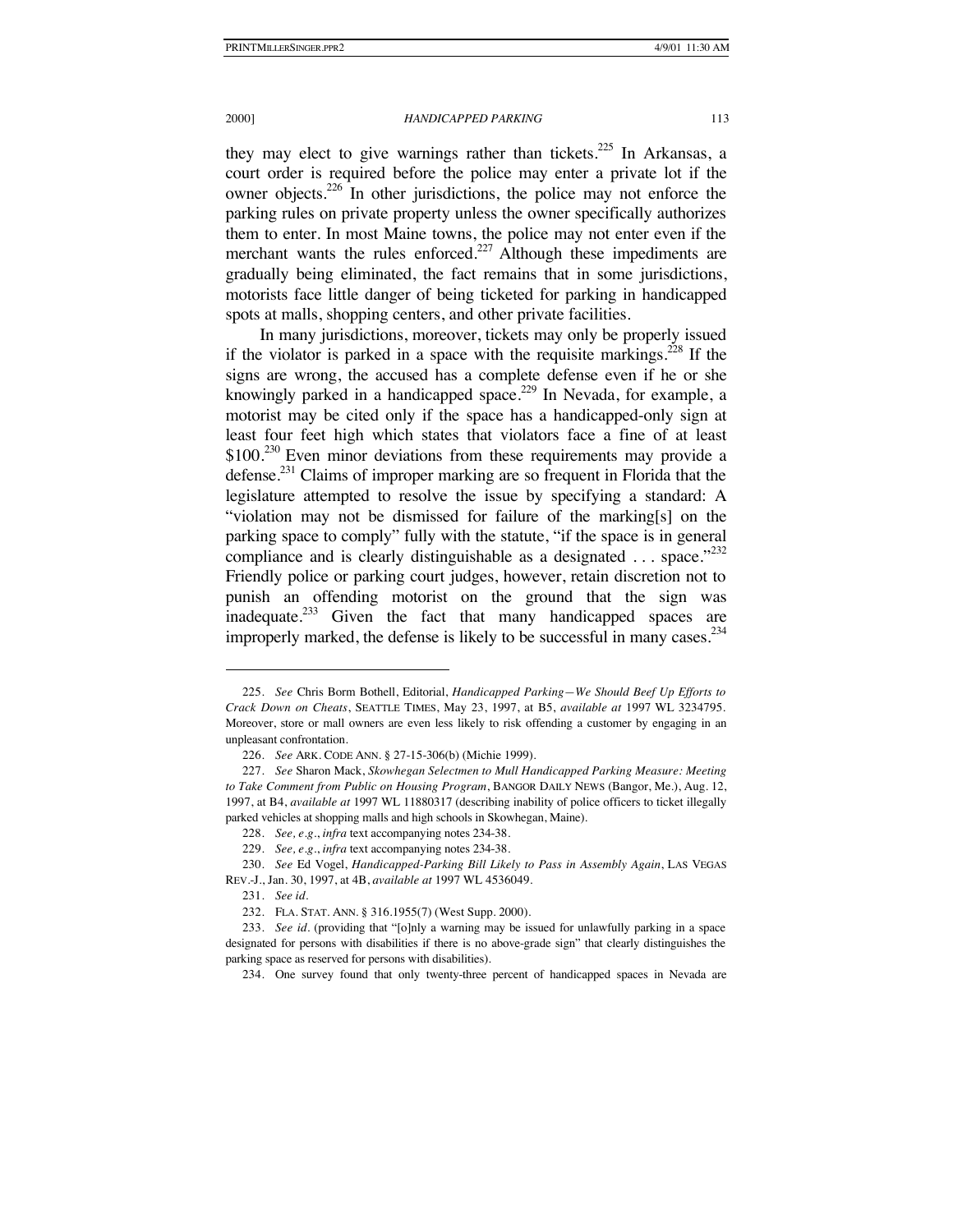Moreover, the problem of improperly maintained spots will only get worse over time. A large number of existing handicapped spaces are the result of new construction. As this construction ages, the currently wellmaintained spots will tend to fall into disrepair, unless the law is actively enforced against property owners, who often have little incentive to keep the handicapped spaces in good order other than the fear of being fined for not doing so.

Recently, state and local governments have begun to direct much more official time and energy to the enforcement process. One tactic, reminiscent of drug enforcement, is the "sweep" in which officers are directed to make ticketing of illegal use of handicapped parking a priority.<sup>235</sup> Sweeps allow for greater monitoring and supervision by beat officers, who are given an explicit, if temporary, priority to target handicapped parking violators; they also increase publicity that parking for the handicapped is being enforced in the jurisdiction. As an alternative to a sweep, the police can designate part of their time for handicapped parking enforcement. In Grand Prairie, Texas, the police department, responding to a request from the city's Commission on Disabled Services, set aside shifts of one hour a day for monitoring handicapped spaces. $236$ Cities may also provide privileged access for complaints about handicapped parking violations-for example, by routing them directly to the switchboard rather than to the general dispatcher.<sup>237</sup> All of these techniques are designed to establish administratively-manageable

priorities for enforcement personnel to upgrade their attention to handicapped parking violations. Among the most interesting, and controversial, devices for enhancing

the vigor of enforcement is the use of unpaid volunteers to ticket cars illegally parked in handicapped spaces. These volunteer enforcement efforts have ranged from unaffiliated individuals<sup>238</sup> to informal groups, sometimes known as "Polaroid Patrols," who photograph violators and turn the incriminating evidence in to the authorities,<sup>239</sup> or to officially deputized squads of enforcers with the power to write tickets for

properly marked. *See* Vogel, *supra* note 230.

<sup>235.</sup> *See 39 Ticketed for Illegal Handicapped Parking*, TIMES UNION (Albany, N.Y.), Apr. 25, 1997, at B7, *available at* 1997 WL 3491579 (reporting results of Albany's "sweep" program, which collected \$35,000 in fines over three years from vehicles illegally parked in handicapped spaces).

<sup>236.</sup> *See* Robert Cadwallader, *Grand Prairie Puts Able-Bodied Drivers on Parking Notice*, FT. WORTH STAR-TELEGRAM (Ft. Worth, Tex.), Dec. 24, 1993, at A1, *available at* 1993 WL 9455379.

<sup>237.</sup> *See id.*

<sup>238.</sup> *See* Heyboer, *supra* note 138.

<sup>239.</sup> *See* George Eyerman, Editorial, *Exposing Illegal Handicapped Zone Parkers on Film*, CIN. POST, Dec. 22, 1993, at 14A, *available at* 1993 WL 4107178.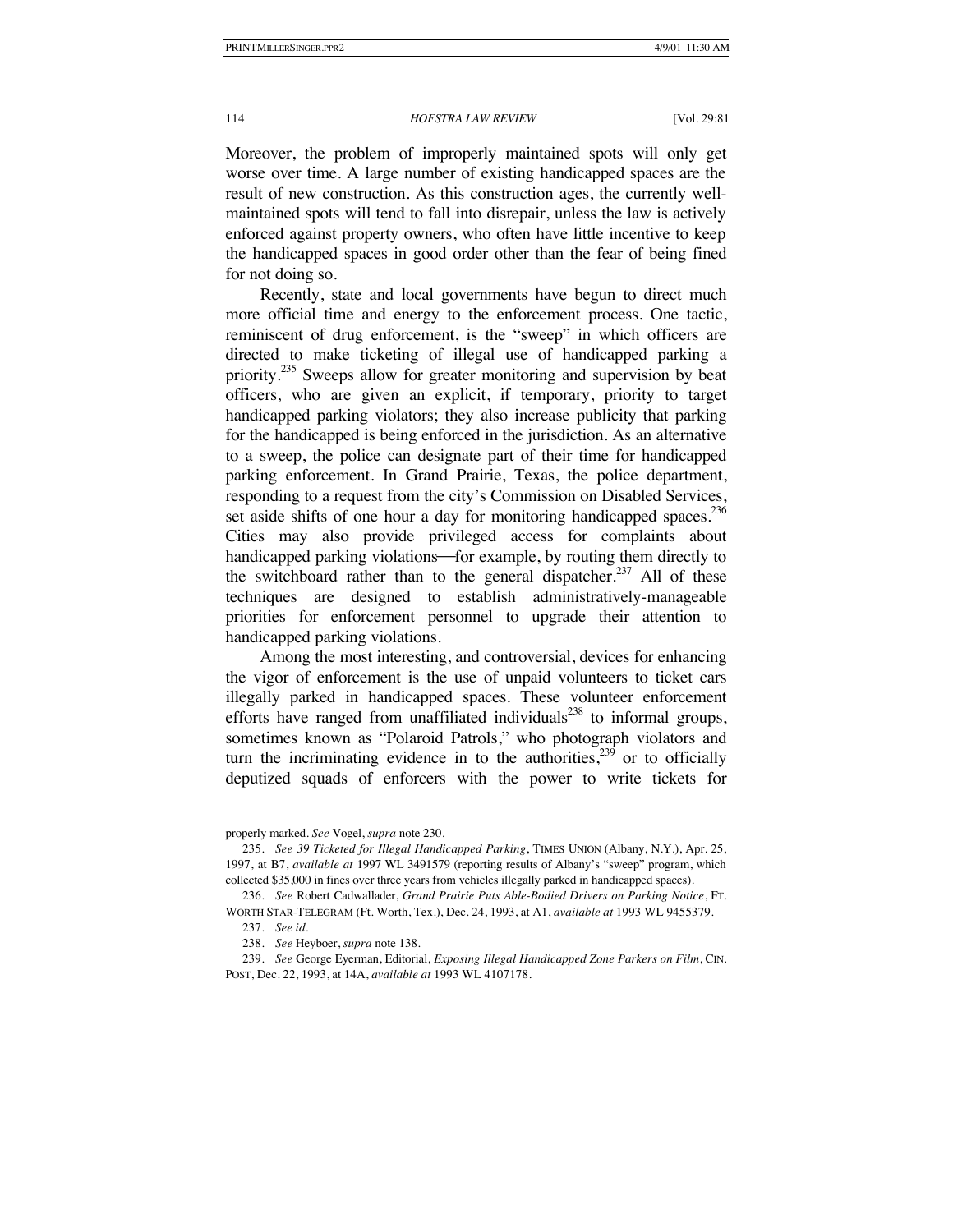2000] *HANDICAPPED PARKING* 115

violations.<sup>240</sup> Members often themselves persons with disabilities<sup>241</sup>—may be permitted to wear some sort of official-looking uniform, $242$  although how much these outfits can resemble police uniforms is a delicate issue. They typically receive some sort of training from the police.<sup>243</sup> Most volunteer their time, although some receive an hourly wage.<sup>244</sup> Revenues from handicapped parking tickets can be used, in part,

242. *See Volunteers to Hunt Parking Scofflaws*, WASH. TIMES (Washington, D.C.), Nov. 24, 1997, at C6, *available at* 1997 WL 3690352. In many jurisdictions the volunteers wear civilian clothes: a strategy that allows the police and other officials to distance themselves to a degree from the volunteer squad's activities. *See* discussion *infra*. However, uniforms could have a deterrent effect on illegal handicapped parking, since persons observing the volunteers in action would increase their estimation of the probability of getting ticketed. Uniforms could also help protect volunteer enforcers in the event of a confrontation with a motorist. Some jurisdictions such as Tampa, Florida and Newport News, Virginia provide uniforms for their civilian patrols—although the garments are easily distinguished from official police or fire uniforms. *See* George Coryell, *Volunteers Guard Handicapped Parking*, TAMPA TRIB., Nov. 22, 1997, at 11, *available at* 1997 WL 13844306; *Volunteers to Hunt Parking Scofflaws*, *supra*. In Vancouver, Washington, members of the Handicapped Parking Citizen Volunteer Program wear bright orange vests. *See* Nielsen, *supra* note 220. In Georgia, the appointing agency is required to supply volunteer patrols with wind-resistant jackets and helmets. *See* GA. CODE ANN. § 40-6-228(b)(1) (1997). In Oregon, the civilian patrol wears baseball caps and windbreakers with the Oregon State Police insignia. *See* Nichola Zaklan, *Volunteers to Patrol for Parking Scofflaws*, PORTLAND OREGONIAN, May 30, 1992, at B2, *available at* 1992 WL 6835143.

243. *See* S.A. Reid, *New Eyes Peeled for Usurpers of Disabled Parking*, ATLANTA J., Aug. 7, 1997, at 3D, *available at* 1997 WL 3985187. Members of the volunteer squads typically receive training from the local police departments in matters such as traffic laws, writing tickets, testifying in traffic court, and avoiding confrontations with angry motorists. *See id*. Atlanta provides only four hours of training. *See id*. New York State requires that volunteers receive a minimum training of only two hours. *See* N.Y. VEH. & TRAF. LAW § 1203-f(2)(a) (McKinney Supp. 2000)

244. The reason for not providing compensation is not simply the community spirit of the volunteers. Unions for city employees would likely protest any payment to these enforcers unless the terms of their appointment, compensation, and retention followed union rules. *See* Patrick McGreevy, *Disabled Posse Could Enforce Parking Rules*, L.A. DAILY NEWS (Los Angeles, Cal.), July 14, 1995, at N1, *available at* 1995 WL 5411228 (reporting that the city union for parking enforcement officers delayed the adoption of volunteer enforcement program). Because it would be difficult to follow these rules with respect to handicapped parking enforcers, the cities are effectively forced to use unpaid volunteers. *See id.* In such cases, the city may be limited to underwriting expenses such as Polaroid<sup>™</sup> cameras, cellular phones, motorized wheelchairs, or uniforms. Some cities, however, apparently have

<sup>240.</sup> *See* Navarro, *supra* note 159. In Hartford, Connecticut, for example, volunteers take note of cars in handicapped spaces, check for valid permits, and write down information on cars that have no permit or an expired permit; they then fill out a form and submit it to the city's community police officer. *See id.* Similar programs are in place in more than a dozen Massachusetts communities. *See* Editorial, *Putting Scofflaws in Their Place*, BOSTON GLOBE, Nov. 24, 1996, at D6, *available at* 1996 WL 6887540.

<sup>241.</sup> *See Parking Law to Be Enforced*, BATON ROUGE ADVOCATE, Feb. 13, 1999, at 3B, *available at* 1999 WL 6095821 (explaining that Saint Mary Parish, Louisiana, looks for "mobilityimpaired" volunteers to staff its handicapped patrol); *Metro Report*, PALM BEACH POST, July 28, 1999, at 2B, *available at* 1999 WL 21273615 (reporting that the City of Palm Beach sought "disabled people" to patrol handicapped spaces). Even if the requirement that patrol members be disabled is not formalized, it appears that the great majority of members of these patrols are people with disabilities.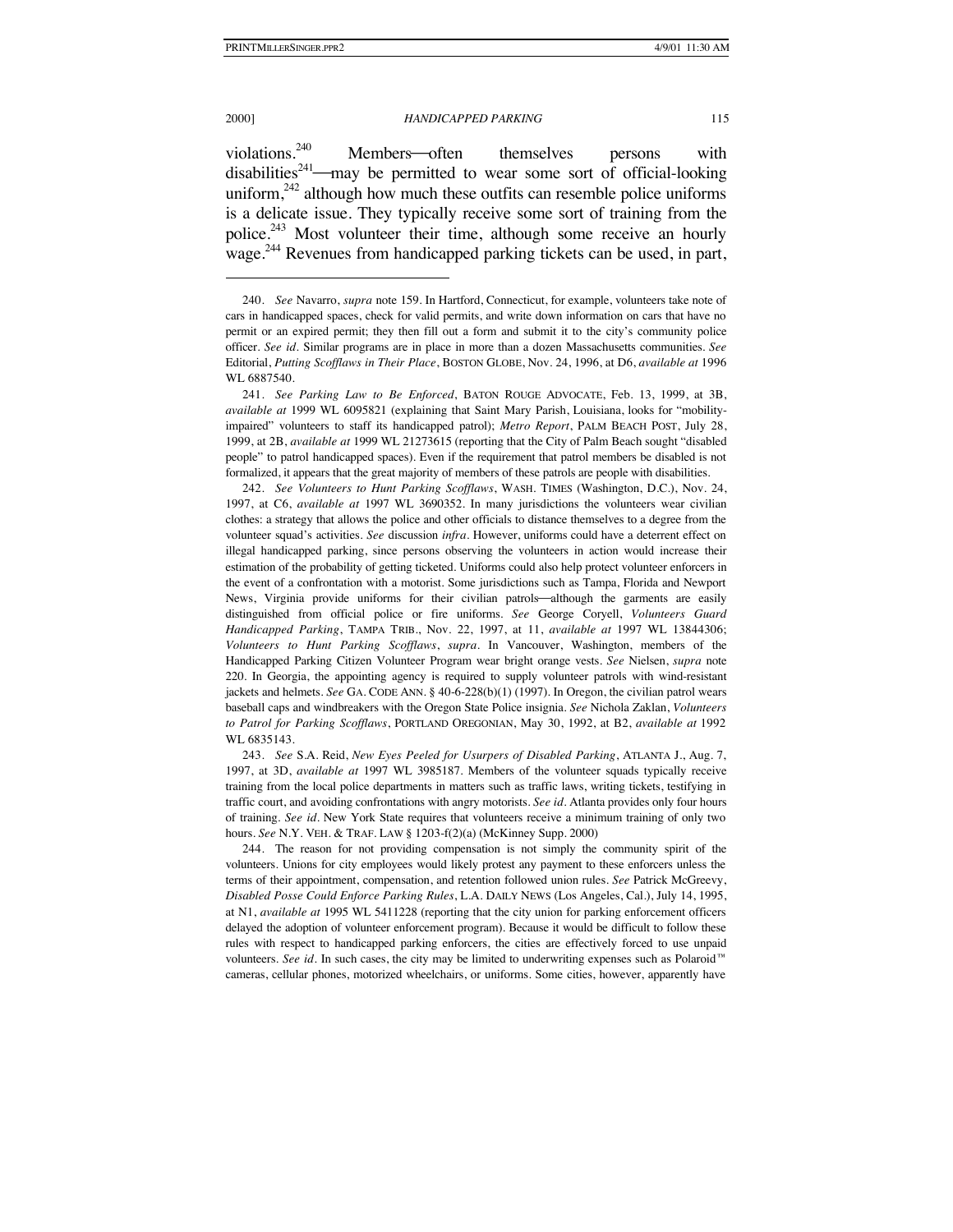#### 116 *HOFSTRA LAW REVIEW* [Vol. 29:81

to fund the expenses of the volunteer squads, or for other activities designed to improve access for the disabled. $245$ 

States and localities began to adopt legislation and regulation formally authorizing the use of volunteer enforcers during the  $1980s$ <sup>246</sup> At the state level, such legislation usually takes the form of home rule authority for counties, cities, or villages to enact ordinances or resolutions authorizing persons other than peace officers to issue handicapped parking citations.<sup>247</sup> It is then up to the local jurisdiction to establish its own program if it wishes to do so. States adopting legislation authorizing volunteer enforcement squads laws include Maine  $(1989)$ ,<sup>248</sup> New Jersey

246. *See, e.g.*, WIS. STAT. ANN. § 349.145, historical and statutory notes (West 1999); *see also Cities Let Handicapped Patrol Their Parking Zones*, *supra* note 244; Reid, *supra* note 243 (reporting on a volunteer squad initiated in Atlanta, Georgia in 1990).

247. *See, e.g.*, NEB. REV. STAT. ANN. § 18-1741.01(2) (Michie 1999).

248. *See* ME. REV. STAT. ANN. tit. 30-A, §§ 471-72 (West 1992).

not received pressure from municipal unions and are able to pay members of the disabled patrols sometimes fairly generously, as in Chicago, where disabled parking enforcers were paid \$8.25 an hour in 1994. *See* Mary A. Johnson, *Parking Posse Defends Spaces for the Disabled*, CHI. SUN-TIMES, June 7, 1994, at 4, *available at* 1994 WL 5553680.

Cities that pay their disabled patrols, such as Chicago, can impose work rules as to hours on the job and areas covered. *See id.* (stating that paid parking enforcers work four days a week, five hours a day). In the more usual case where the volunteers are unpaid, however, the city cannot exercise nearly the same amount of direction over their activities as it could over an employee. Volunteer handicapped parking enforcers typically set their own schedules and coverage areas, working as many hours as they want and writing tickets to violators while running errands or shopping. *See Cities Let Handicapped Patrol Their Parking Zones: At Least 12 Such Groups Have Been Set Up Across the Country to Write Tickets*, DALLAS MORNING NEWS, Nov. 24, 1996, at 39A, *available at* 1996 WL 10997442 [hereinafter *Cities Let Handicapped Patrol Their Parking Zones*].

<sup>245.</sup> For example, after a "Quad Squad" of wheelchair-bound and other handicapped persons began to write tickets in Jefferson Parish, Louisiana, the state legislature adopted a special bill allowing local jurisdictions to hike handicapped parking fines by \$25 to finance such volunteer enforcement programs. *See* Ed Anderson, *Record Set for Bills Filed, Passed: 1,564 Measures Await Foster's Pen; Voters Get Chance at 17*, TIMES-PICAYUNE (New Orleans, La.), June 26, 1997, at A-2, *available at* 1997 WL 4228944. In Durham, North Carolina, volunteers began to issue handicapped parking tickets. *See* Ned Glascock, *Ticket Foul-Up Fixed*; *Search Resumes for Violators in Handicapped Spaces: Parking Patrol Back in Action After Diversion*, NEWS & OBSERVER (Raleigh, N.C.), Mar. 4, 1997, at B4, *available at* 1997 WL 7825281. But, due to a bureaucratic oversight, the monies collected from fines went to the police department; the volunteer squad suspended operations until the problem was fixed and the revenues directed to programs to educate people about disabilities. *See id*. In California, state law permits local authorities to set aside fifty dollars of each fine collected to be used for altering existing public facilities to make them accessible to persons with disabilities. *See* CAL. PENAL CODE § 1463.20 (West 2000). In Florida, the law permits municipalities to increase fines for disabled parking violations over the state-mandated minimum, and to set aside two-thirds of all such fines collected into a special fund used to improve accessibility. *See* FLA. STAT. ANN. § 316.008(4)(b) (West 1990). The statute also allows municipalities to provide equal opportunity to qualified persons who have disabilities in the county or municipality and to provide funds to conduct public awareness programs on disability issues. *See id.*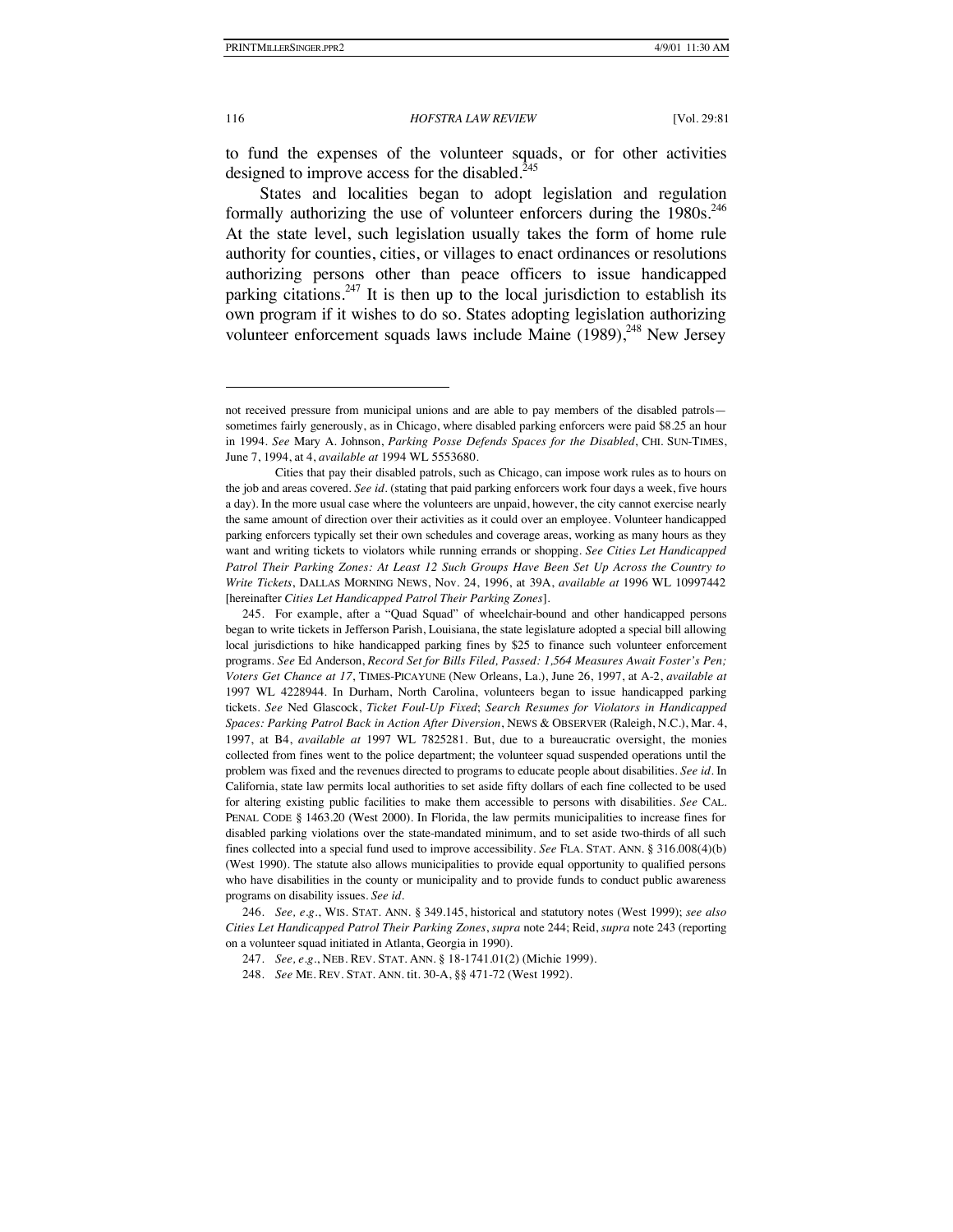#### 2000] *HANDICAPPED PARKING* 117

 $(1991)$ ,<sup>249</sup> Minnesota  $(1992)$ ,<sup>250</sup> Nebraska  $(1993)$ ,<sup>251</sup> Arizona  $(1997)$ ,<sup>252</sup> Illinois (1997),<sup>253</sup> New York (1997),<sup>254</sup> and Nevada (1997).<sup>255</sup> A substantial number of cities and towns have responded by establishing civilian patrols.<sup>256</sup>

256. *See* Colin Bessonette, *Q&A on the News*, ATLANTA J., Mar. 5, 1997, at 2A, *available at*  1997 WL 3957997 (Atlanta, Ga.); Paul Bonner, *Woman Has the Ticket on Handicapped Parking*, NEWS & RECORD (Greensboro, N.C.), Mar. 24, 1997, at B2, *available at* 1997 WL 4577286; Andrew Buchanan, *Extra Eyes Mean Extra Tickets Too: Vernon Hills Citizen Patrol Nabs Scofflaws*, CHI. TRIB., Jan. 21, 1997, at 1, *available at* 1997 WL 3512840 (Vernon Hills, Ill.); Glascock, *supra* note 245 (Durham, N.C.); *Handicapped Parking Cheats and Weasels*, *supra* note 39 (Phoenix, Ariz.); *Handicapped-Parking Patrol*, DES MOINES REGISTER, May 25, 1992, at 14, *available at* 1992 WL 5078232 (Des Moines, Iowa); Toni Heinzl, *Douglas County OKs Citizen Patrol for Parking*, OMAHA WORLD-HERALD, Oct. 2, 1996, at 21, *available at* 1996 WL 6033328 (Douglas County, Neb.); Anita Kumar, *Parking Patrol Adjusts to Role*, ST. PETERSBURG TIMES, Nov. 19, 1997, at 1, *available at*  1997 WL 14077531 (Clearwater, Fla.); Bill Leukhardt, *Strategy Proposed for Handicapped Parking Law*, HARTFORD COURANT, Nov. 13, 1996, at B7, *available at* 1996 WL 12668532 (New Britain, Conn.); Lydia Lum, *Area Volunteers to Fight Handicapped Parking Abuse*, HOUS. CHRON., July 15, 1995, at 34, *available at* 1995 WL 9393734 (Houston, Tex.); Carol MacPherson, *Volunteer on the Lookout for Parking Scofflaws: He Patrols Handicapped Spaces in the Valley*, SPOKESMAN-REV., July 7, 1999, at B1, *available at* 1999 WL 20168687 (Spokane, Wash.); McGreevy, *supra* note 244 (L.A., Cal.); *Mesa Police Volunteers to Enforce Parking Rules*, ARIZ. REPUBLIC, Oct. 3, 1996, at B1, *available at* 1996 WL 7743338 (Mesa, Ariz.); Marcus Montoya, *Group's \$50 Message: Pay Heed to Handicapped Spots*, COLORADO SPRINGS GAZETTE TELGRAPH, May 3, 1994, at B1, *available at* 1994 WL 8573781 (Colorado Springs, Colo.); Sherri Nee, *That's the Ticket*, COLUMBIAN (Vancouver, Wash.), June 4, 1997, at B1, *available at* 1997 WL 10808914; Krista Olson, *Park in a Handicapped Spot? A Watchdog Group May Form: A Proposal to Create a Parking Enforcement Unit Is Before the Banning Public Safety Panel*, PRESS ENTER. (Riverside, Cal.), Nov. 21, 1996, at B1, *available at*  1996 WL 12706095 (Riverside, Cal.); *Parking Patrol Gains 25 More Volunteers*, OMAHA WORLD-HERALD, Apr. 28, 1997, at 14, *available at* 1997 WL 6300642 (Omaha, Neb.); Bill Reed, *Pest Is a Handicap to Those Who Park Illegally in Handicapped Spot*, VIRGINIAN-PILOT, Oct. 27, 1996, at 7, *available at* 1996 WL 10867768 (Norfolk, Va.); Gary Rummler, *Group Will Monitor Disabled Parking: County Enforcement Council Will Notify Police of Violations*, MILWAUKEE J. SENTINEL, Nov. 14, 1996, at 3, *available at* 1996 WL 11311063 (Milwaukee, Wis.); *Sheriff's Posse to Ticket for Illegal Handicapped Parking*, ARIZ. REPUBLIC, July 7, 1997, at 4, *available at* 1997 WL 8376348 (Sun City, Ariz.); Diane Smith, *Irving Training Civilians to Patrol for Handicapped Parking Violators*, FT. WORTH STAR-TELEGRAM, Nov. 18, 1997, at 5, *available at* 1997 WL 11920178 (Irving, Tex.); *Those Special Spaces*, GRAND RAPIDS PRESS, Apr. 22, 1992, at A14, *available at* 1992 WL 3725570 (Kent County, Iowa); *Three Get Top BGR Honors: Seven Receive Merit Awards*, NEW ORLEANS TIMES-PICAYUNE, June 27, 1997, at A21, *available at* 1997 WL 4229159 (New Orleans, La.); Judith VandeWater, *Campaign Planned to Cite Drivers Who Illegally Use Disabled Parking*, ST. LOUIS POST-DISPATCH, Sept. 11, 1996, at 1, *available at* 1996 WL 2791024 (St. Charles, Mo.); Zaklan, *supra* note 246 (Clackamas County, Or.).

<sup>249.</sup> *See* Richard Epstein, *Living with a Disability: Recent Laws Should Help Protect Parking Spaces*, RECORD (New Jersey), May 17, 1992, at L6, *available at* 1992 WL 9431101.

<sup>250.</sup> *See* MINN. STAT. ANN. § 169.346(4) (West Supp. 1999).

<sup>251.</sup> *See* NEB. REV. STAT. ANN. § 18-1741.01.

<sup>252.</sup> *See* ARIZ. REV. STAT. ANN. § 28-886 (West Supp. 1997).

<sup>253.</sup> *See* ILL. COMP. STAT. ANN. 5/11-1301.7 (West Supp. 2000).

<sup>254.</sup> *See* N.Y. VEH. & TRAF. LAW § 1203-f(1) (McKinney Supp. 2000).

<sup>255.</sup> *See* 1997 Nev. Stat. 484(1).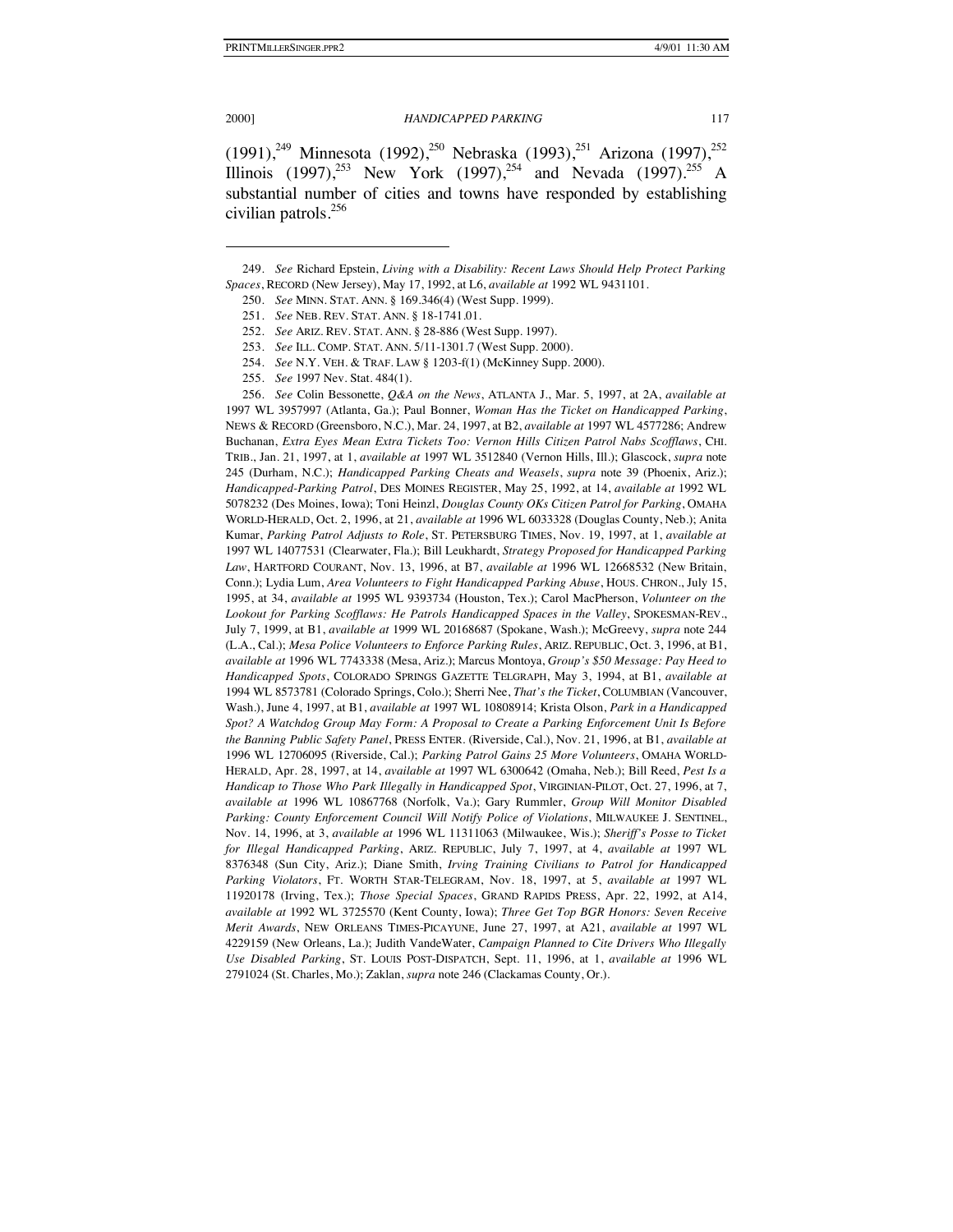Despite hostile responses from some people receiving tickets.<sup>257</sup> volunteer squads appear to have greatly increased the number of handicapped parking tickets written, at least in some jurisdictions. In Omaha, Nebraska, for example, the authorities issued only about fifty citations a month for handicapped parking violations in 1992, but this number increased to an average of 300 tickets a month in 1997—a hike in enforcement attributed, at least in part, to the activities of the Omaha Handicapped Parking Patrol.<sup>258</sup>

## *E. Reduced Benefits*

One response by governments to the problem of legal and illegal overuse of handicapped parking permits has been to cut back on the benefits available to a person who holds a permit. Reducing benefits is analogous to an increase in price. The person who might use the benefits has to "pay" for it in terms of the inconvenience of obtaining and renewing a permit. Reducing the benefit obtained from this effort is equivalent to a price increase in the same way that shrinking a candy bar effects a price increase even when the nominal price remains the same.<sup>259</sup> As price increases, quantity demanded by the public decreases.<sup>260</sup> Thus, in theory, reducing handicapped parking benefits can address the problem of over-demand, both legitimate and illegal, for permits, with the highervaluing users continuing to use the spaces.

Generally, jurisdictions that reduce benefits appear to follow this economic logic. Free meter parking for vehicles displaying a handicapped parking permit has been cut back in a number of locations. Florida repealed free meter parking for handicapped permits at state facilities in 1996.<sup>261</sup> Tampa, Florida, repealed its meter exemption in 1997.<sup>262</sup>

<sup>257.</sup> *See* Joey Ledford, *The Lane Ranger: Handicapped Parking Spot Monitors Need Some Respect*, ATLANTA J., Dec. 22, 1997, at C2, *available at* 1997 WL 4009117. A volunteer enforcer in DeKalb County, Georgia reported that an angry motorist pulled a gun on him when he was writing a ticket. *See id.* Another enforcer explained that he was resigning because irate motorists had threatened to shoot him, attempted to run him over, and called him at home to complain: "'Believe it or not, some of the worst abuse I had was from little old ladies who used words that I never heard in my four years in the Navy.'" Jack Money, *Enforcer Giving Up on Battle: Parking Scofflaws Too Nervy*, DAILY OKLAHOMAN, Aug. 10, 1994, Community, at 1, *available at* http://archives.oklahoman.com (quoting Ed Colley).

<sup>258.</sup> *See* Robert Nelson, *Parking Patrol: Think No One Will Care if You Park in that Handicapped Parking Stall for Only a Few Minutes? Think Again*, OMAHA WORLD-HERALD, Jan. 2, 1998, at 41SF, *available at* 1998 WL 5490098.

<sup>259.</sup> *See* JACK HIRSHLEIFER, PRICE THEORY AND APPLICATIONS 378-79 (2d. ed. 1980) (discussing profit maximization and influence of price on product quality).

<sup>260.</sup> *See* EDWIN MANSFIELD, MICROECONOMICS: THEORY/APPLICATIONS 21 (9th ed. 1997).

<sup>261.</sup> *See* Editorial, *'Disabled' Parkers Must Pass Muster*, SUN-SENTINEL (Ft. Lauderdale, Fla.),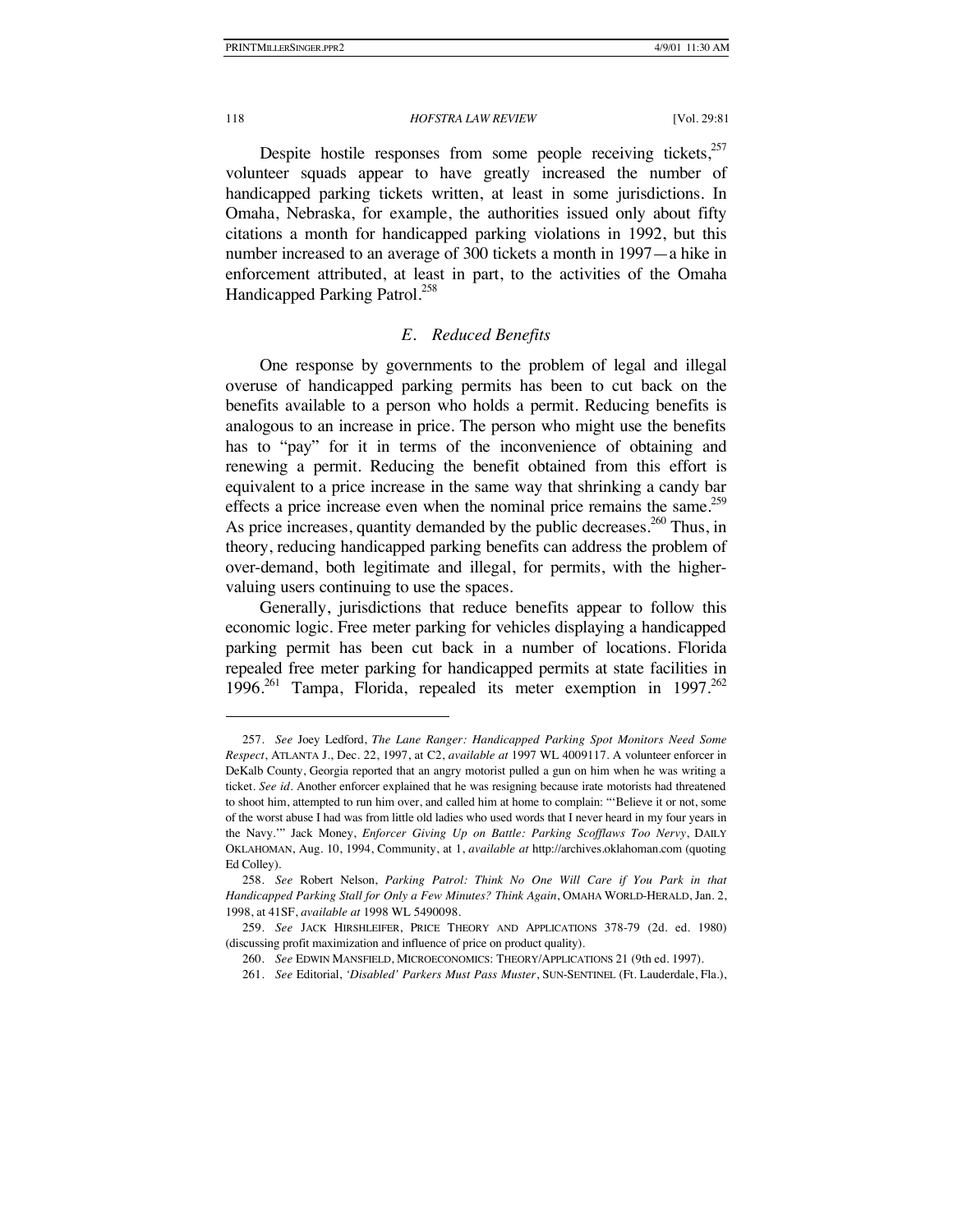Arlington County, Virginia, did the same in 1998, providing disabled motorists instead with "Parkulators," computerized devices which allow disabled drivers to pay for street parking while avoiding the need to return to their cars to feed meters. $263$ 

A few jurisdictions have reduced the convenience of handicapped parking, making the privilege less valuable and hence less demanded. For example, Oregon State University recently removed a benefit previously available to holders of handicapped parking stickers: close-in parking for football games and other events at the stadium is no longer available.<sup>264</sup> While, previously, any holder of handicapped stickers could use these spaces, $265$  under the new policy, only handicapped drivers who are major donors to the university can do so.<sup>266</sup> If the spots are not filled by handicapped drivers who are major donors, they are given away to other major donors without handicapped privileges.<sup>267</sup> As for holders of handicapped permits, they are sent to a more expensive lot that requires bus service to get to the stadium.<sup>268</sup>

### *F. Public Education*

Governments have recognized that public cooperation may be necessary to combat violations of the handicapped parking laws. Some jurisdictions have engaged in education campaigns, designed to induce empathy for the hardships experienced by disabled persons. In 1995, the legislature in Maine required that defensive driving courses offered by the Department of Public Safety include instruction on the existence and practical purpose of parking laws and ordinances for persons with disabilities.<sup>269</sup> In Massachusetts, the authorities filmed a public service advertisement designed to run on local television stations, in which Charles MacGillivary, a war hero who lost an arm in the Battle of the

Nov. 4, 1996, at 12A, *available at* 1996 WL 10696126.

<sup>262.</sup> *See* Richard Danielson, *Special Permits No Longer Apply at Metered Spaces*, ST. PETERSBURG TIMES, Jan. 24, 1997, at 3B, *available at* 1997 WL 6177630.

<sup>263.</sup> *See* Sylvia Moreno, *New Parking Fee Irks Disabled Drivers: Arlington Charges for Handicapped Spaces, Hoping to Curb Abuses by Abled-Bodied*, WASH. POST, June 2, 1998, at B1, *available at* 1998 WL 11583774; Arlo Wagner & Kristan Trugman, *Arlington OKs End to Free Parking for the Handicapped*, WASH. TIMES, Feb. 22, 1998, at A10, *available at* 1998 WL 3440688.

<sup>264.</sup> *See Disabled Spots Scarce Around OSU Stadium*, COLUMBIAN (Clark County, Or.), Sept. 17, 1999, at B4, *available at* 1999 WL 24805284.

<sup>265.</sup> *See id.*

<sup>266.</sup> *See id*.

<sup>267.</sup> *See id.*

<sup>268.</sup> *See id*.

<sup>269.</sup> *See* ME. REV. STAT. ANN. tit. 23, § 4208 (West 1992 & Supp. 1999).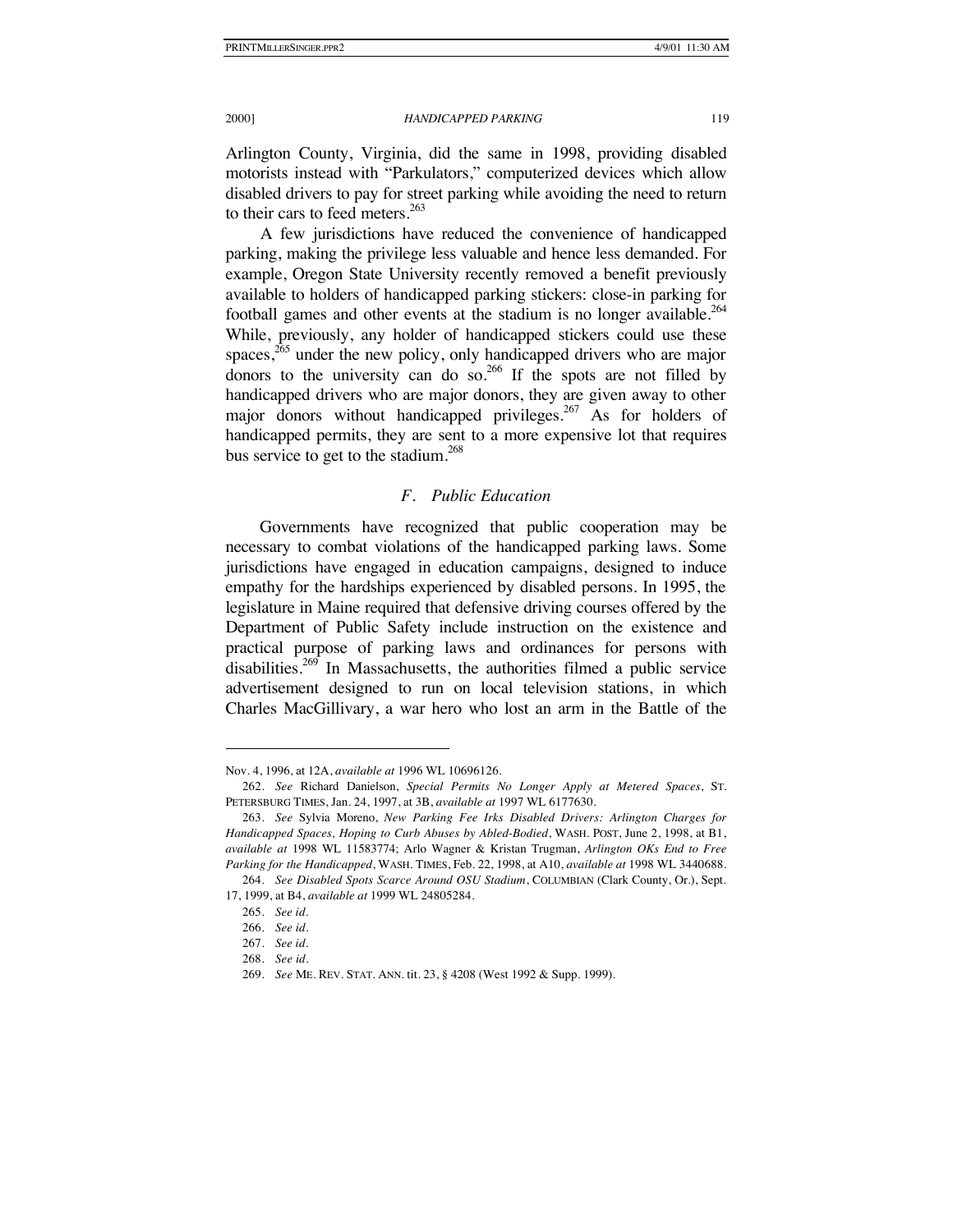Bulge, says that "he 'would trade [his Medal of Honor] for a parking space'" (the descriptions of the video do not explain why someone who has lost an arm is mobility-impaired for purposes of the handicapped parking rules).<sup>270</sup> In Onandaga County, New York, the County Executive and the Mayor of Syracuse joined to declare June 1994 as "Disabled Parking Awareness Month" in an effort to dissuade able-bodied citizens from parking in disabled spots. $271$  A proposal in Washington State would have required repeat violators to serve forty "hours of community service to 'sensitize the violator (to) the special needs of person[s] with disabilities."<sup>272</sup> Omaha, Nebraska, allows persons who receive citations for illegally parking in handicapped spaces to avoid the heavy fine by attending three-hour sensitivity classes on the needs of handicapped motorists, at which violators are instructed on the problems faced by disabled people and required to perform tasks while riding in a wheelchair. $273$  Sensitivity training programs of this sort are being instituted in jurisdictions throughout the country.<sup>274</sup>

Governmental commissions on the disabled often participate in these public outreach and norm-management campaigns. In Fort Worth, Texas, the Mayor's Committee on Persons with Disabilities prepared a pamphlet explaining the technicalities of the disabled parking code in simple

<sup>270.</sup> *New Placards to Aid in Identifying Cars of the Handicapped*, BOSTON GLOBE, Dec. 17, 1997, at B5, *available at* 1997 WL 6285892 (quoting Charles A. MacGillivary).

<sup>271.</sup> *See June Named Disabled Parking Awareness Month by City*, POST-STANDARD (Syracuse, N.Y.), June 17, 1994, at C1, *available at* 1994 WL 5613997.

<sup>272.</sup> Joseph Turner, *Bill Targets Abuse of Disabled-Parking Rules: Plan Would Make Enforcement Easier and Penalize Repeat Violators*, NEWS TRIB. (Tacoma, Wash.), Dec. 11, 1997, at A1, *available at* 1997 WL 3466516 (alteration in original) (quoting proposed bill).

<sup>273.</sup> *See* Nelson, *supra* note 258.

<sup>274.</sup> Attempts at sensitivity training may have reached new heights in the *Disability Etiquette Handbook*, prepared and distributed by the City of San Antonio's Disability Access Office. CITY OF SAN ANTONIO DISABILITY ACCESS OFFICE, DISABILITY ETIQUETTE HANDBOOK, *available at* http://www.ci.sat.tx.us/planning/handbook/deh12.htm. This booklet instructs its readers in proper usage with respect to disabled persons. *See id*. For example, it is deemed acceptable to refer to someone as a "person with a disability," but unacceptable to refer to someone as "handicapped" or a "handicapped person." *Id.* "Spinal cord injured" is unacceptable, but a person "with spinal cord injuries" is acceptable. *Id.* "Deaf and dumb" are not acceptable, but "deafness/hearing impairment" is fine. *Id.* "Retarded" is not acceptable; instead, a "[p]erson who has a mental or developmental disability" should be used. *Id.* It is not appropriate to describe a person as "confined/restricted to a wheelchair," but, instead, one should say, he or she "use[s] a wheelchair." *Id.* Able-bodied people should not be called normal or healthy, but rather "people who are not disabled." *Id*. Someone does not "suffer[] from" multiple sclerosis, but rather is "[a] person who has multiple sclerosis." *Id.* It is extremely inappropriate, when interviewing a disabled person for a job, to say, "I notice that you are in a wheelchair, and I wonder how you get around." *Id.*, *available at* http://www.ci.sat.tx.us/planning/handbook/deh7.htm. Instead, the interviewer should say, "This position requires digging and using a wheelbarrow, as you can see from the job description. Do you foresee any difficulty in performing the required tasks?" *Id.*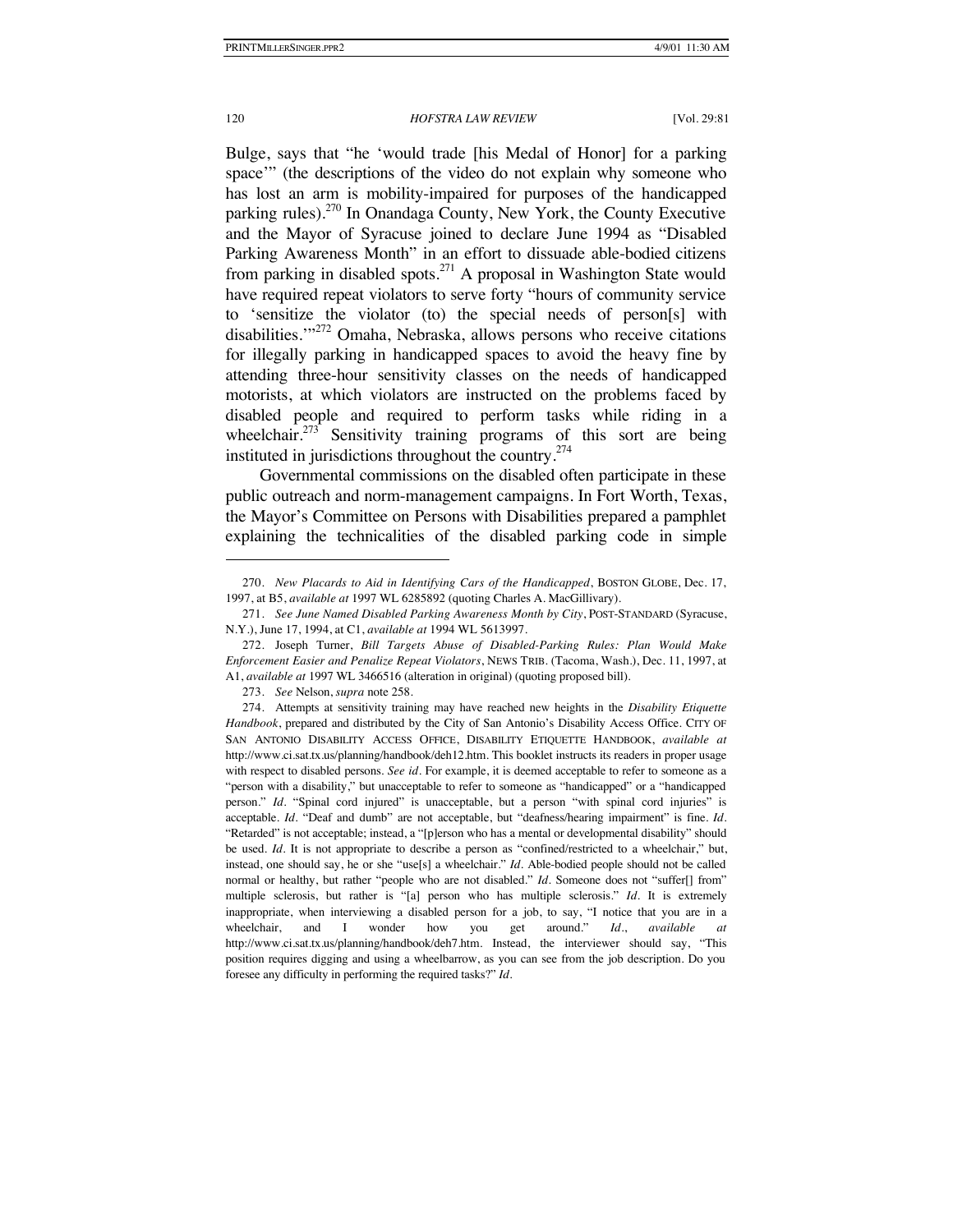language and provided a phone number to call to report violations.<sup>275</sup> Fifteen thousand copies were to be distributed to local businesses, apartment buildings, community centers, libraries, and other facilities, as well as to participants at community forums, neighborhood association meetings, and other gatherings.276 The Arkansas Governor's Commission on People with Disabilities is required to stimulate community interest in the problems faced by people with disabilities and to promote public awareness of resources available for such people.<sup>277</sup> The Wisconsin Council on Physical Disabilities is required to "[e]ncourage public understanding of the needs of and issues concerning physically disabled persons[, and to a]pprove educational material relating to the parking privileges of physically disabled persons for placement on vehicles."<sup>278</sup> The Kansas Commission on Disability Concerns is required to "conduct . . . educational programs [and to] assist in developing societal acceptance of people with disabilities."<sup>279</sup> The North Carolina Governor's Advocacy Council for Persons with Disabilities is charged with the responsibility of assisting in "creating statewide interest in the rehabilitation and employment of the handicapped, . . . obtaining and maintaining cooperation with all public and private groups and individuals in th[e] field, . . . [and] initiat[ing] public awareness projects."<sup>280</sup> Over the coming years, one expects to see further efforts at public outreach and education.<sup>281</sup>

<sup>275.</sup> *See* Lou Chapman, *City Kicks off Education Program to Improve Parking Access for Disabled*, FORT WORTH STAR-TELEGRAM (Fort Worth, Tex.), May 10, 1997, at B4, *available at* 1997 WL 4840991.

<sup>276.</sup> *See id.*

<sup>277.</sup> *See* ARK. CODE ANN. § 20-14-206(5) (Michie 2000).

<sup>278.</sup> WIS. STAT. ANN. § 46.29(1)(d), (em) (West 1997).

<sup>279.</sup> KAN. STAT. ANN. § 74-6706(e), (g) (1992).

<sup>280.</sup> N.C. GEN. STAT. § 143B-403.1(8), (10) (1999).

<sup>281.</sup> In addition to government agencies, private organizations for the disabled often include as part of their primary mission the task of informing the public about the nature of the problem with which they are dealing, and influencing attitudes and behaviors within the broader society in order to improve the lot of their members. For example, the Easter Seals Society ("Society") promotes greater awareness and understanding of the needs and condition of disabled people through its First Step campaign. *See Easter Seals' Awareness Campaign*, http://www.easterseals.org/resources/awarenes.asp (last modified Sept. 14, 2000). This outreach program seeks to correct common stereotypes about disabilities and to suggest appropriate ways of behaving towards a disabled person. *See id.* The Society advises that children should not be scolded if they evince curiosity about a person's disability on the ground that punishing the child may make them feel there is something bad about being disabled. *See Easter Seals' Awareness Campaign: Removing Barriers*, http://www.easter-seals.org/resources/removing.asp (last modified Sept. 14, 2000). The Society encourages readers to promote the interests of disabled persons, for example, by advocating for a barrier-free environment, speaking up when negative words or phrases are used in connection with disability, hiring qualified disabled persons whenever possible, and writing producers and editors a note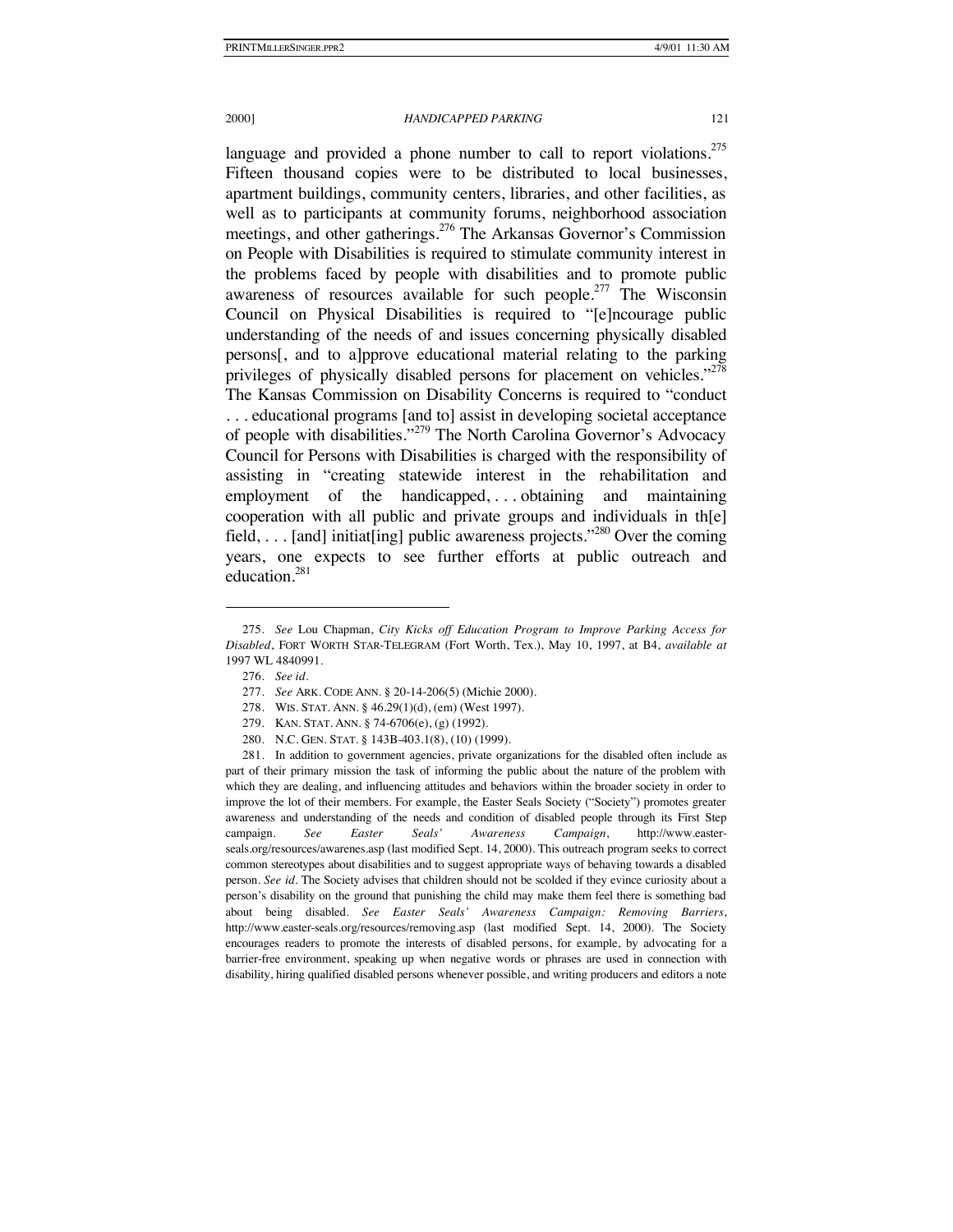### VI. CONSIDERATIONS FOR REFORM

This Part of the Article offers some additional considerations that governments might wish to evaluate as means for increasing the efficient operation of the handicapped parking system.

First, governments could experiment with more frequent renewal for handicapped privileges—for example, every two years at a minimum. A frequent renewal policy would filter out cases in which the holder of the permit either died or regained her mobility. It would reduce the value of forged or stolen permits in the black market—and thus lower the incentive to forge or steal these items in the first place. Frequent renewals would also, to some extent, deter people from fraudulently applying for a permit, since the more often they commit fraud, the more likely it is that they will be detected. Balanced against these benefits is the fact that legitimate permit holders must incur the expense and inconvenience of renewing their permits. However, if the benefits to legitimate permit holders are significant, it may not be unreasonable to ask them to obtain recertification on a relatively frequent basis in order to help weed out massive abuse and thus protect handicapped spots against occupancy by people without serious mobility impairment.

Governments might also consider restricting the authorization for certifying disability, perhaps by limiting the certification decision to specially designated physicians or other qualified health professionals in each locality.<sup>282</sup> Such reform would deter other medical professionals from certifying people without serious mobility impairments. It would

of support when they portray people with disabilities as they do others in the media. *See id.* The Society also sets forth a detailed etiquette code for relating to people with disabilities. *See id.* For example, when communicating with a hearing-impaired person, the society recommends that an able-bodied person refrain from shouting, avoid speaking with food in the mouth, and keep mustaches welltrimmed. *See Easter Seals' Awareness Campaign: Disability Etiquette*, http://www.easterseals.org/resources/disabili.asp (last modified Sept. 14, 2000).

On the specific topic of handicapped parking, the society classes as "myth" the attitude that it is all right for non-disabled people to park in accessible parking spaces for a short time, advising instead that "[b]ecause accessible parking spaces are designed and situated to meet the needs of people who have disabilities, these spaces should only be used by people who need them." *See Easter Seals' Awareness Campaign: Removing Barriers*, http://www.easter-seals.org/resources/removing.asp (last modified Sept. 14, 2000).

Other organizations for disabled people also play a role in public awareness campaigns. The Independent Living Center of Western New York produced a video, *The Space Adventures of Porky Parker*, along with an accompanying coloring book and poster, for children from kindergarten to third grade. *See* Susan LoTempio, *Little Pictures*, BUFF. NEWS, Oct. 16, 1994, at M22, *available at* 1994 WL 5034713. The organization seeks to send the message that disabled people need to use the handicapped parking spaces and should be entitled to use them. *See id.*

<sup>282.</sup> Alternatives would be to require the signature of two qualified professionals, or to create special boards with exclusive certification powers.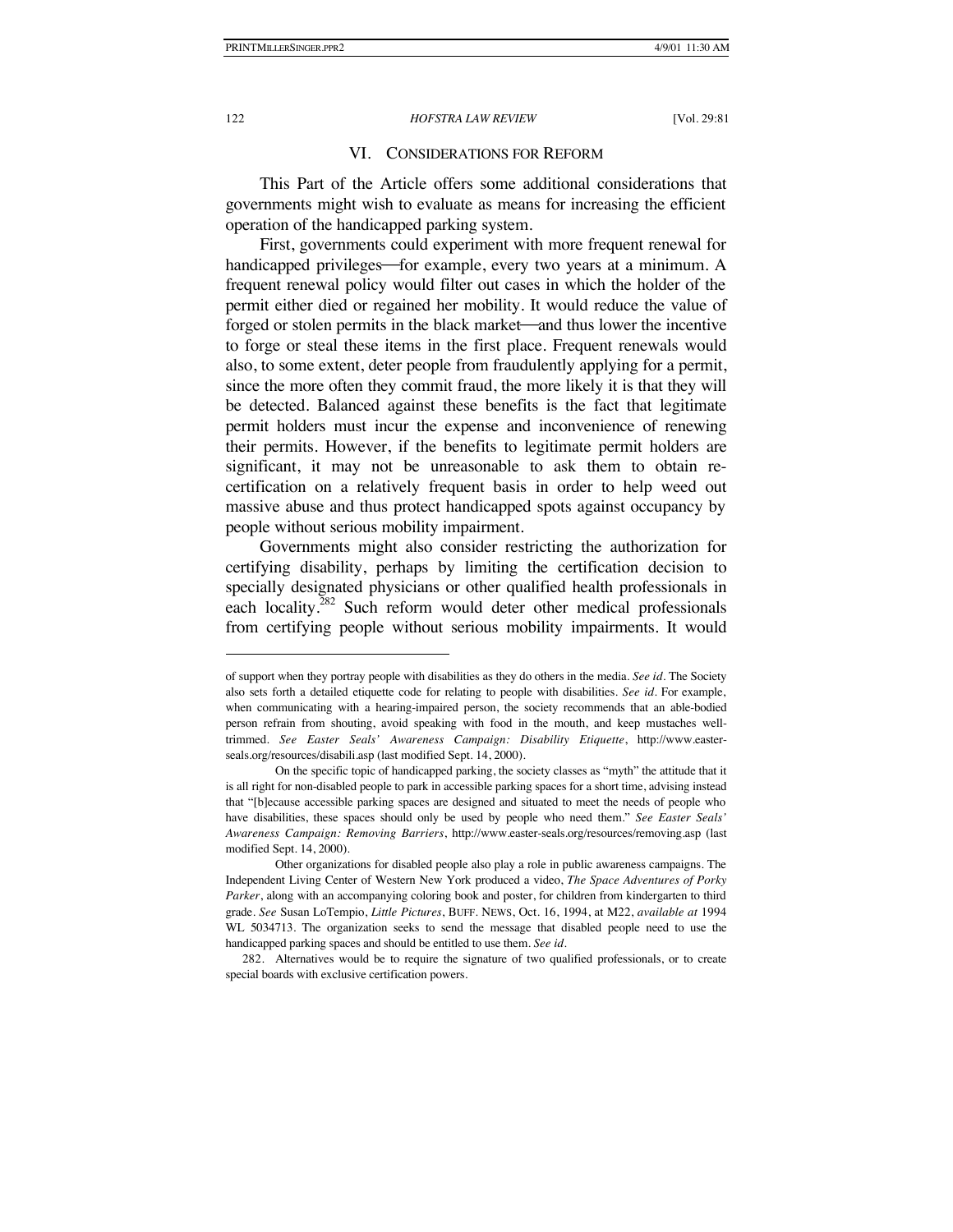#### 2000] *HANDICAPPED PARKING* 123

also greatly reduce the risk of fraudulent applications with forged signatures of physicians. The staff at parking bureaus cannot realistically monitor against such fraud today, when literally thousands of professionals are authorized to certify someone for handicapped parking, but they would be able to check signatures if a smaller number of medical professionals were authorized to certify disability for parking purposes. By the same token, people who would be inclined to forge a signature may find it more difficult to do so if only a limited number of people were authorized to sign a certificate. This reform would impose some inconvenience on people with disabilities, since they would have to seek out a physician or other medical professional authorized to grant the certification. However, if limiting the class of people authorized to grant certification would significantly reduce fraud in the system, it may be reasonable to institute the reform even if doing so requires an applicant to seek out a medical professional other than his or her regular physician.

Governments might also take some additional, but limited, steps to reduce the benefits of possessing a handicapped sticker. For example, aside from the mobility-related concern about returning to feed meters, there is little justification for relieving disabled motorists from the obligation to pay for their parking on the same terms as other drivers. By eliminating free meter privileges, the government could greatly reduce the incentive for fraudulent use of handicapped privileges. In order to address the mobility concerns for disabled people, devices could be installed that allow the purchase of parking time for more extended periods than is possible with coin-fed meters. This reform could reduce parking congestion in high-use areas, such as streets adjacent to popular stores, or streets near office facilities. It could also reduce backlash by able-bodied citizens who resent having to pay to park in a lot and then observe people, many of them apparently able-bodied, parking for free all day in highly desirable spots.

Governments might also impose a small but reasonable fee say, between \$10 and \$25—for the privilege of obtaining a handicapped permit. This fee could be used to defray the costs of administering the handicapped parking system. Although such a fee would likely be unpopular with advocates for disabled people, $283$  there is reason to believe that it would actually serve the long-range interests of these citizens

<sup>283.</sup> Attempts to impose even a small fee for the handicapped parking privilege have encountered political opposition. In North Carolina, for example, holders of handicapped permits brought a class action against the state charging that the \$5 fee charged for placards violated their rights under the ADA. *See* Brown v. N.C. Div. of Motor Vehicles, 987 F. Supp. 451, 452, 460 (E.D.N.C. 1997) (rejecting the claim on Eleventh Amendment grounds).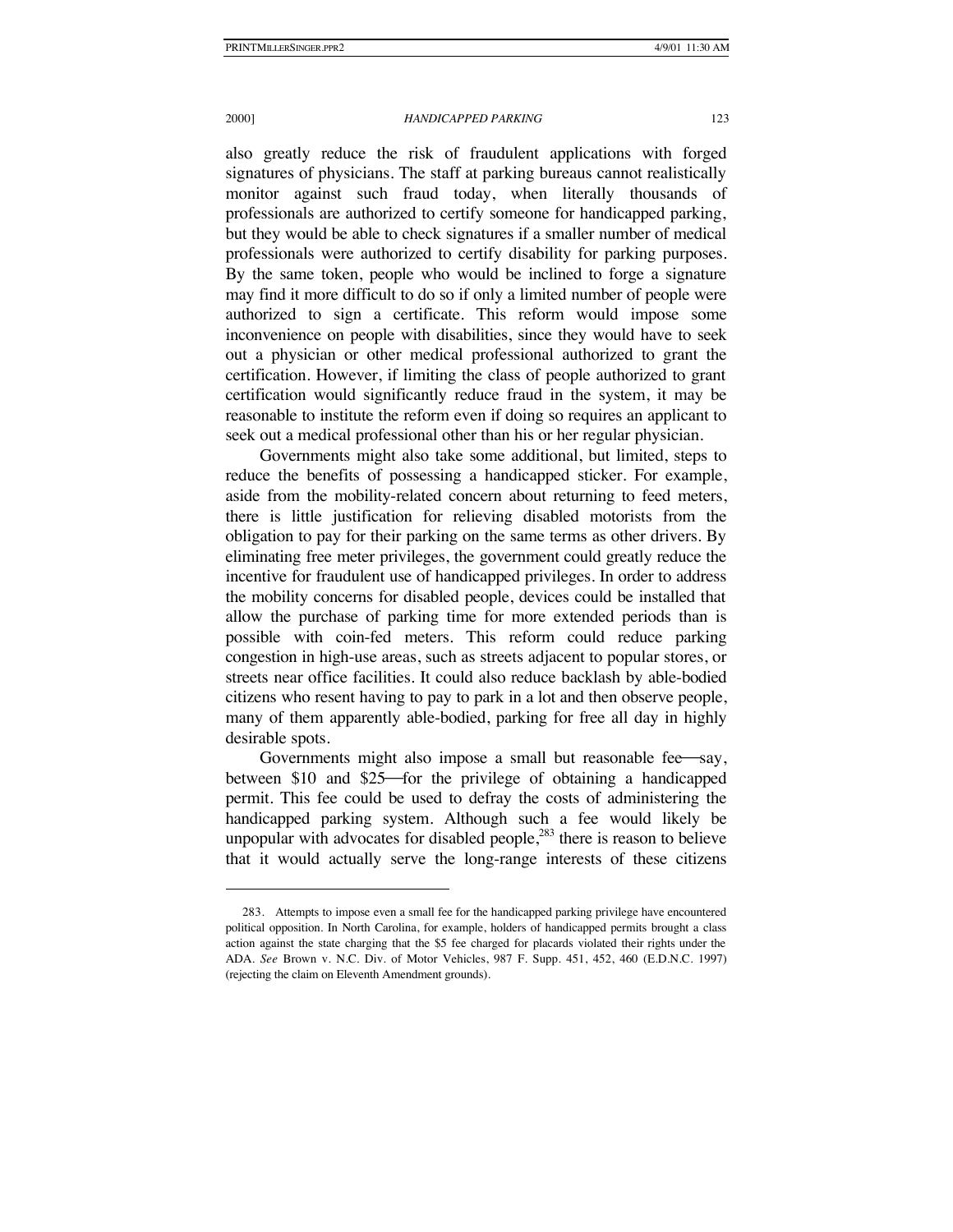because enforcement and other aspects of the program could be enhanced through the resources made available by these fees.

Perhaps the most effective—but also the most controversial—reform would involve eliminating the hang-tag form of permitting and requiring cars parking in handicapped spaces to display specially-marked license plates. Hang-tags are easily abused by able-bodied persons who use permits assigned to handicapped persons.<sup>284</sup> Handicapped plates are already recognized in every state, so that this reform would not introduce a new form of permitting. Eliminating hang-tags would not prevent ablebodied persons from using vehicles with handicapped plates, but this misconduct is likely to be a minor problem when compared with hang-tag abuse. There is, to be sure, a cost associated with eliminating hang-tags. Disabled people who rent cars or who ride in cars belonging to ablebodied people would not be able to make use of the privilege. With respect to rental cars, the problem might be ameliorated if rental car agencies are authorized to attach handicapped license plates to vehicles rented by people who can show proof of having a proper handicapped parking permit. However, it remains true that some people with serious mobility impairments would occasionally lose access to handicapped parking privileges if hang-tags were eliminated. But if the benefits of eliminating hang-tags—in the form of suppressing abuse, freeing up handicapped spaces for mobility-impaired people, and reducing irritation and backlash by able-bodied people—exceed the costs, then the reform may be worthwhile.

### VII. CONCLUSION

This Article has critically evaluated, for the first time in the legal literature, the regulation of parking set-asides for persons with disabilities one of the centerpieces of the programs available for disabled people in the United States today. The Article developed the economic justification for handicapped parking regulation. It described the surprisingly complex structure of permit and site regulation that governs the provision of handicapped parking at the national, state, and local levels. It analyzed the serious problems of over-use that have plagued the actual implementation of the program. The Article then discussed various measures that governments have undertaken to address these problems, and concluded with further ideas for reform to the program that, the Authors hope, could allow it to function more effectively and to provide enhanced benefits for disabled citizens and for

<sup>284.</sup> *See* discussion *supra* Part IV.